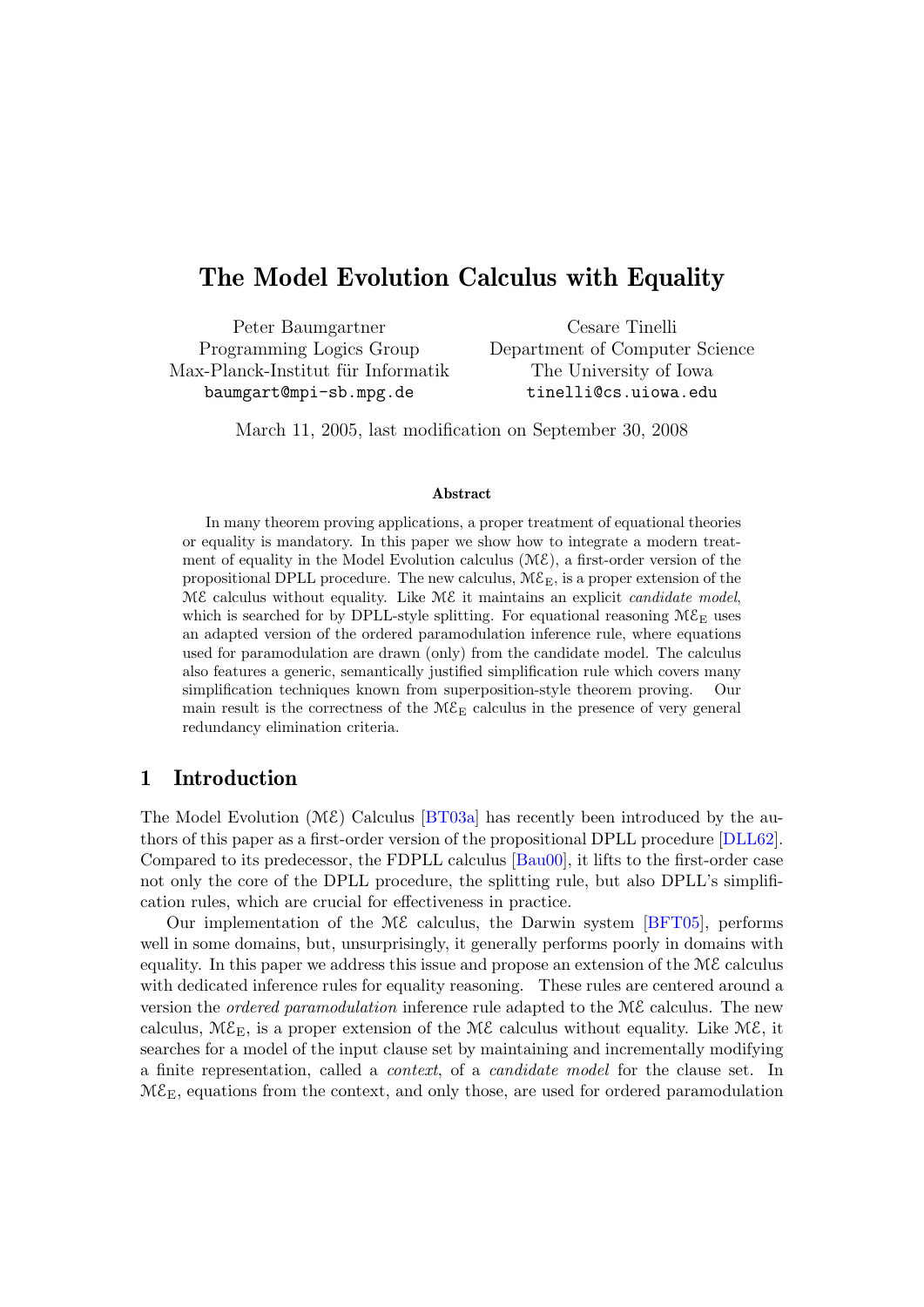inferences into the current clause set. The used equations are kept together with the clause paramodulated into and act as passive constraints in the search for a model.

In this paper we present the calculus and prove its soundness and completeness. The completeness proof is obtained as an extension of the completeness proof of the  $M\mathcal{E}$  calculus (without equality) by adapting techniques from the Bachmair/Ganzinger framework developed for proving the completeness of the superposition calculus [\[BG98,](#page-23-3) [NR01,](#page-24-1) e.g.]. The underlying model construction technique allows us to justify a rather general simplification rule on semantic grounds. The simplification rule is based on a general redundancy criterion that covers many simplification techniques known from superposition-style theorem proving.

**Related Work.** Like  $M\mathcal{E}$ , the  $M\mathcal{E}_E$  calculus is related to *instance based methods (IMs)*, a family of calculi and proof procedures developed over the last ten years. What has been said in [\[BT03a\]](#page-23-0) about  $M\mathcal{E}$  in relation to IMs also applies to  $M\mathcal{E}_E$  when equality is not an issue, and the points made there will not be repeated here in detail. Instead, we focus on instance based methods that natively support equality reasoning.

Among them is Ordered Semantic Hyperlinking (OSHL) [\[PZ00\]](#page-24-2). OSHL uses rewriting and narrowing (paramodulation) with unit equations, but requires some other mechanism such as Brand's transformation to handle equations that appear in nonunit clauses.

To our knowledge there are only two instance-based methods that have been extended with dedicated equality inference rules for full equational clausal logic. One is called disconnection tableaux, which is a successor of the disconnection method [\[Bil96\]](#page-23-4).<sup>[1](#page-1-0)</sup> The other is the IM described in [\[GK03\]](#page-24-3). Both methods are conceptually rather different from  $M\mathcal{E}$  in that the main derivation rules there are based on resolving pairs of complementary literals (connections) from two clauses, whereas  $M\mathcal{E}$ 's splitting rule is based on evaluating all literals of a single clause against a current candidate model.

The article [\[LS02\]](#page-24-4) discusses various ways of integrating equality reasoning in disconnection tableaux. It includes a variant based on ordered paramodulation, where paramodulation inferences are determined by inspecting connections between literals of two clauses. Only comparably weak redundancy criteria are available.

The instance based method in [\[GK03\]](#page-24-3) has been extended with equality in [\[GK04\]](#page-24-5). Beyond what has been said above there is one more conceptual difference, in that the inference step for equality reasoning is based on refuting, as a subtask, a set of unit clauses (which is obtained by picking clause literals).

Paper organization. We start with an informal explanation of the main ideas behind the  $M\mathcal{E}_E$  calculus in Section 2, followed by a more formal treatment of *contexts* and their associated interpretations in Section 3. Then, in Section 4, we present what we call constrained clauses and a way to perform equality reasoning on them. We describe the  $M\mathcal{E}_E$  calculus over constrained clauses in Section 6, and discuss its correctness in Section 7. Detailed proofs of all the results can be found in the appendix.

<span id="page-1-0"></span><sup>1</sup>Even in that early paper a paramodulation-like inference rule was considered, however a rather weak one.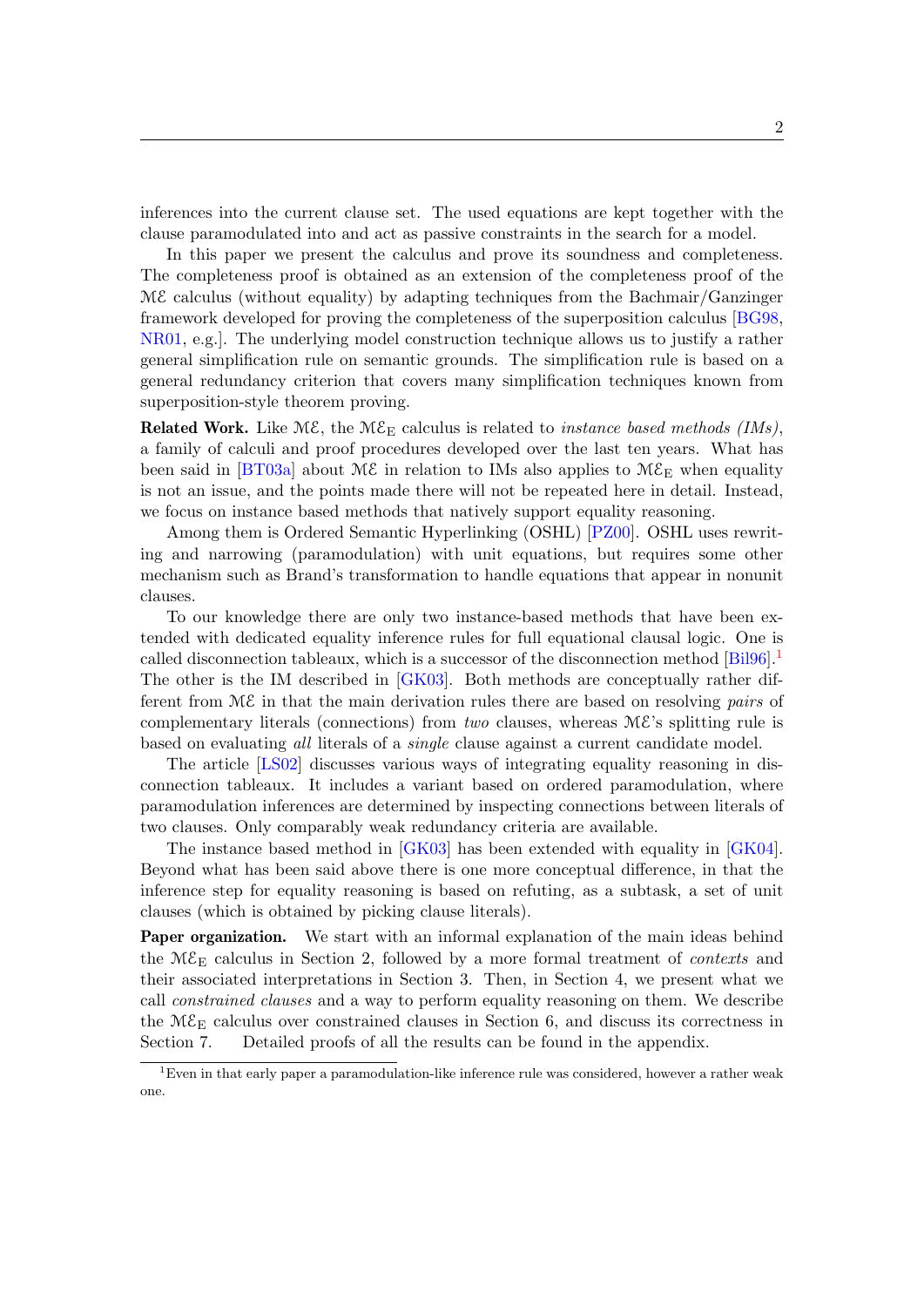## <span id="page-2-0"></span>2 Main Ideas

The ME calculus of [\[BT03a\]](#page-23-0), and by extension the  $ME<sub>E</sub>$  calculus, is informally best described with an eye to the propositional DPLL procedure, of which  $M\mathcal{E}$  is a firstorder lifting. DPLL can be viewed as a procedure that searches the space of possible interpretations for a given clause set until it finds one that satisfies the clause set, if it exists. This can be done by keeping a current candidate model and repairing it as needed until it satisfies every input clause. The repairs are done incrementally by changing the truth value of one clause literal at a time, and involve a non-deterministic guess (a "split") on whether the value of a selected literal should be changed or kept as it is. The number of guesses is limited by a constraint propagation process ("unit propagation") that is able to deduce deterministically the value of some input literals.

Both ME and  $M\mathcal{E}_E$  lift this idea to first-order logic by maintaining a first-order candidate model, by identifying instances of input clauses that are falsified by the model, and by repairing the model incrementally until it satisfies all of these instances. The difference between the two calculi is that  $M\mathcal{E}_E$  works with *equational* models, or Einterpretations, that is, Herbrand interpretations in which the equality symbol is the only predicate symbols and always denotes a congruence relation.

The current E-interpretation is represented (or more precisely, induced) by a *context*. a finite set of non-ground equations and disequations directly processed by the calculus. Context literals can be built over two kinds of variables: universal and parametric variables. The difference between the two lies in how they constrain the possible additions of further literals to a context and, as a consequence, the possible repairs to its induced E-interpretation. As far as the induced E-interpretation is concerned, however, the two types of variables are interchangeable. The construction of this E-interpretation is best explained in two stages, each based on an ordering on terms/atoms: the usual instantiation preordering  $\gtrsim$  with its strict subset  $\gtrsim$ , and an arbitrary reduction ordering  $\geq$  total on ground terms. Using the first we associate to a context  $\Lambda$ , similarly to the  $Mε$  calculus, a (non-equational) interpretation  $I<sub>Λ</sub>$ . Roughly, and modulo symmetry of  $\approx$ , this interpretation satisfies a ground equation  $s'' \approx t''$ , over an underlying signature  $Σ$ , iff s'' ≈ t'' is an instance of an equation s ≈ t in Λ without being an instance of any equation  $s' \approx t'$  such that  $s \approx t \gtrsim s' \approx t'$  and  $s' \not\approx t' \in \Lambda$ . For instance, if

$$
\Lambda = \{ f(u) \approx u, f(a) \not\approx a \}
$$

where u is a (parametric) variable and the signature  $\Sigma$  consists of the unary function symbol f and the constant symbols a and b, then  $I_{\Lambda}$  is the symmetric closure of

$$
\{f^{n+1}(b) \approx f^n(b) \mid n \ge 0\} \cup \{f^{n+1}(a) \approx f^n(a) \mid n \ge 1\}.
$$

In general  $I_{\Lambda}$  is not an E-interpretation. Its purpose is merely to supply a set of candidate equations that determine the final E-interpretation induced by  $\Lambda$ . This E-interpretation, denoted by  $R_{\Lambda}^{E}$ , is defined as the smallest congruence on ground  $\Sigma$ terms that includes a specific set  $R_{\Lambda}$  of ordered equations selected from  $I_{\Lambda}$ . The set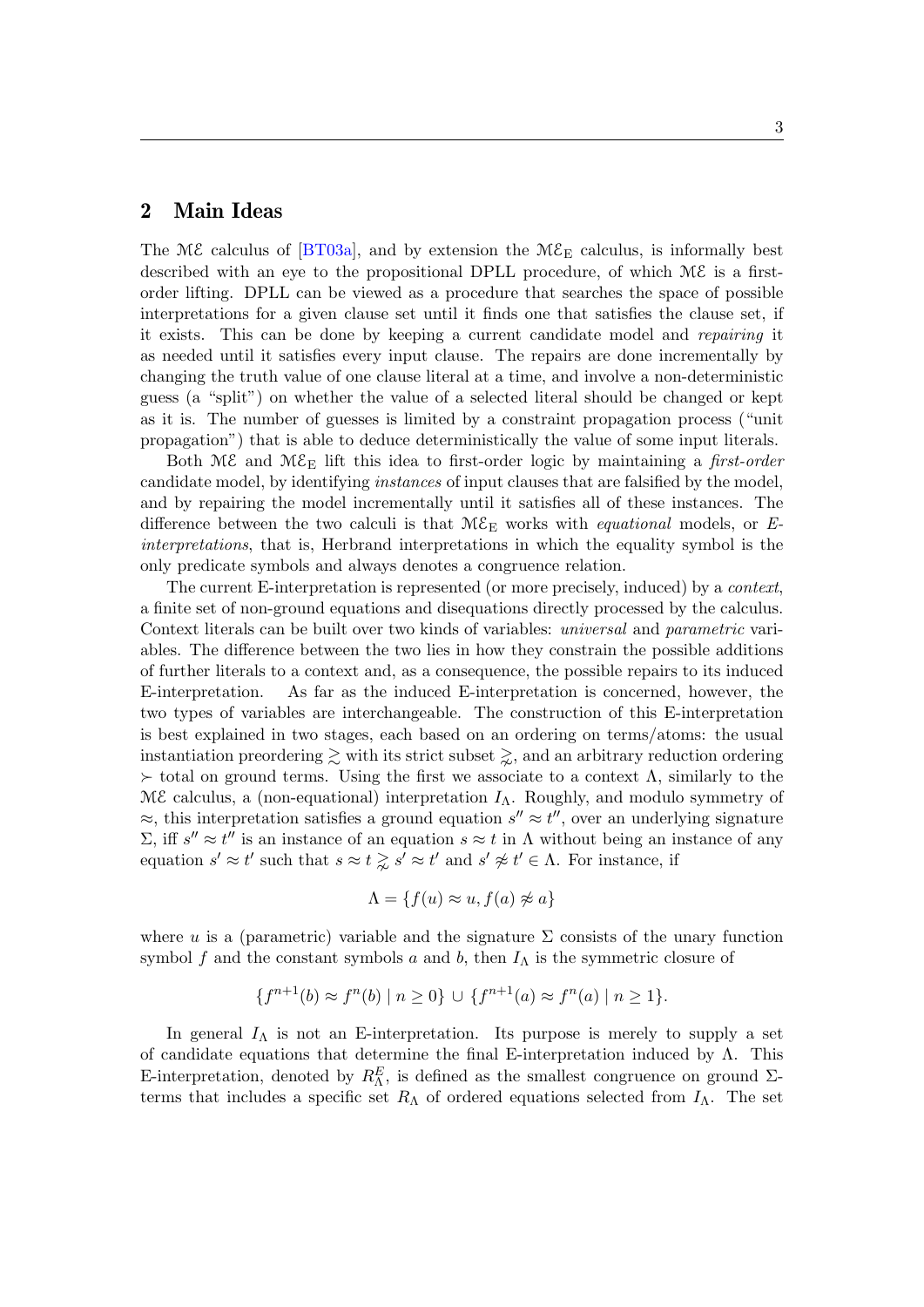$R_{\Lambda}$  is constructed inductively on the reduction ordering  $\succ$  by adding to it an ordered equation  $s \to t$  iff  $s \approx t$  or  $t \approx s$  is in  $I_\Lambda$ ,  $s \succ t$  and both s and t are irreducible wrt. the equations of  $R_{\Lambda}$  that are smaller than  $s \to t$ . This construction guarantees that  $R_{\Lambda}$  is a convergent rewrite system. In the example above,  $R_{\Lambda}$  is  $\{f(b) \to b, f(f(a)) \to f(a)\}\$ for any reduction ordering  $\succ$ ; the E-interpretation  $R_{\Lambda}^{E}$  induced by  $\Lambda$  is the congruence closure of  $\{f(b) \approx b, f(f(a)) \approx f(a)\}$ . Since  $R_{\Lambda}$  is convergent by construction for any context  $\Lambda$ , any two ground  $\Sigma$ -terms are equal in  $R_{\Lambda}^{E}$  iff they have the same  $R_{\Lambda}$ -normal form.

Now that we have sketched how the E-interpretation is constructed, we can explain how the calculus detects the need to repair the current E-interpretation and how it goes about repairing it. To simplify the exposition we consider here only ground input clauses. A repair involves conceptually two steps: (i) determining whether a given clause C is false in the E-interpretation  $R_{\Lambda}^{E}$ , and (ii) if so, modifying  $\Lambda$  so that the new  $R_{\Lambda}^{E}$ satisfies it.

For step (i), by congruence it suffices to rewrite the literals of C with the rewrite rules  $R_{\Lambda}$  to normal form. If  $C \downarrow_{R_{\Lambda}}$  denotes that normal form, then  $R_{\Lambda}^{E}$  fasifies C iff all equations in  $C \downarrow_{R_{\Lambda}}$  are of the form  $s \approx t$  with  $s \neq t$ , and all disequations are of the form  $s \not\approx s$ . In the earlier example, if

$$
C = f(a) \approx a \vee f(f(a)) \approx b \vee f(b) \not\approx b
$$

then

$$
C\downarrow_{R_{\Lambda}} = f(a) \approx a \vee f(a) \approx b \vee b \not\approx b,
$$

meaning that  $R_{\Lambda}^{E}$  indeed falsifies C.

For step (ii), we first point out that the actual repair needs to be carried out only on the literals of  $C \downarrow_{R_{\Lambda}}$ , not on the literals of C. More precisely, the calculus considers only the positive equations of  $C \downarrow_{R_{\Lambda}}$ , as the trivial disequations  $s \not\approx s$  in it do not provide any usable information. To repair the E-interpretation it is enough to modify  $\Lambda$  so that  $R_{\Lambda}$ contains one of the positive equations  $s \approx t$  of  $C \downarrow_{R_{\Lambda}}$ . Then, by congruence,  $R_{\Lambda}^{E}$  will also satisfy C, as desired. Concretely,  $\Lambda$  is modified by creating a choice point and adding to  $\Lambda$  one of the literals  $L$  of  $C\downarrow_{R_{\Lambda}}$  or its complement. Adding  $L$ —which is possible only provided that neither  $L$  not its complement are contradictory, in a precise sense defined later, with  $\Lambda$ —-will make sure that the new  $R_{\Lambda}^{E}$  satisfies C. Adding the complement of L instead will not make C satisfiable in the new candidate E-model. However, it is necessary for soundness and marks some progress in the derivation because it will force the calculus to consider other literals of  $C \downarrow_{R_{\Lambda}}$  for addition to the context.

Referring again to our running example, of the two positive literals of  $C\downarrow_{R_{\Lambda}} = f(a) \approx$  $a \vee f(a) \approx b \vee b \not\approx b$ , only  $f(a) \approx b$  can be added to the context  $\Lambda = \{f(u) \approx u, f(a) \not\approx a\}$ because neither it nor its complement is contradictory with  $\Lambda$  (by contrast  $f(a) \approx a$  is contradictory with  $\Lambda$ ). With

$$
\Lambda = \{ f(u) \approx u, f(a) \not\approx a, f(a) \approx b \},
$$

now

$$
R_{\Lambda} = \{f(b) \to b, f(a) \to b\}
$$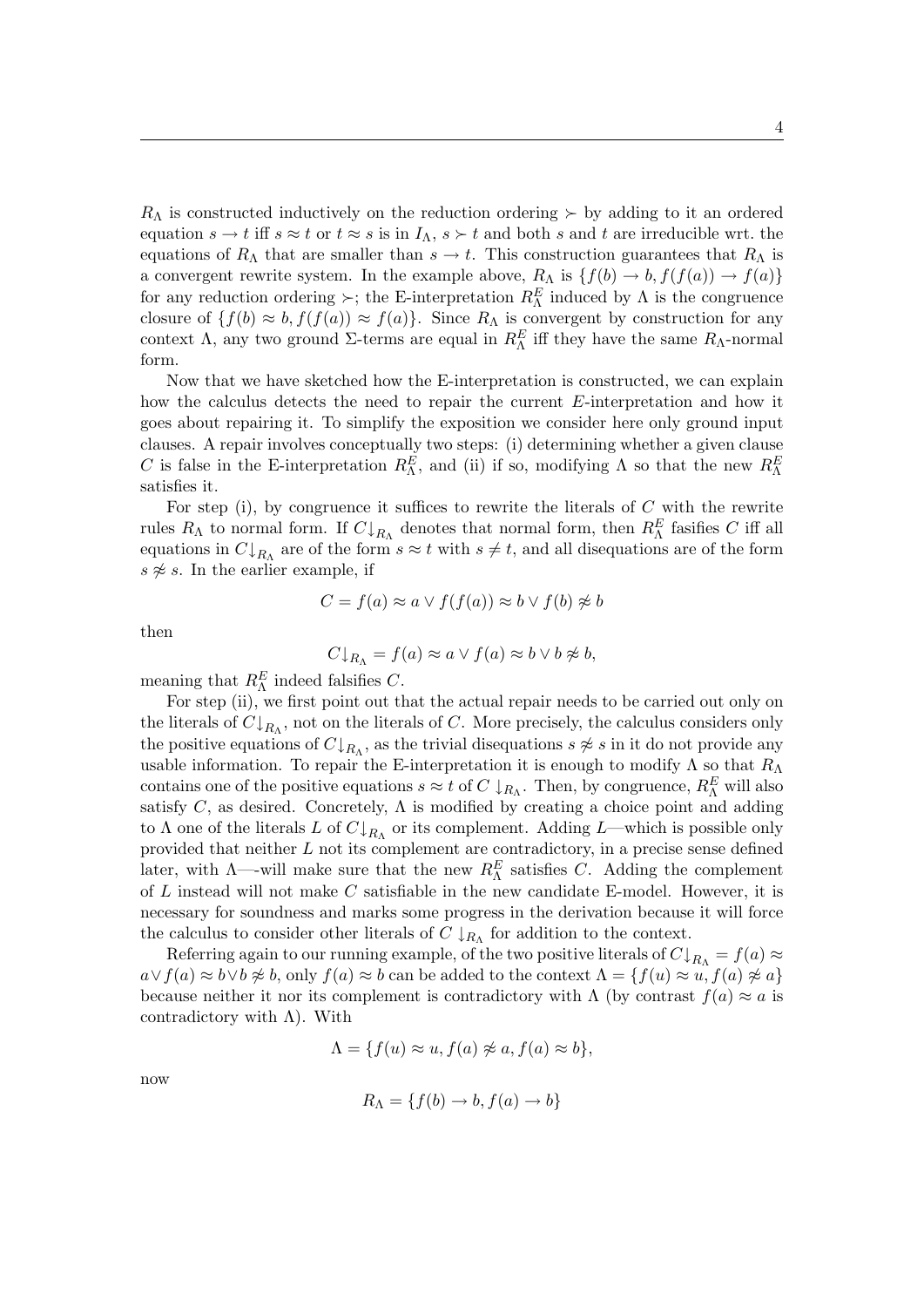and  $C \downarrow_{R_{\Lambda}}$  becomes  $b \approx a \vee b \approx b \vee b \not\approx b$ , which means that C is satisfied by  $R_{\Lambda}^E$ .

We point out that adding positive equations to the context is not always enough. Sometimes it is necessary to add negative equations, whose effect is to eliminate from  $R_{\Lambda}$  rewrite rules that cause the disequations of C to rewrite to trivial disequations. The calculus takes care of this possibility as well. To achieve that we found it convenient to have  $ME_E$  work with a slightly generalized data structure. More precisely, instead of clauses C we consider *constrained clauses*  $C \cdot \Gamma$ , where  $\Gamma$  is a set of rewrite rules. The constraint Γ consists just of those (instances of) *equations* from a context  $\Lambda$  that were used to obtain  $C$  from some input clause (whose constraint is empty).

Reusing our example, the clause C would be represented as the constraint clause

$$
C \cdot \Gamma = f(a) \approx a \vee f(f(a)) \approx b \vee f(b) \not\approx b \cdot \emptyset,
$$

with its  $R_{\Lambda}$ -normal form being

$$
C \downarrow_{R_{\Lambda}} \cdot \Gamma = f(a) \approx a \lor f(a) \approx b \lor b \not\approx b \cdot f(f(a) \to f(a), f(b) \to b
$$

for  $\Lambda = \{f(u) \approx u, f(a) \not\approx a\}$ . Now, the rewrite rule  $f(b) \to b$  used to obtain the normal form is available in the constraint part, as written. The calculus may add its negation  $f(b) \not\approx b$  to  $\Lambda$ , with the effect of removing  $f(b) \to b$  from  $R_{\Lambda}$ . The resulting context and rewrite system would be, respectively,

$$
\Lambda'' = \{ f(u) \approx u, f(a) \not\approx a, f(b) \not\approx b \},
$$

and

$$
R_{\Lambda''} = \{ f(f(b)) \to f(b), f(f(a)) \to f(a) \}.
$$

It is easy to see that the new  $I_{R_{\Lambda}}^{E}$  satisfies C as well, as desired.

While the above informal description illustrates the main ideas behind  $M\mathcal{E}_E$ , it is not entirely faithful to the actual calculus as defined later in the paper. Perhaps the most significant differences to mention here are that (i) the calculus works with non-ground clauses as well (by treating them, as usual in refutation-based calculi, as schematic for their ground instances and relying heavily on unification), and (ii) the normal form of a constrained clause is not derived in one sweep, as presented above. Instead the calculus, when equipped with a fair strategy, derives all intermediate constrained clauses as well. It does so by a suitably defined paramodulation rule, where the equations paramodulating (only) into the clause part of a constrained clause are drawn from the current context  $\Lambda$ . The rationale is that the rewrite system  $R_{\Lambda}$  is in general not available to the calculus. Hence rewriting (ground) clause literals with rules from  $R_{\Lambda}$ , which would theoretically suffice to obtain a complete calculus at the ground level, is approximated by ordered paramodulation with equations from  $\Lambda$  instead.

## <span id="page-4-0"></span>3 Contexts and Induced Interpretations

We start with some formal preliminaries. Most of the notions and notation we use in this paper are the standard ones in the field. We report here only notable differences and additions.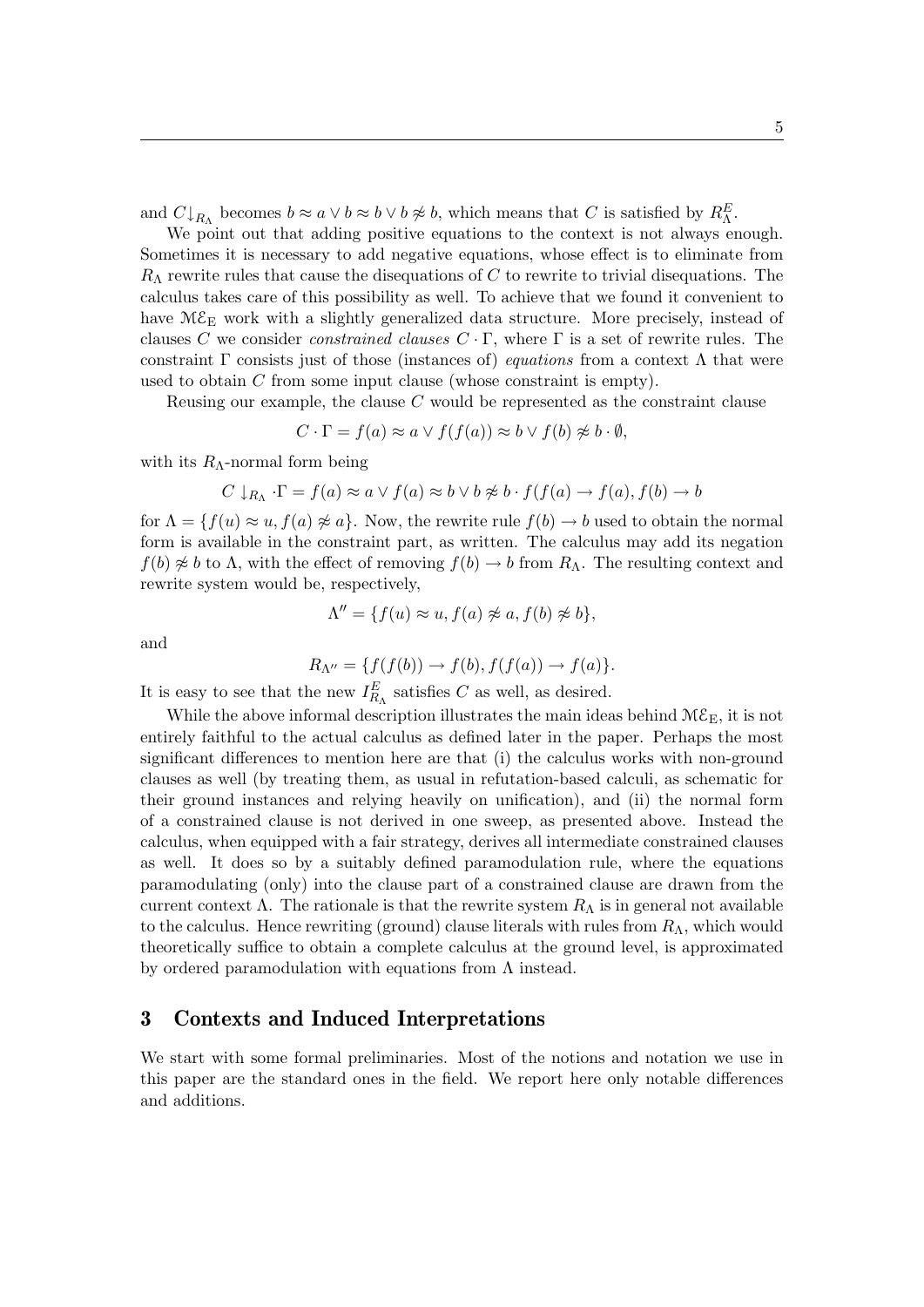We will use two disjoint, infinite sets of variables: a set  $X$  of *universal* variables, which we will refer to just as variables, and another set  $V$ , which we will always refer to as parameters. We will use  $u$  and  $v$  to denote elements of  $V$  and  $x$  and  $y$  to denote elements of X. We fix a signature  $\Sigma$  throughout the paper and denote by  $\Sigma^{\text{sko}}$  the expansion of  $\Sigma$  obtained by adding to  $\Sigma$  an infinite number of fresh (Skolem) constants. Unless otherwise specified, when we say term we will mean  $\Sigma^{\text{sko}}$ -term. If t is a term we denote by  $Var(t)$  the set of t's variables and by  $Par(t)$  the set of t's parameters. A term t is ground iff  $Var(t) = Par(t) = \emptyset$ .

A substitution  $\rho$  is a renaming on  $W \subseteq (V \cup X)$  iff its restriction to W is a bijection of W onto itself;  $\rho$  is simply a *renaming* if it is a renaming on  $V \cup X$ . A substitution  $\sigma$  is p-preserving (short for parameter preserving) if it is a renaming on V. If s and t are two terms, we write  $s \geq t$ , iff there is a substitution  $\sigma$  such that  $s\sigma = t^2$  $s\sigma = t^2$ . We say that s is a variant of t, and write  $s \sim t$ , iff  $s \geq t$  and  $t \geq s$  or, equivalently, iff there is a renaming  $\rho$  such that  $s\rho = t$ . We write  $s \geq t$  if  $s \geq t$  but  $s \not\sim t$ . We write  $s \geq t$  and say that t is a p-instance of s iff there is a p-preserving substitution  $\sigma$  such that  $s\sigma = t$ . We say that s is a p-variant of t, and write  $s \simeq t$ , iff  $s \geq t$  and  $t \geq s$ ; equivalently, iff there is a p-preserving renaming  $\rho$  such that  $s\rho = t$ . The notation  $s[t]_p$  means that the term  $t$  occurs in the term  $s$  at position  $p$ , as usual.

All of the above is extended from terms to literals in the obvious way.

In this paper we restrict to equational clause logic. Any atom A that is originally not an equation can be represented as the equation  $A \approx t$ , where t is some distinguished constant not appearing elsewhere. This move is harmless, in particular from an operational point of view (as will become clear from the design of the calculus) if one works with two-sorted signatures. Therefore, and essentially without loss of generality, we assume that the only predicate symbol in  $\Sigma$  is  $\approx$ . An atom then is always an equation. and a literal then is always an equation or the negation of an equation. Literals of the latter kind, i.e., literals of the form  $\neg (s \approx t)$  are also called *negative equations* and generally written  $s \not\approx t$  instead. We call a literal trivial if it is of the form  $t \approx t$  or  $t \not\approx t$ . We denote literals by the letters K and L. We denote by  $\overline{L}$  the complement of a literal L, and by  $L^{\text{sko}}$  the result of replacing each variable of L by a fresh Skolem constant in  $\Sigma^{\rm sko} \setminus \Sigma$ . We denote clauses by the letters C and D, and the empty clause by  $\square$ . We will write  $L \vee C$  to denote a clause obtained as the disjunction of a (possibly empty) clause C and a literal L.

A (Herbrand) interpretation I is a set of ground  $\Sigma$ -equations—those that are true in the interpretation. Satisfiability/validity of ground  $\Sigma$ -literals,  $\Sigma$ -clauses, and clause sets in a Herbrand interpretation is defined as usual. We write  $I \models F$  to denote the fact that I satisfies F, where F is a ground  $\Sigma$ -literal or a  $\Sigma$ -clause (set). Since every interpretation defines in effect a binary relation on ground  $\Sigma$ -terms, and every binary relation on such terms defines an interpretation, we will identity the two notions in the following. An E-interpretation is an interpretation that is also a congruence relation on the  $\Sigma$ -terms. If I is an interpretation, we denote by  $I^{\mathrm{E}}$  the smallest congruence relation

<span id="page-5-0"></span><sup>&</sup>lt;sup>2</sup> Note that many authors would write  $s \leq t$  in this case.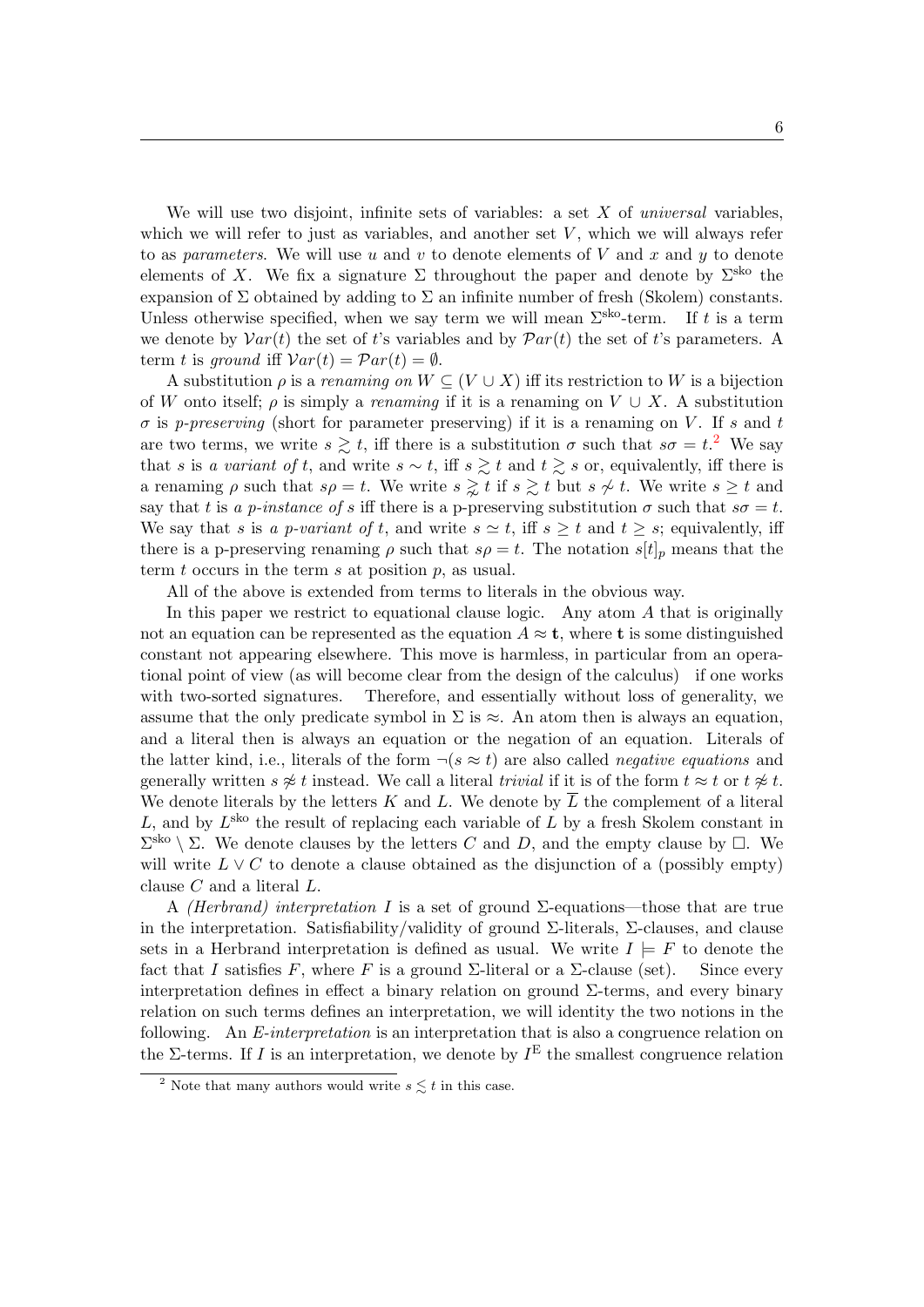on the  $\Sigma$ -terms that includes I, which is an E-interpretation. We say that I E-satisfies F iff  $I^{\text{E}} \models F$ . Instead of  $I^{\text{E}} \models F$  we generally write  $I \models_{\text{E}} F$ . We say that F E-entails F', written  $F \models_{\text{E}} F'$ , iff every E-interpretation that satisfies F also satisfies F'. We say that F and F' are E-equivalent iff  $F \models_{\mathcal{E}} F'$  and  $F' \models_{\mathcal{E}} F$ .

The Model Evolution calculus, with and without equality, works with sequents of the form  $\Lambda \vdash \Phi$ , where  $\Lambda$  is a finite set of literals possibly with variables or with parameters called a context, and  $\Phi$  is a finite set of clauses possibly with variables. As in [\[BT03a\]](#page-23-0), we impose for simplicity that literals in a context can contain parameters or variables but not both, but this limitation can be overcome. The defining feature of the calculus, modeled after FDPLL, is the rôle contexts play in driving the derivation and the model generation process.

The following definitions are taken from [\[BT03a\]](#page-23-0), except for one minor change, which will be explained below.

### Definition 3.1 (Context [\[BT03a\]](#page-23-0))

A context is a set of the form  $\{\neg v\} \cup S$  where  $v \in V$  and S is a finite set of literals each of which is parameter-free or variable-free.  $\Box$ 

Differently from [\[BT03a\]](#page-23-0), we implicitly treat any context  $\Lambda$  as if it contained the symmetric version of each of its literals. For instance, if  $\Lambda = \{\neg v, f(u) \approx a, f(x) \not\approx x\}$ then  $a \approx f(u)$ ,  $f(u) \approx a$ ,  $x \not\approx f(x)$ ,  $f(x) \not\approx x$  are all considered to be literals of  $\Lambda$ , and we write, for instance,  $a \approx f(u) \in \Lambda$ .

Where L is a literal and  $\Lambda$  a context, we write  $L \in \Lambda$  if L is a variant of a literal in  $Λ$ , write  $L \in_{\simeq} Λ$  if  $L$  is a p-variant of a literal in Λ, and write  $L \in_{\succeq} Λ$  if  $L$  is a p-instance of a literal in Λ.

A literal L is contradictory with a context  $\Lambda$  iff  $L\sigma = \overline{K}\sigma$  for some  $K \in \Lambda$ and some p-preserving substitution  $\sigma$ . A context  $\Lambda$  is *contradictory* iff it contains a literal that is contradictory with Λ. Referring to the context Λ above,  $f(v) \not\approx a$ ,  $a \not\approx f(v)$ ,  $a \approx f(a)$ ,  $f(a) \approx a$  all are contradictory with  $\Lambda$ . Notice that an equation  $s \approx t$ is contradictory with a context  $\Lambda$  if and only if  $t \approx s$  is so. The same applies to negative equations.

We will work only with non-contradictory contexts. Thanks to the next two notions, such contexts can be used as finite denotations of (certain) Herbrand interpretations. Let L be a literal and  $\Lambda$  a context. A literal K is a most specific generalization (msq) of L in  $\Lambda$  iff  $K \ge L$  and there is no  $K' \in \Lambda$  such that  $K \ge K' \ge L$ .

### Definition 3.2 (Productivity [\[BT03a\]](#page-23-0))

Let L be a literal, C a clause, and  $\Lambda$  a context. A literal K produces L in  $\Lambda$  iff (i) K is an msg of L in  $\Lambda$ , and (ii) there is no  $K' \in \Lambda$  such that  $K \gtrsim \overline{K'} \gtrsim L$ . The context  $\Lambda$ produces L iff it contains a literal K that produces L in  $\Lambda$ .  $\Box$ 

Notice that a literal K produces a literal L in a context  $\Lambda$  if and only if K produces the symmetric version of L in  $\Lambda$ . For instance, the context  $\Lambda$  above produces  $f(b) \approx a$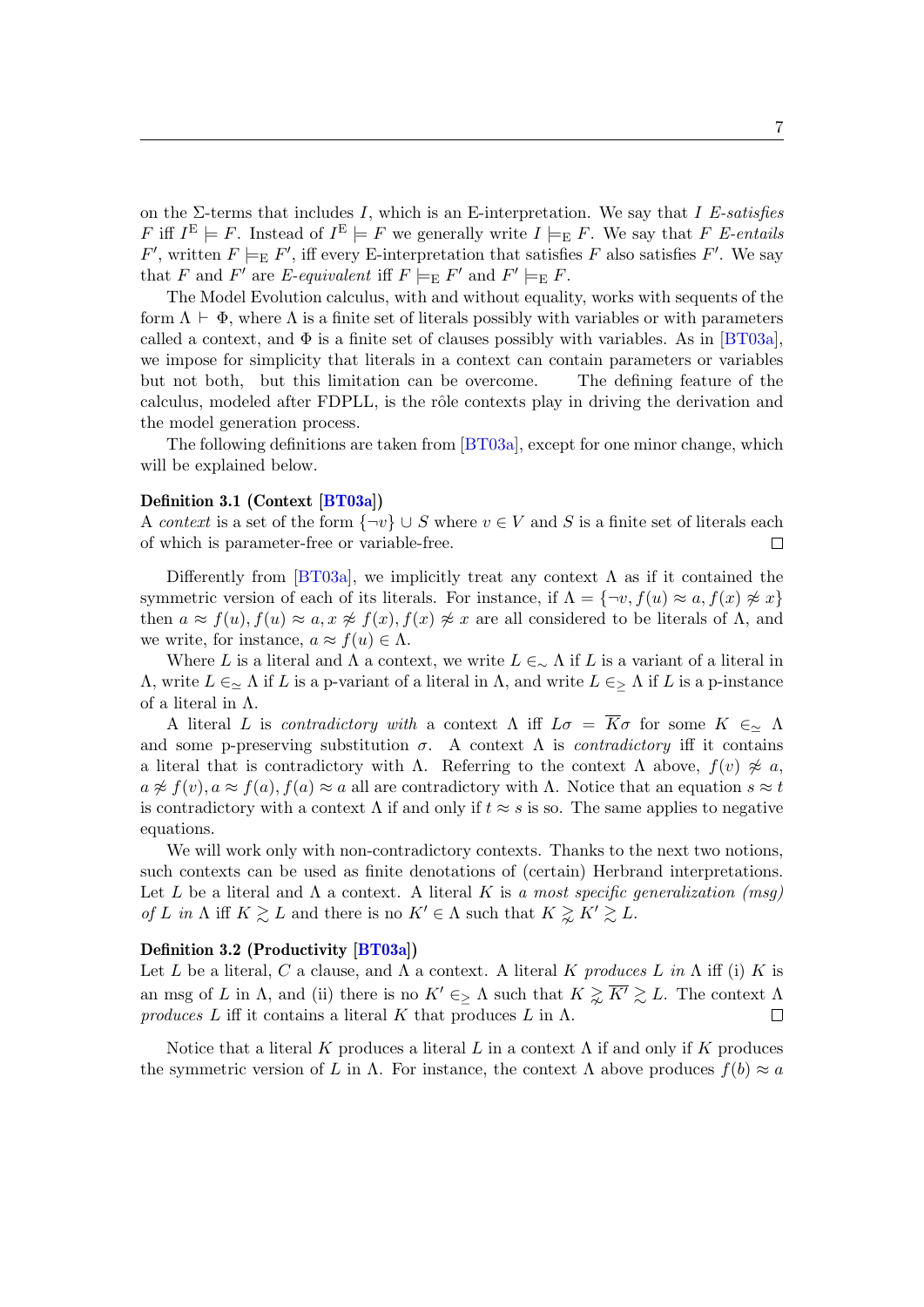and  $a \approx f(b)$  but  $\Lambda$  produces neither  $f(a) \approx a$  nor  $a \approx f(a)$ . Instead it produces both  $a \not\approx f(a)$  and  $f(a) \not\approx a$ .

A non-contradictory context  $\Lambda$  uniquely induces a (Herbrand)  $\Sigma$ -interpretation  $I_{\Lambda}$ , defined as follows:

 $I_{\Lambda} := \{l \approx r \mid l \approx r \text{ is a positive ground } \Sigma \text{-equation and } \Lambda \text{ produces } l \approx r\}$ 

For instance, if  $\Lambda = \{x \approx f(x)\}\$ and  $\Sigma$  consists of a constant a and the unary function symbol f then  $I_{\Lambda} = \{a \approx f(a), f(a) \approx a, f(a) \approx f(f(a)), f(f(a)) \approx f(a), \ldots\}.$ 

A consequence of the presence of the pseudo-literal  $\neg v$  in every context  $\Lambda$  is that  $\Lambda$ produces L or  $\overline{L}$  for every literal L. Moreover, it can be easily shown that whenever  $I_{\Lambda} \models L$  then  $\Lambda$  produces L, even when L is a negative literal. This fact provides a "syntactic" handle on literals satisfied by  $I_\Lambda$ . The induced interpretation  $I_\Lambda$  is not an E-interpretation in general.<sup>[3](#page-7-0)</sup> But we will use it to define a unique  $E$ -interpretation associated to  $\Lambda$ .

## <span id="page-7-2"></span>4 Equality Reasoning on Constrained Clauses

The  $M\mathcal{E}_E$  calculus operates with *constrained clauses*, defined below. In this section we will introduce derivation rules for equality reasoning on constrained clauses. These derivation rules will be used by the  $M\mathcal{E}_E$  calculus in a modular way. The section concludes with a first soundness and completeness result, which will serve as a lemma for the completeness proof of the  $M\mathcal{E}_E$  calculus.

As an important preliminary remark, whenever the choice of the signature makes a difference in this section, e.g. in the definition of grounding substitution, we always implicitly meant the signature  $\Sigma$ , not the signature  $\Sigma^{\text{sko}}$ .

## <span id="page-7-3"></span>4.1 Constrained Clauses

A (rewrite) rule is an expression of the form  $l \to r$  where l and r are  $\Sigma$ -terms. Given a parameter-free  $\Sigma$ -clause  $C = L_1 \vee \cdots \vee L_n$  and a set of parameter-free  $\Sigma$ -rewrite rules  $\Gamma = \{A_1, \ldots, A_m\}$ , the expression  $C \cdot \Gamma$  is called a *constrained clause (with constraint* Γ). Instead of  $C \cdot \{A_1, \ldots, A_m\}$  we generally write  $C \cdot A_1, \ldots, A_m$ . The notation  $C \cdot \Gamma$ , A means  $C \cdot \Gamma \cup \{A\}.$ 

A constrained clause  $C \cdot \Gamma$  is a constrained clause without expansion constraints iff  $\Gamma$ contains no expansion rules, i.e., rules of the form  $x \to t$ , where x is a variable and t is a term. A constrained clause set without expansion constraints is a constrained clause set that consists of constrained clauses without expansion constraints. The  $M\mathcal{E}_E$  calculus works only with such constrained clause sets.<sup>[4](#page-7-1)</sup> As a notational convention, we general use the letter Φ to denote sets of constrained clauses, and the letter Ψ to denote sets of ordinary clauses.

<span id="page-7-1"></span><span id="page-7-0"></span><sup>&</sup>lt;sup>3</sup> In fact, in the earlier example  $a \approx f(f(a)) \notin I_\Lambda$ .

<sup>&</sup>lt;sup>4</sup> As will become clear later, disallowing expansion constraints comes from the fact that paramodulation into variables is unnecessary in  $M\mathcal{E}_E$  as well.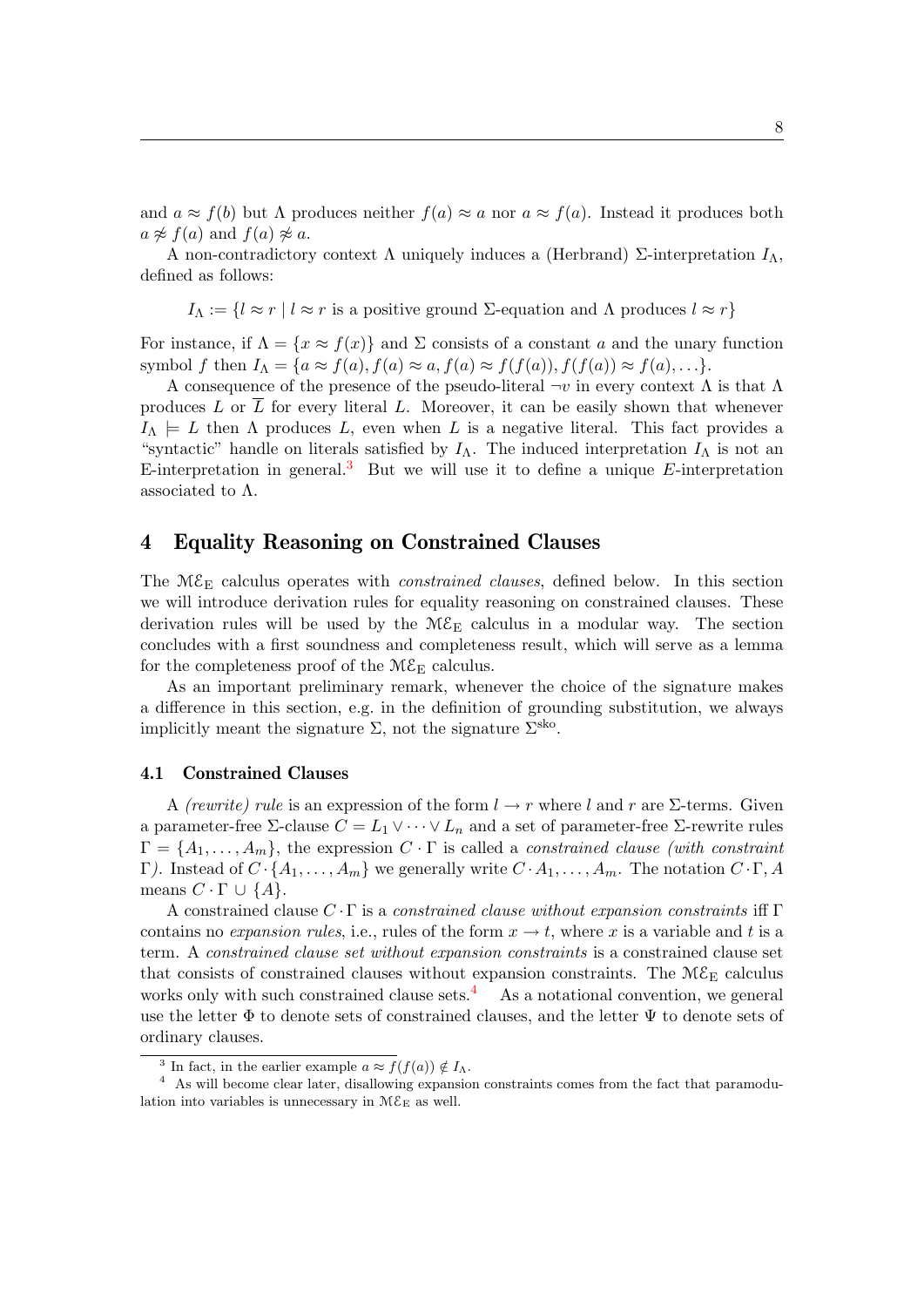Applying a substitution  $\sigma$  to  $C \cdot \Gamma$ , written as  $(C \cdot \Gamma) \sigma$ , means to apply  $\sigma$  to C and all rewrite rules in Γ. A constrained clause  $C \cdot \Gamma$  is ground iff both C and  $\Gamma$  are ground. If  $\gamma$  is a substitution such that  $(C \cdot \Gamma) \gamma$  is ground, then  $(C \cdot \Gamma) \gamma$  is called a ground instance of  $C \cdot \Gamma$ , and  $\gamma$  is called a *grounding substitution* for  $C \cdot \Gamma$ . We say that  $C \cdot \Gamma$  properly subsumes  $C' \cdot \Gamma'$  iff there is a substitution  $\sigma$  such that  $C\sigma \subset C'$  and  $\Gamma \sigma \subseteq \Gamma'$  or  $C\sigma \subseteq C'$ and  $\Gamma \sigma \subset \Gamma'$ . We say that  $C \cdot \Gamma$  non-properly subsumes  $C' \cdot \Gamma'$  iff there is a substitution  $\sigma$  such that  $C\sigma = C'$  and  $\Gamma \sigma = \Gamma'$ . The constrained clauses  $C \cdot \Gamma$  and  $C' \cdot \Gamma'$  are variants iff  $C \cdot \Gamma$  non-properly subsumes  $C' \cdot \Gamma'$  and vice versa.<sup>[5](#page-8-0)</sup> For a set of constrained clauses  $\Phi$ ,  $\Phi^{\text{gr}}$  denotes the set of all ground  $\Sigma$ -instances of all constrained clauses in  $\Phi$ .

In principle, a constraint clause  $C \cdot \Gamma = L_1 \vee \cdots \vee L_m \cdot l_{m+1} \to r_{m+1}, \ldots, l_n \to r_n$  could be understood as standing for the ordinary clause  $L_1 \vee \cdots \vee L_m \vee l_{m+1} \not\approx r_{m+1} \vee \cdots \vee l_n \not\approx$  $r_n$ , which we call the *clausal form of*  $C \cdot \Gamma$  and denote by  $(C \cdot \Gamma)^c$ . In effect, however, constrained clauses and their clausal forms are rather different from an operational point of view. The derivation rules for equality reasoning below, in particular paramodulation, are never applied to constraints—as a consequence, the calculus cannot be said to be a resolution calculus.

### 4.2 Orderings and Derivation Rules

We suppose as given a reduction ordering  $\succ$  that is total on ground Σ-terms. <sup>[6](#page-8-1)</sup> The non-strict ordering induced by  $\succ$  is denoted by  $\succeq$ , and  $\prec$  and  $\preceq$  denote the converse of  $\succ$  and  $\succ$ .

The reduction ordering  $\succ$  has to be extended to rewrite rules, equations and constrained clauses. Following usual techniques [\[BG98,](#page-23-3) [NR01,](#page-24-1) e.g.], rewrite rules and equations are compared by comparing the multisets of their top-level terms with the multiset extension of the base ordering  $\succ$ . There is no need in our framework to distinguish between positive and negative equations. It is important, though, that when comparing constrained clauses the clause part is given precedence over the constraint part. This can be achieved by defining  $C \cdot \Gamma \succ C' \cdot \Gamma'$  iff  $(C, \Gamma)$  is strictly greater than  $(C', \Gamma')$  in the lexicographical ordering over the multiset extension of the above ordering on equations and rewrite rules. The following makes this precise.

Equations are compared by comparing the multisets of their top-level terms. More formally, let  $M^{l}(s \approx t) = M^{l}(s \not\approx t) := \{s, t\}$  and define an ordering on literals  $\succ^{l}$  as  $L_1 \succ^l L_2$  iff  $M^l(L_1) \succ_m M^l(L_1)$ , where  $\succ^m$  is the extension of  $\succ$  to multisets. Rewrite rules are also compared with this ordering.

<span id="page-8-0"></span>The calculus has to compare constrained clauses. To define the ordering  $\succ^c$  on

<sup>5</sup> The reason to distinguish between proper and non-proper subsumption is that proper subsumption is covered by a more general notion of redundancy, while non-proper subsumption is not. Notice that the general redundancy criterion in the superposition calculus have the same limitation. Fortunately, non-proper subsumption tests can be used as well to eliminate clauses.

<span id="page-8-1"></span> $6$  A reduction ordering is a strict partial ordering that is well-founded and is closed unter context i.e.,  $s > s'$  implies  $t[s] \succ t[s']$  for all terms t, and liftable, i.e.,  $s \succ t$  implies  $s\delta \succ t\delta$  for every term s and t and substitution  $\delta$ .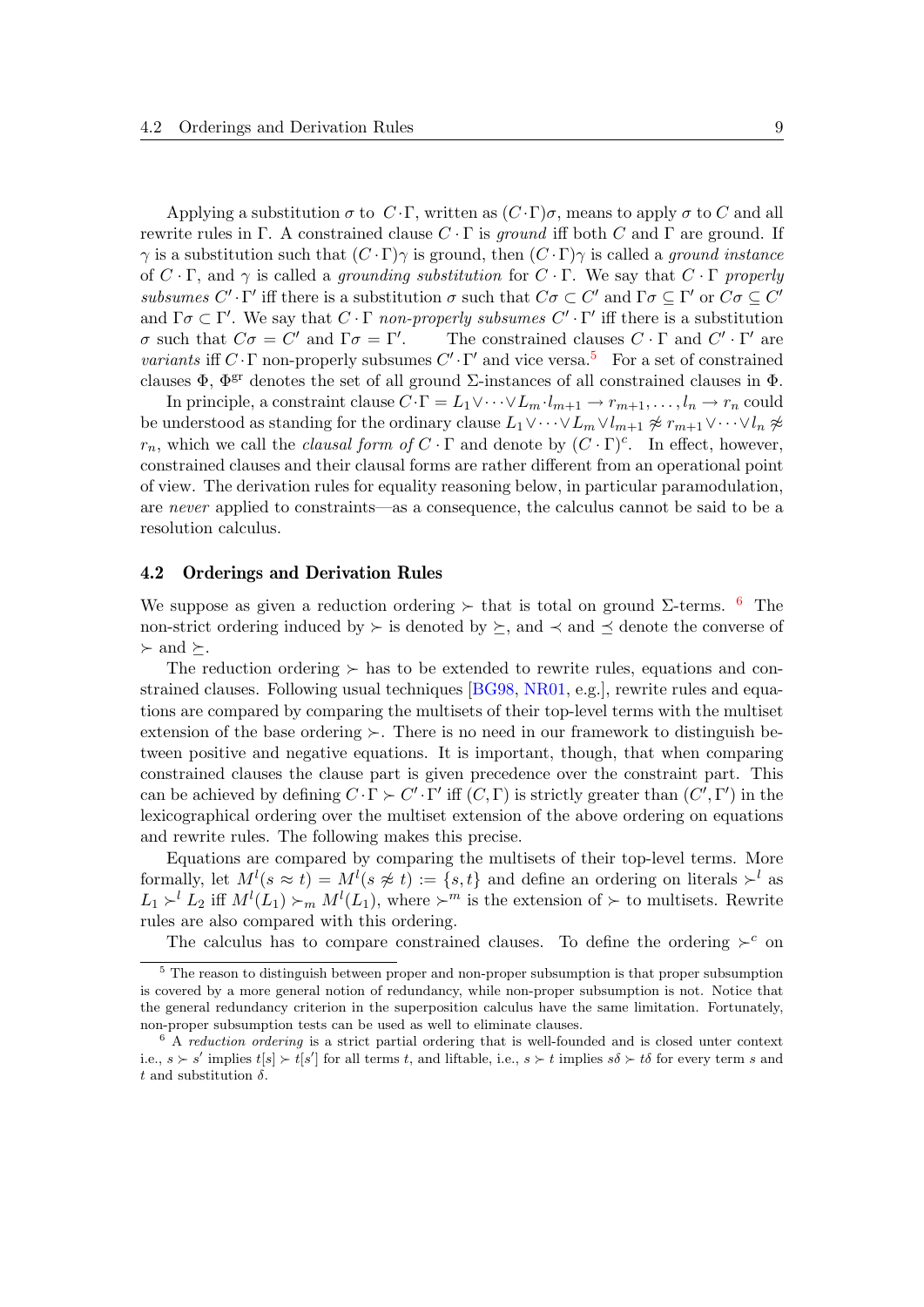constrained clauses, associate to a constrained clause  $C \cdot \Gamma$  the multiset

$$
M^{c}(C \cdot \Gamma) = \bigcup_{L \in C} (M^{l}(L) \cup M^{l}(L)) \cup \bigcup_{A \in \Gamma} M^{l}(A) .
$$

In words,  $M^c$  collects from  $C \cdot \Gamma$  all the top-level terms from all equations in C and in Γ, but takes the terms from C twice and ignores whether the equations are positive or negative. This way, higher weight is given to the equations in C than those in  $\Gamma$ . Now define  $C_1 \cdot \Gamma_1 \succ^c C_2 \cdot \Gamma_2$  iff  $M(C_1 \cdot \Gamma_1) \succ^m M(C_2 \cdot \Gamma_2)$ . In the sequel we will use the symbol  $\succ$  instead of  $\succ^c$ .

For instance, if  $a \succ b$  then

$$
a \not\approx b \cdot \emptyset \succ b \not\approx b \cdot a \rightarrow b \succ \square \cdot a \rightarrow b,
$$

as  $\{a, b, a, b\} \succ^m \{b, b, b, b, a, b\} \succ^m \{a, b\}$ . This example helps to explain the motivation of the ordering: the derivation rules below must work in an order-decreasing way. For instance, the Para rule below allows to derive from the constrained clause  $a \not\approx b \cdot \emptyset$  and the equation  $a \approx b$  the new constrained clause  $b \not\approx b \cdot a \rightarrow b$ , and the Ref rule allows to derive  $\Box \cdot a \rightarrow b$  then. Notice these steps indeed derive smaller constrained clauses.

Notice also that in superposition-type calculi usually a different ordering is used, which gives negative equations higher weight than positive equations (on the same terms). Such an ordering would work for us as well.

Derivation Rules. We first define two auxiliary derivation rules for equality reasoning on constrained clauses. The rules will be used later in the  $M\mathcal{E}_{E}$  calculus.

$$
\mathsf{Ref}(\sigma) \quad \frac{s \not\approx t \vee C \cdot \Gamma}{(C \cdot \Gamma)\sigma} \quad \text{if } \sigma \text{ is a mgu of } s \text{ and } t.
$$

We write  $s \not\approx t \vee C \cdot \Gamma \Rightarrow_{\mathsf{Ref}(\sigma)} (C \cdot \Gamma) \sigma$  to denote a Ref inference.<sup>[7](#page-9-0)</sup>

$$
\text{Para}(l \approx r, \sigma) \quad \frac{L[t]_p \vee C \cdot \Gamma}{(L[r]_p \vee C \cdot \Gamma, l \to r)\sigma} \quad \text{if} \quad \begin{cases} \quad t \text{ is not a variable,} \\ \quad \sigma \text{ is a mgu of } t \text{ and } l, \text{ and} \\ \quad l\sigma \not\preceq r\sigma. \end{cases}
$$

We write  $L[t]_p \vee C \cdot \Gamma \Rightarrow_{\mathsf{Para}(l \approx r, \sigma)} (L[r]_p \vee C \cdot \Gamma, l \to r) \sigma$  to denote a Para inference.

**Ground Inferences.** Suppose  $C \cdot \Gamma \Rightarrow D \subset' \cdot \Gamma'$ , for some constrained clause  $C' \cdot \Gamma'$ , where D stands for Ref( $\sigma$ ) or Para( $l \approx r, \sigma$ ). If  $C \cdot \Gamma$  is ground, and also  $l \approx r$  in the case of Para is ground, then  $C' \cdot \Gamma'$  is ground as well and  $\sigma$  is the empty substitution  $\epsilon$ . The inference is called a ground inference then.

Let  $\gamma$  be a grounding substitution for  $C \cdot \Gamma$  and for  $l \approx r$ . If  $\gamma = \sigma \delta$  for some substitution  $\delta$ , then  $(C \cdot \Gamma)$  $\gamma \Rightarrow_D^{\prime} (C' \cdot \Gamma')$  $\delta$  might hold or not, where D' stands for  $\text{Ref}(\epsilon)$  or Para $((l \approx r)\gamma, \epsilon)$ . If it holds, the inference is called a ground instance via  $\gamma$  of  $C \cdot \Gamma \Rightarrow_D C' \cdot \Gamma'$  then.

<span id="page-9-0"></span><sup>7</sup> An inference is an instance of a derivation rule that satisfies the rule's side condition.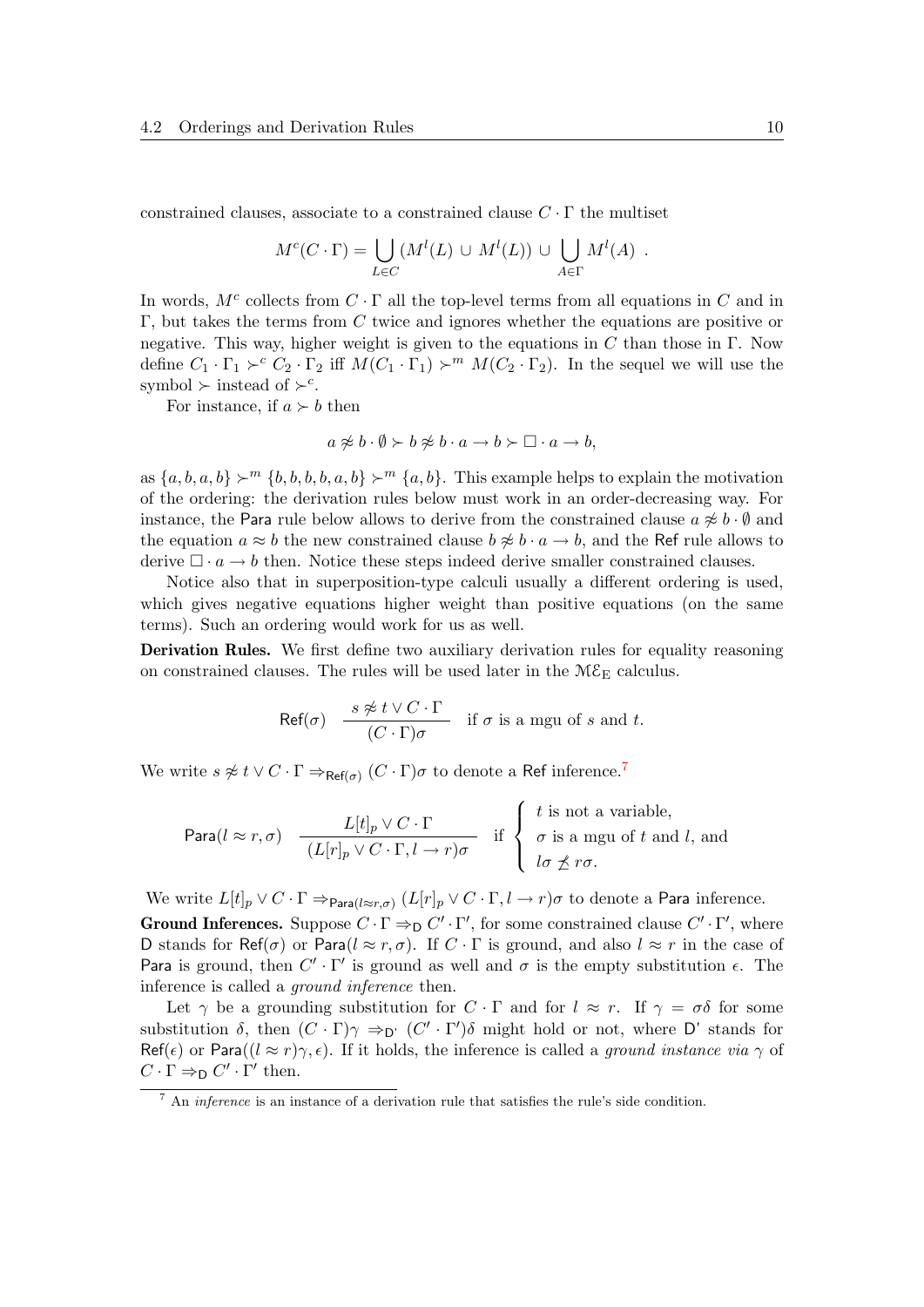Observe that a ground inference via  $\gamma$  of any Ref inference exists, whenever  $\gamma =$ σδ, for some some substitution δ. However, in the case of Para, not every grounding substitution  $\gamma = \sigma \delta$ , for some some substitution  $\delta$ , yields a ground inference  $(C \cdot \Gamma)$  $\gamma \Rightarrow_{\text{Para}((l \approx r) \gamma, \epsilon)} (C' \cdot \Gamma') \delta$ . It is not a ground inference precisely when  $l \gamma \not\preceq r \gamma$  is not satisfied.

Also, if  $(C \cdot \Gamma)$  $\gamma \Rightarrow_{\text{Para}((l \approx r) \gamma, \epsilon)} (C' \cdot \Gamma') \delta$  is a ground inference, its "lifted" version  $C \cdot \Gamma \Rightarrow_{\text{Para}(l \approx r, \sigma)} C' \cdot \Gamma'$  need not exist, for any substitution  $\sigma$ . The reason is the occurence p paramodulated into on the ground need not exist on the first-order level or could be a variable.

As in the superposition calculus, model construction, redundancy and saturation are core concepts for the understanding of the  $M\mathcal{E}_E$  calculus.

## 4.3 Model Construction

A rewrite system is a set of  $\Sigma$ -rewrite rules. A ground rewrite system R is *ordered*  $by \succ \text{iff } l \succ r$ , for every rule  $l \to r \in R$ . As a non-standard notion, we define a *rewrite* system without overlaps to be a ground rewrite system R that is ordered by  $\succ$ , and whenever  $l \to r \in R$  then there is no other rule in R of the form  $s[l] \to t$  or  $s \to t[l]$ . In other words, no rule can be reduced by another rule, neither the left hand side nor the right hand side. Any rewrite system without overlaps is a convergent ground rewrite system. In the sequel, the letter  $R$  will always denote a (ground) rewrite system without overlaps.

We show how every non-contradictory context  $\Lambda$  induces a ground rewrite system  $R_{\Lambda}$  without overlaps. The general technique is taken from the completeness proof of the superposition calculus [\[BG98,](#page-23-3) [NR01\]](#page-24-1) but adapted to our needs.

First, for a given non-contradictory context  $\Lambda$  and positive ground  $\Sigma$ -equation  $s \approx t$ we define by induction on the literal ordering  $\succ$  sets of rewrite rules  $\epsilon_{s\approx t}^{\Lambda}$  and  $R_{s\approx t}^{\Lambda}$  as follows. Assume that  $\epsilon_{s' \approx t'}^{\Lambda}$  has already been defined for all ground  $\Sigma$ -equations  $s' \approx t'$ with  $s \approx t \succ s' \approx t'$ . Where  $R^{\Lambda}_{s \approx t} = \bigcup_{s \approx t \succ s' \approx t'} \epsilon^{\Lambda}_{s' \approx t'}$ , define

$$
\epsilon_{s \approx t}^{\Lambda} = \begin{cases} \{s \to t\} & \text{if } I_{\Lambda} \models s \approx t, s \succ t, \text{ and } s \text{ and } t \text{ are irreducible wrt. } R_{s \approx t}^{\Lambda} \\ \emptyset & \text{otherwise} \end{cases}
$$

Then,  $R_{\Lambda} = \bigcup_{s \approx t} \epsilon_{s \approx t}^{\Lambda}$  where s and t range over all ground  $\Sigma$ -terms.

By construction,  $R_{\Lambda}$  has no critical pairs, neither with left hand sides nor with right hand sides, and thus is a rewrite system without overlaps. Since  $\succ$  is a well-founded ordering,  $R_{\Lambda}$  is a convergent rewrite system by construction. The given context  $\Lambda$  comes into play as stated in the first condition of the definition of  $\epsilon_{s\approx t}^{\Lambda}$ , which says, in other words, that  $\Lambda$  must produce  $s \approx t$  as a necessary condition for  $s \to t$  to be contained in  $R_{\Lambda}$ . An important detail is that whenever  $\Lambda$  is non-contradictory and produces  $s \approx t$ , then it will also produce  $t \approx s$ . Thus, if  $s \prec t$  then  $s \approx t$  may still be turned into the rewrite rule  $t \to s$  in  $R_{\Lambda}$  by means of its symmetric version  $t \approx s$ .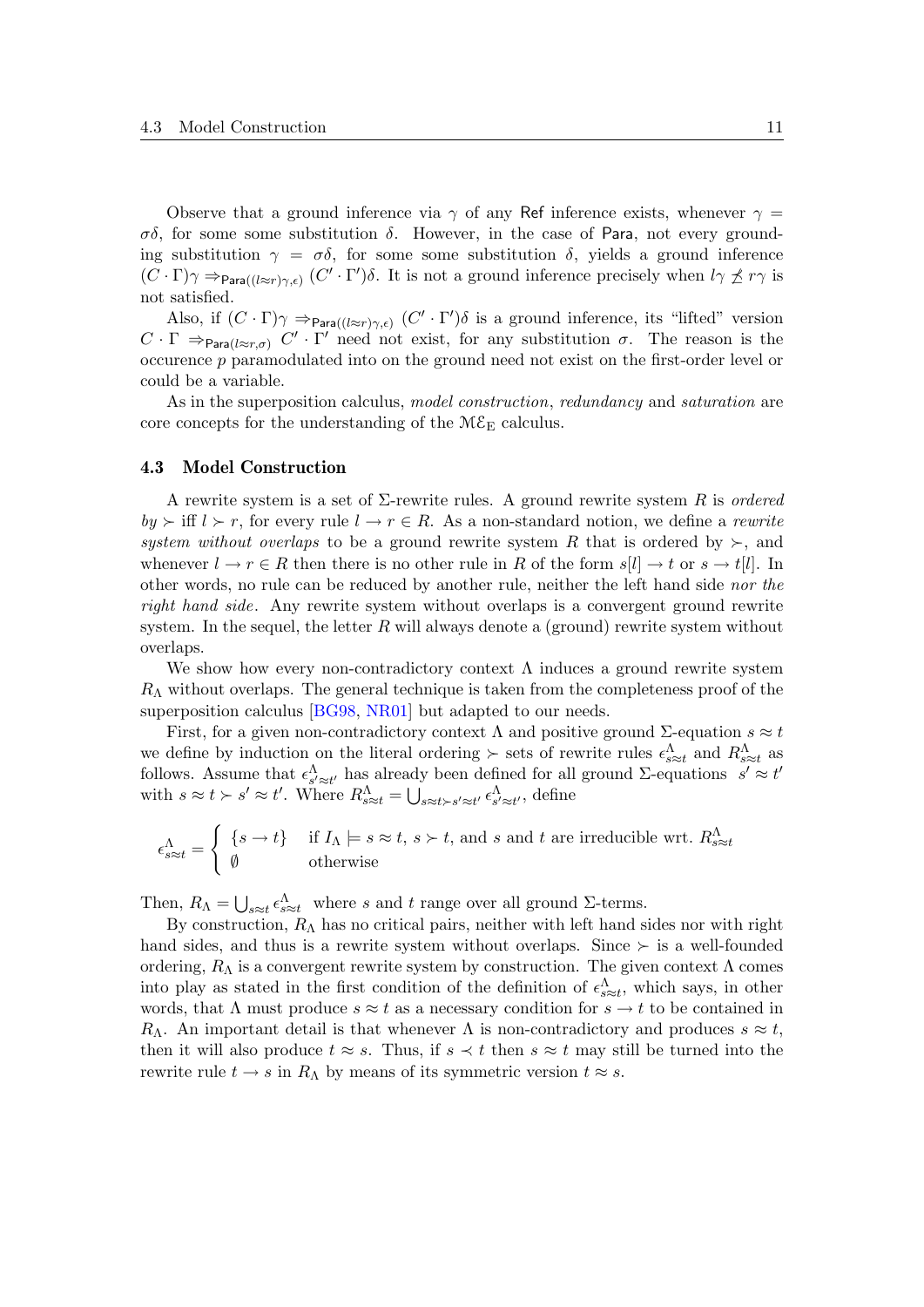It is well known that for any convergent ground rewrite system  $R$ , and any two terms s and t,  $R \models_E s \approx t$  if and only if there is a term u such that  $s \rightarrow_R^* u$  and  $t \rightarrow_R^* u$ . This result thus applies in particular to ground rewrite systems without overlaps.

Where the ME calculus would associate to a sequent  $\Lambda \vdash \Phi$  the interpretation  $I_{\Lambda}$  as a candidate model of  $\Phi$ , the M $\mathcal{E}_E$  calculus will instead associate to it the E-interpretation  $R_{\Lambda}^{\text{E}}$ , the congruence closure of  $R_{\Lambda}$  (or, more correctly, of the interpretation containing the same equations as  $R_{\Lambda}$ ). There is an interesting connection between the two interpretations: if L is a ground literal and  $L \downarrow_{R_{\Lambda}}$  is the normal form of L wrt.  $R_{\Lambda}$  then  $R_{\Lambda}^{\rm E} \models L$  (or, equivalently,  $R_{\Lambda} \models_L L$ ) iff  $I_{\Lambda} \models L \downarrow_{R_{\Lambda}}$  or  $L \downarrow_{R_{\Lambda}}$  is a trivial equation. This connection is fundamental to  $M\mathcal{E}_E$ , as it makes it possible to reduce satisfiability in the intended E-interpretation  $R_{\Lambda}^{\text{E}}$  to satisfiability in  $I_{\Lambda}$ .

Observe that if  $\Lambda$  is say, a set of parameter-free literals, then  $R_{\Lambda}$ , even if convergent, maybe incomplete wrt the equational theory presented by the positive equations of  $\Lambda$ . For instance, with  $\Lambda = \{\neg v, a \approx b, b \approx c\}$  and the ordering  $a \succ b \succ c$  the induced rewrite system  $R_{\Lambda} = \{b \to c\}$  is clearly incomplete wrt. the equational theory  $\{a \approx b, b \approx c\}$ . In general then it might be necessary to add enough equations to a context  $\Lambda$  to make  $R_{\Lambda}$  complete. As we will see, the  $M\mathcal{E}_{\mathrm{E}}$  calculus does need that, and it achieves it not by saturating a context directly, but by saturating its corresponding clause set.

For another example for the model construction let  $\Lambda = \{a \approx u, b \approx c, a \not\approx c\}$  a non-contradictory context. With the ordering  $a \succ b \succ c$  the induced rewrite system  $R_{\Lambda}$ is again  $\{b \to c\}$ . To see why, observe that the candidate rule  $a \to c$  is assigned false by  $I_\Lambda$ , as  $\Lambda$  does not produce  $a \approx c$ , and that the other candidate  $a \to b$  is reducible by the smaller rule  $b \to c$ . Had we chosen to omit in the definition of  $\epsilon$  the condition "t is irreducible wrt  $R_{s \approx t}^{\Lambda}$ <sup>n</sup> the construction would have given  $R_{\Lambda} = \{a \to b, b \to c\}$ . This leads to the undesirable situation that a constrained clause, say,  $a \not\approx c \cdot \emptyset$  is falsified by  $R_{\Lambda}^{\text{E}}$ . But the M $\mathcal{E}_{\text{E}}$  calculus cannot modify  $\Lambda$  to revert this situation, and to detect the inconsistency (ordered) paramodulation into variables would be needed.

### 4.4 Semantics of Constrained Clauses, Redundancy and Saturation

Let  $C \cdot \Gamma$  be a ground constrained clause and R a ground rewrite system. We say that R is an E-model of  $C \cdot \Gamma$  and write  $R \models_{\mathcal{E}} C \cdot \Gamma$  iff  $\Gamma \not\subset R$  or  $R \models_{\mathcal{E}} C$  (in the sense of Section [3,](#page-4-0) by treating R as an interpretation). We write  $R \models_{\mathbb{E}} \Phi$  for a set  $\Phi$  of constrained clauses iff  $R \models_{\mathbb{E}} C \cdot \Gamma$  for all  $C \cdot \Gamma \in \Phi$ . If F is a non-ground constrained clause (set) we write  $R \models_{\mathrm{E}} F$  iff  $I \models_{\mathrm{E}} F^{\mathrm{gr}}$ .

The overloading of the terminology and the notation here should cause no confusion in the rest of the paper, because it will alway be clear from context whether we are talking about ordinary clauses or constrained ones. The general intuition for this notion of satisfiability for constrained clauses is that ground constrained clauses whose constraint is not a subset of a rewrite system  $R$  are considered to be trivially satisfied by  $R$ , while the other constrained clauses are considered to be satisfied by  $R$  exactly when their

<span id="page-11-0"></span><sup>&</sup>lt;sup>8</sup> This condition is absent in the model construction for the superposition calculus. Its presence in the end explains why paramodulation into smaller sides of equations is necessary.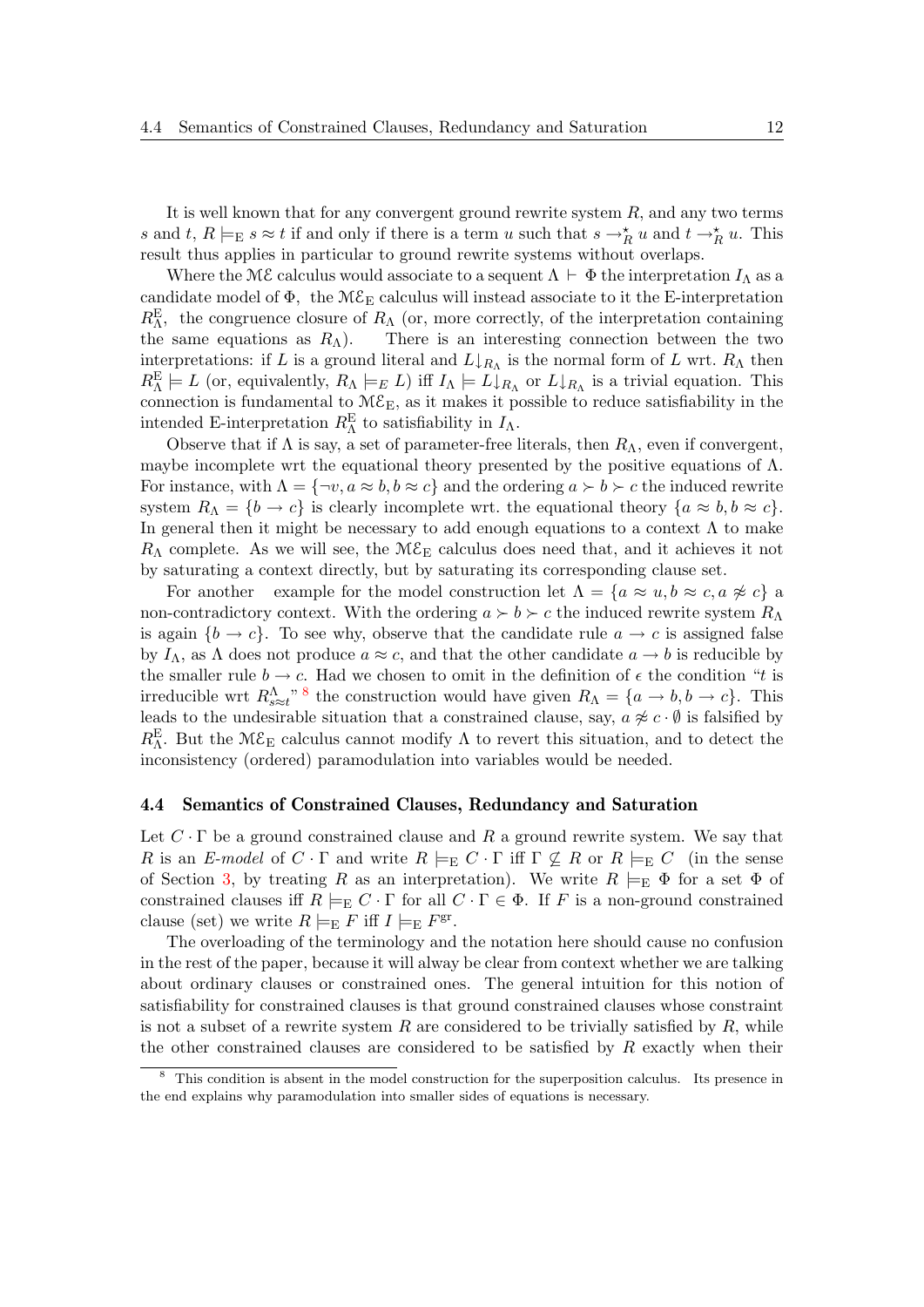non-constraint part is E-satisfied by R. Note that for constrained clauses  $C \cdot \emptyset$  with an empty constraint,  $R \models_{\mathbb{E}} C \cdot \emptyset$  iff  $R \models_{\mathbb{E}} C$ .

If  $\Phi$  and  $\Phi'$  are sets of constrained clauses, we say that  $\Phi$  *entails*  $\Phi'$  wrt. R, written as  $\Phi \models_R \Phi'$ , iff  $R \models_E \Phi$  implies  $R \models_E \Phi'$ .

Let  $\Phi$  be a set of constrained clauses and  $C \cdot \Gamma$  a ground constrained clause. Define  $\Phi_{C\cdot\Gamma} = \{C'\cdot\Gamma' \in \Phi^{\text{gr}} \mid C'\cdot\Gamma' \prec C\cdot\Gamma\}$  as the set of ground instances of clauses from  $\Phi$ that are smaller than  $C \cdot \Gamma$ .

Let  $R$  be a rewrite system without overlaps. We say that the ground constrained clause  $C \cdot \Gamma$  is redundant wrt.  $\Phi$  and R iff  $\Phi_{C \cdot \Gamma} \models_R C \cdot \Gamma$ , that is, iff  $C \cdot \Gamma$  is entailed wrt. R by smaller ground instances of clauses from  $\Phi$ . Notice that if  $\Gamma \nsubseteq R$  then  $C \cdot \Gamma$ is trivially redundant wrt. every constrained clause set and R (as R is ordered by  $\succ$ ). For a (possibly non-ground) constrained clause  $C \cdot \Gamma$  we say that  $C \cdot \Gamma$  is redundant wrt.  $\Phi$  and R iff all ground instances of  $C \cdot \Gamma$  are redundant wrt.  $\Phi$  and R.

Suppose  $C \cdot \Gamma \Rightarrow D \ C' \cdot \Gamma'$  is a ground inference, for some constrained clause  $C' \cdot \Gamma'$ , where D stands for Ref( $\epsilon$ ) or Para( $l \approx r, \epsilon$ ) (with  $l \approx r$  ground). The ground inference is called *redundant wrt.*  $\Phi$  *and R* iff  $\Phi$ <sub>C·Γ</sub>  $\models$ <sub>R</sub> C' · Γ'. We say that a Ref or Para inference is redundant wrt.  $\Phi$  and R iff every ground instance of it is redundant wrt.  $\Phi$  and R.

Let  $\Lambda$  be a context. Let  $R^{\Lambda}_{s \approx t} = \bigcup_{s \approx t \succ s' \approx t'} \epsilon^{\Lambda}_{s' \approx t'}$  be the rewrite system defined earlier and consisting of those ground rules true in  $I_{\Lambda}$  that are smaller than  $s \approx t$ .

#### <span id="page-12-1"></span>Definition 4.1 (Productive constrained clause)

Let  $C \cdot \Gamma = A_1 \vee \cdots \vee A_m \cdot \Gamma$  be a ground constrained clause, for some  $m \geq 0$ , where  $A_i$  is a positive non-trivial equation for all  $i = 1, \ldots, m$ . We say that  $C \cdot \Gamma$  is productive wrt. A iff  $\Gamma \subseteq R_{\Lambda}$  and  $A_i$  is irreducible wrt.  $R_{A_i}^{\Lambda}$  for all  $i = 1, ..., m$ . A (possibly non-ground) constrained clause  $C \cdot \Gamma$  is *productive wrt.* A iff some ground instance of  $C \cdot \Gamma$  is productive wrt.  $\Lambda$ .  $\Box$ 

Notice that  $R^{\Lambda}_{s \approx t} = R^{\Lambda}_{t \approx s}$  for any ground terms s and t. This follows from the fact that equations are compared by taking the multisets of their top-level equations. Whether some  $A_i$  is written  $s \approx t$  or  $t \approx s$  thus is irrelevant.

Intuitively, if  $C \cdot \Gamma$  is a productive ground constrained clauses wrt. A then C provides positive equations, all irreducible in the sense as stated, at least one of which must be satisfied by  $I_{\Lambda}$ , so that in consequence  $R_{\Lambda}^{E}$  satisfies  $C \cdot \Gamma$ . The following definition turns this intuition into a demand on  $\Lambda$  (in its second item).

#### Definition 4.2 (Saturation up to redundancy)

A sequent  $\Lambda \vdash \Phi$  is saturated up to redundancy iff for all  $C \cdot \Gamma \in \Phi$  such that  $C \cdot \Gamma$  is not redundant wrt.  $\Phi$  and  $R_{\Lambda}$ , the following hold:

- <span id="page-12-0"></span>1. For every inference  $C \cdot \Gamma \Rightarrow_D C' \cdot \Gamma'$ , where D stands for  $\text{Ref}(\sigma)$  or  $\text{Para}(l \approx r, \sigma)$ with a parameter-free  $l \approx r \in \Delta$ , the clause  $(C \cdot \Gamma) \sigma$  is redundant wrt.  $\Phi$  and  $R_{\Lambda}$ or the inference  $C \cdot \Gamma \Rightarrow D \colon C' \cdot \Gamma'$  is redundant wrt.  $\Phi$  and  $R_{\Lambda}$ .
- 2. For every grounding substitution  $\gamma$  for  $C \cdot \Gamma$ , if  $C \neq \square$  and  $(C \cdot \Gamma) \gamma$  is productive wrt. A and non-redundant wrt.  $\Phi$  and  $R_{\Lambda}$ , then  $I_{\Lambda} \models C_{\gamma}$ .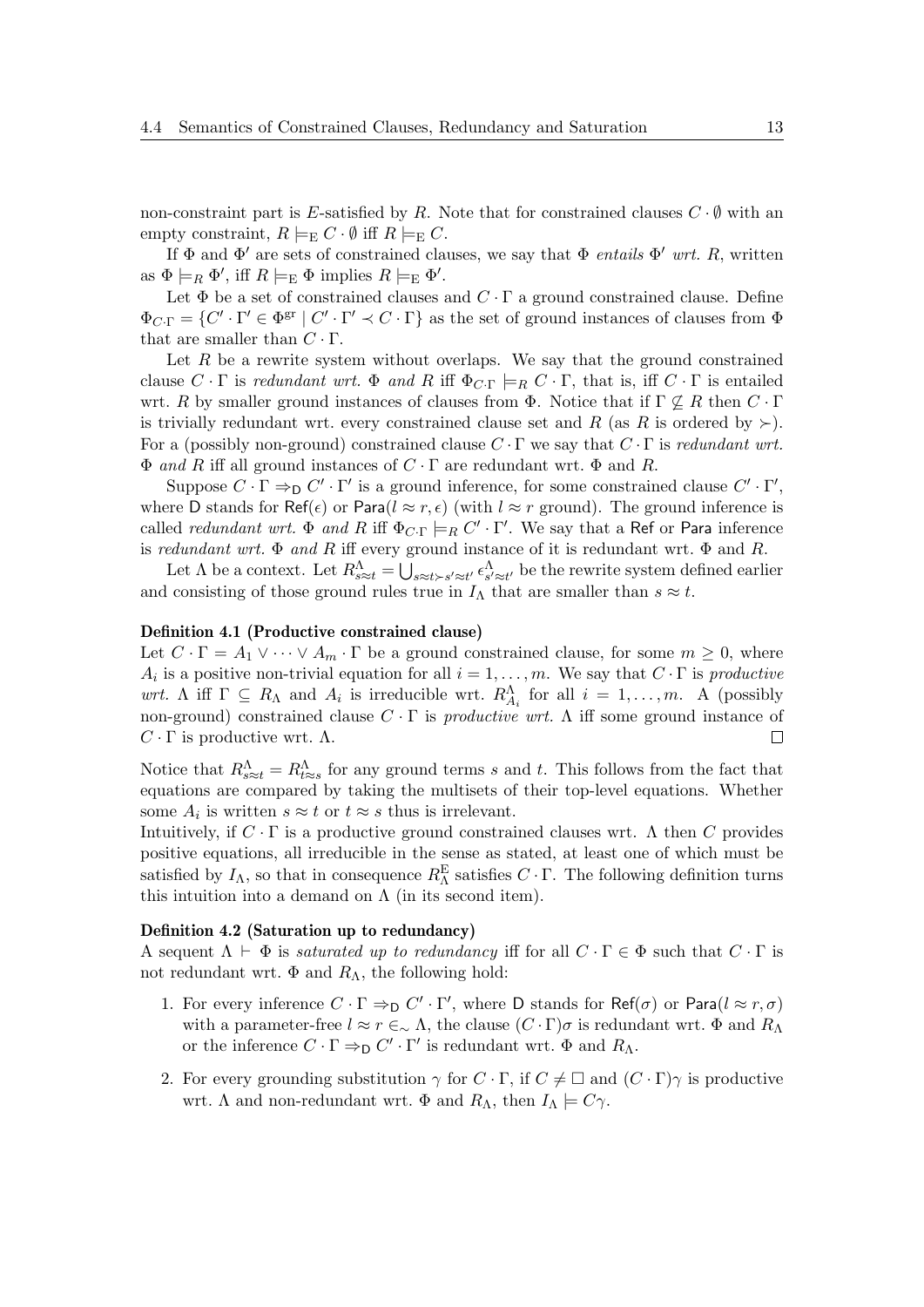$\Box$ 

Referring back to our informal explanation of the calculus, and ignoring the redundancy concepts in Definition [4.2,](#page-12-0) ground instances of constrained clauses that are not productive wrt.  $\Lambda$  are subject to the first condition. It requires a sufficient number of applications of the Ref and Para rules to reduce (lifted versions of) such constrained clauses to constrained clauses productive wrt. Λ. The equality reasoning rules in  $M\mathcal{E}_E$ , which are based on Ref and Para, together with the Split rule, all defined in the next section, make sure that both conditions will be met in the limit of a derivation.

The next proposition clarifies under what conditions  $R_{\Lambda}^{\text{E}}$  is a model for all constrained clauses  $\Phi$  in a sequent  $\Lambda \vdash \Phi$  saturated up to redundancy.<sup>[9](#page-13-0)</sup>

## <span id="page-13-1"></span>Proposition 4.3

Let  $\Lambda \vdash \Phi$  be a sequent saturated up to redundancy and suppose  $\Phi$  is a constrained clause set without expansion constraints. Then,  $R_{\Lambda} \models_{\mathbb{E}} \Phi$  if and only if  $\Phi$  contains no constrained clause of the form  $\Box \cdot \Gamma$  that is productive wrt. A and non-redundant wrt.  $\Phi$  and  $R_{\Lambda}$ .

Notice that Proposition [4.3](#page-13-1) applies to a *statically* given sequent  $\Lambda \vdash \Phi$ . The connection to the *dynamic* derivation process of the  $M\mathcal{E}_E$  calculus will be given later, and Proposition [4.3](#page-13-1) will be essential then in proving the correctness of the  $M\mathcal{E}_E$  calculus.

## 5  $\mathcal{M}\mathcal{E}_{\mathrm{E}}$  Calculus

Like its predecessor, the  $M\mathcal{E}_E$  calculus consists of a few basic derivation rules and a number of optional ones meant to improve the performance of implementations of the calculus. The basic derivation rules include rules for equality reasoning and two rules, namely Split and Close, which are not specific to the theory of equality. We start with a description of the basic rules.

## 5.1 Derivation Rules for Equality Reasoning

The following two rules  $\mathsf{Ref}_{\mathcal{ME}}$  and  $\mathsf{Para}_{\mathcal{ME}}$  are the only mandatory rules specific to the theory of equality. They extend the Ref and Para derivation rules of Section [4](#page-7-2) in a straightforward way to sequents.

Ref<sub>ME</sub>(
$$
\sigma
$$
)  $\frac{\Lambda \vdash \Phi, C \cdot \Gamma}{\Lambda \vdash \Phi, C \cdot \Gamma, C' \cdot \Gamma'}$  if  $\begin{cases} C \cdot \Gamma \Rightarrow_{\text{Ref}(\sigma)} C' \cdot \Gamma', \text{ and} \\ \Phi \cup \{C \cdot \Gamma\} \text{ contains no variant of } C' \cdot \Gamma'. \end{cases}$   
Para<sub>ME</sub> $(l \approx r, \sigma)$   $\frac{\Lambda \vdash \Phi, C \cdot \Gamma}{\Lambda \vdash \Phi, C \cdot \Gamma, C' \cdot \Gamma'}$  if  $\begin{cases} l \approx r \text{ is a parameter-free fresh variant} \\ \text{of a } \Sigma\text{-equation in } \Lambda, \\ C \cdot \Gamma \Rightarrow_{\text{Para}(l \approx r, \sigma)} C' \cdot \Gamma', \text{ and} \\ \text{no variant of } C' \cdot \Gamma' \text{ is in } \Phi \cup \{C \cdot \Gamma\}. \end{cases}$ 

<span id="page-13-0"></span><sup>&</sup>lt;sup>9</sup>Proofs can be found in the appendix.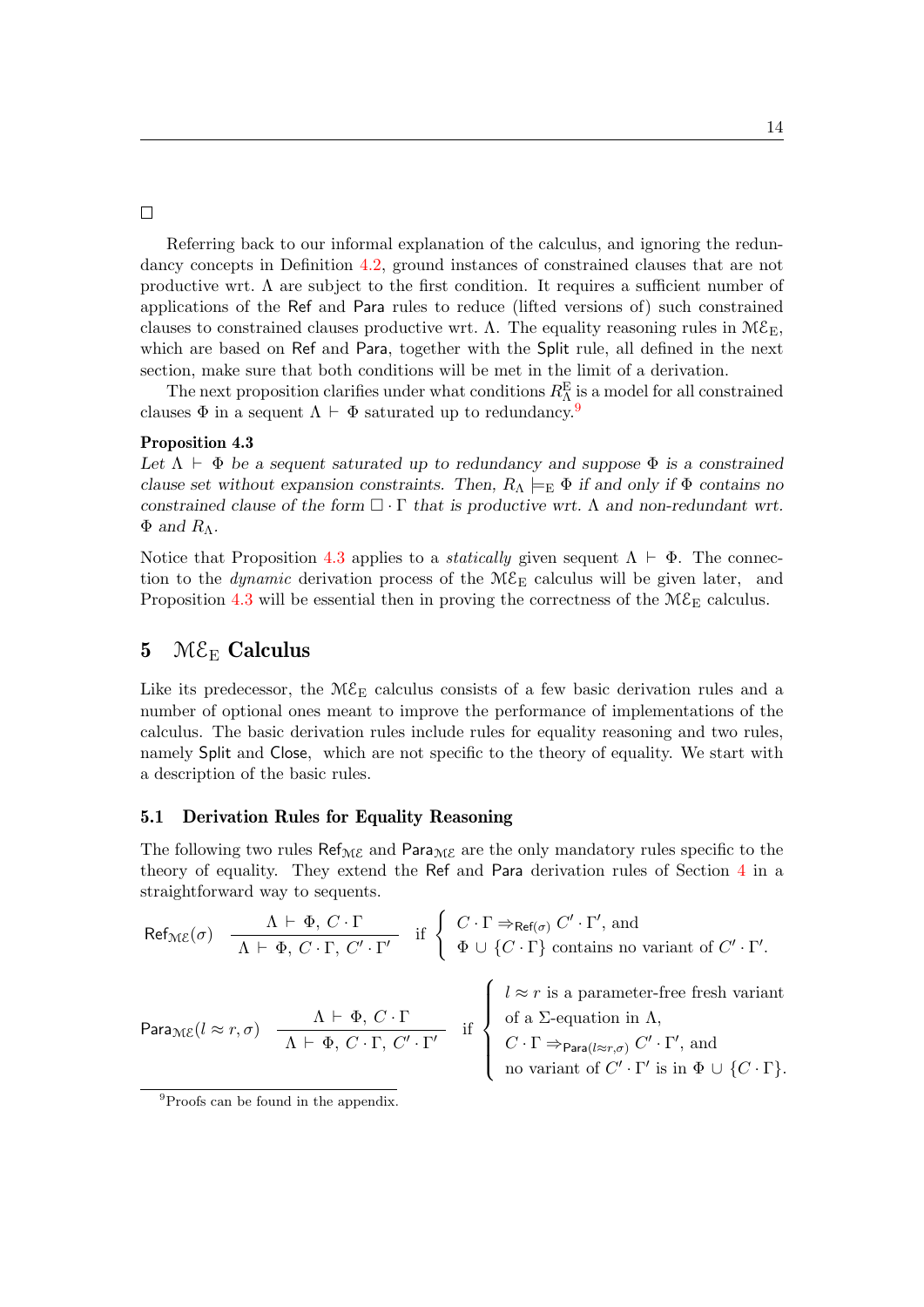Observe that all initial constrained clauses are built over  $\Sigma$  and that Simp below can add only constrained  $\Sigma$ -clauses. Since  $l \approx r$  in Para $\chi_{\text{E}}(l \approx r, \sigma)$  is a  $\Sigma$ -equation, it follows that all constrained clauses derivable in the calculus are built over  $\Sigma$ .

The purpose of both the Ref<sub>ME</sub> and Para<sub>ME</sub> rules is to reduce the question of satisfiability of a constrained clause in the intended E-interpretation  $R_{\Lambda_B}^{\text{E}}$ , where  $\Lambda_B$  is a certain limit context (cf. Section  $6$ ), to deriving a smaller one and answering the question wrt. that one. Notice that constraints have a rather passive rôle in both derivation rules. In particular, Para is not applicable to constraints. The requirement in Para $_{\text{ME}}$ that  $l \approx r$  be a parameter-free variant of an equation in the context guarantees that all constrained clause sets derivable by the calculus are parameter-free.

In both rules, the test for  $C' \cdot \Gamma'$  being not contained in  $\Phi \cup \{C \cdot \Gamma\}$  is needed in interplay with deletion of constrained clauses based on non-proper subsumption (see Simp below). Without this test, it is conceivable the calculus derives a sequence of constrained clause sets<sup>[10](#page-14-0)</sup>  $\{P(x) \approx t, \ldots\}, \{P(x) \approx t, P(y) \approx t, \ldots\}, \{P(y) \approx t, \ldots\}, \{P(x) \approx t, \ldots\}$  $\mathbf{t}, P(y) \approx \mathbf{t}, \ldots, \{P(x) \approx \mathbf{t}, \ldots\}, \ldots$  Notice that neither the clause  $P(x) \approx \mathbf{t}$  nor  $P(y) \approx t$  is persistent. The problem with such situations is there is no "well-founded" way to argue in the completeness proof that  $P(x) \approx t$  will be satisfied by the candidate model.

### 5.2 Basic Derivation Rules

The mandatory rules Split and Close below are taken from the  $M\mathcal{E}$  calculus without equality. In fact, these rules as presented in [\[BT03a\]](#page-23-0) could be taken without any change for integration in  $M\mathcal{E}_E$ . It just requires to translate the constrained clauses handled by  $ME<sub>E</sub>$  to clausal form before applying the rules. However, we found the presentation of  $M\mathcal{E}_E$  more clear by instead defining adapted versions of these rules. The translation to clausal form thus will be implicitly used then. Both the Split and Close rule are based on the concept of a context unifier .

#### <span id="page-14-1"></span>Definition 5.1 (Context Unifier)

Let  $\Lambda$  be a context and  $C = L_1 \vee \cdots \vee L_m$  an ordinary clause. A substitution  $\sigma$  is a context unifier of C against  $\Lambda$  iff there are fresh p-variants  $K_1, \ldots, K_m \in \Lambda$  such that  $\sigma$  is a most general simultaneous unifier of the sets  $\{K_1, L_1\}, \ldots, \{K_m, L_m\}.$ 

For each  $i = 1, ..., m$ , we say that a literal  $K'_i \in \Lambda$  is a context literal of  $\sigma$  if  $K'_i \simeq K_i$ , and that  $L_i\sigma$  is a remainder literal of  $\sigma$  if  $(\mathcal{P}ar(K_i))\sigma \nsubseteq V$ . We say that  $\sigma$  is productive iff  $K_i$  produces  $\overline{L_i}\sigma$  in  $\Lambda$  for all  $i = 1, \ldots, m$ .  $\Box$ 

A context unifier  $\sigma$  of C against  $\Lambda$  is *admissible (for* Split) iff every remainder literal L of  $\sigma$  is parameter- or variable-free and for all distinct remainder literals L and K of  $\sigma \text{Var}(L) \cap \text{Var}(K) = \emptyset.$ 

$$
\text{Split}(L,\sigma) \quad \frac{\Lambda\vdash \Phi,\ C\cdot \Gamma}{\Lambda,\ L\vdash \Phi,\ C\cdot \Gamma\quad \Lambda,\ \ \overline{L}^{\text{sko}}\vdash \Phi,\ C\cdot \Gamma} \quad \text{if}\ \star
$$

<span id="page-14-0"></span><sup>&</sup>lt;sup>10</sup>The constraint parts all are, say,  $\emptyset$ , and are not written.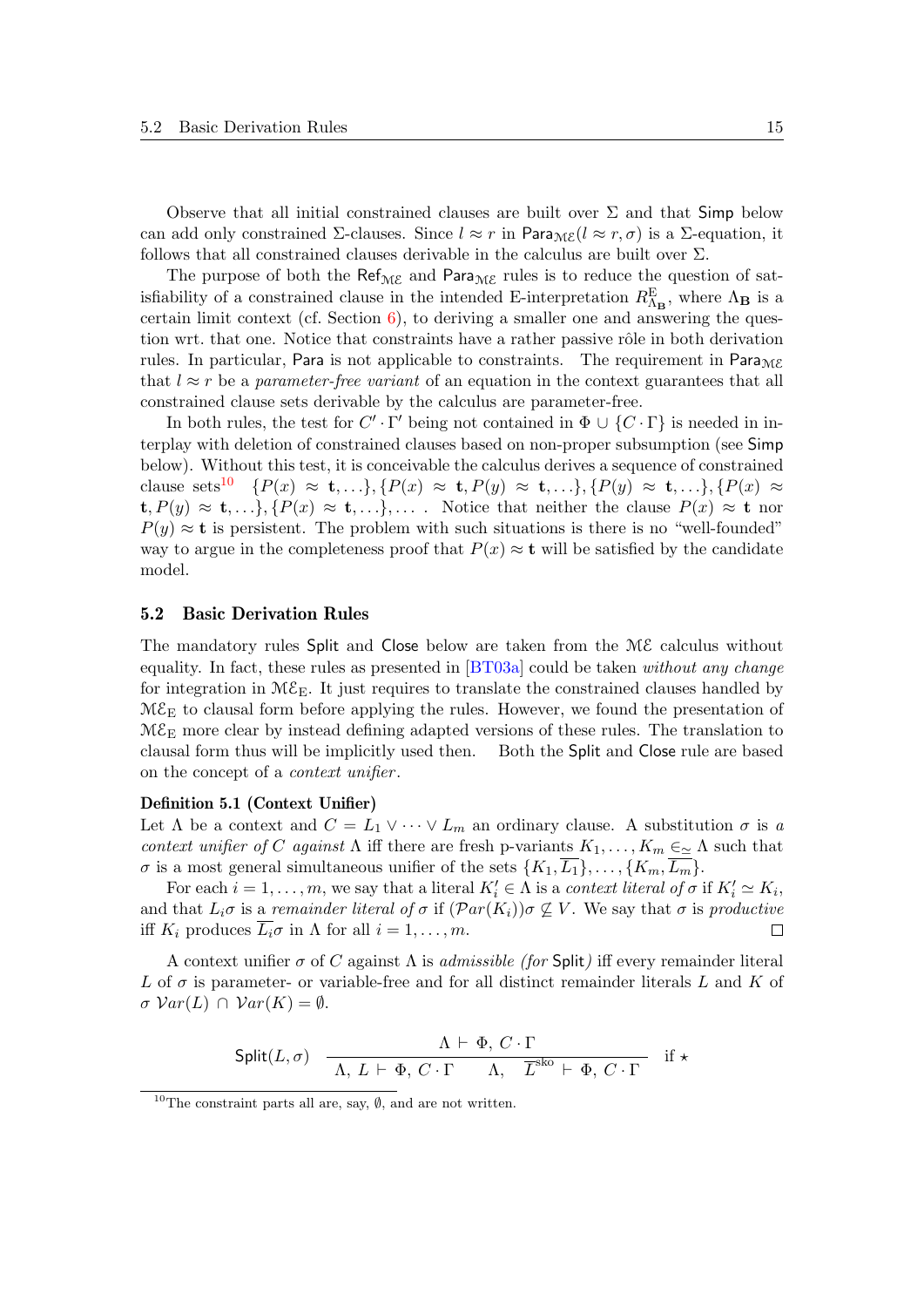where  $\star$  is

- 1.  $C = A_1 \vee \cdots \vee A_m$  with  $m \geq 0$  and for all  $i = 1, \ldots, m, A_i$  is a positive non-trivial equation,
- 2.  $\sigma$  is an admissible context unifier of  $(C \cdot \Gamma)^c$  against  $\Lambda$  with remainder literal  $L$ , and
- 3. neither L nor  $\overline{L}^{\text{sko}}$  is contradictory with  $\Lambda$ .

A Split inference is productive iff  $\sigma$  is a productive context unifier of  $(C \cdot \Gamma)^c$  against  $\Lambda$ .

To obtain a complete calculus Split needs to be applied only when  $C \cdot \Gamma$  has an  $R_{\Lambda}$ -irreducible ground instance that is falsified by the E-interpretation  $R_{\Lambda}^{\text{E}}$ . Technically, these ground instances are approximated by the productive ones, in terms of Definition [4.1,](#page-12-1) and a productive context unifier is guaranteed to exist then. Applying a Split inference then will modify the context so that it E-satisfies such a ground instance afterwards, which marks some progress in the derivation.

$$
\text{Close}(\sigma) \quad \frac{\Lambda \vdash \Phi, C \cdot \Gamma}{\Lambda \vdash \Box \cdot \emptyset} \quad \text{if} \quad \left\{ \begin{array}{l} \Phi \neq \emptyset \text{ or } C \cdot \Gamma \neq \Box \cdot \emptyset, \text{ and} \\ \sigma \text{ is a context unifier of } (C \cdot \Gamma)^c \text{ against } \Lambda \\ \text{with no remainder literals.} \end{array} \right.
$$

The purpose of the Close rule is to detect a trivial inconsistency between the context and a constrained clause.

### <span id="page-15-0"></span>5.3 Optional Derivation Rules

The first optional derivation rule, Compact simplifies a context by removing a superfluous literal.

$$
\text{Compact} \quad \frac{\Lambda, K, L \vdash \Phi}{\Lambda, L \vdash \Phi} \quad \text{if } K \ge L
$$

Like DPLL, the ME calculus includes an optional derivation rule, called Assert, to insert a literal into a context without causing branching. In  $M\mathcal{E}$  this rule bears close resemblance to the unit-resulting resolution rule. In the terminology of the present paper, where constrained clauses instead of clauses are used, the MEAssert rule can be rephrased as follows:

$$
\mathsf{assert}_{\mathsf{ME}}(\sigma) \quad \frac{\Lambda \vdash \Phi, C \lor L \cdot \Gamma}{\Lambda, L\sigma \vdash \Phi, C \lor L \cdot \Gamma} \quad \text{if} \quad \begin{cases} \sigma \text{ is a context unifier of } C \cdot \Gamma \text{ against } \Lambda \\ \text{without remainder,} \\ L\sigma \text{ is non-contradictory with } \Lambda, \text{ and} \\ \text{there is no } K \in_{\simeq} \Lambda \text{ such that } K \geq L\sigma. \end{cases}
$$

This rule could be used without change for  $M\mathcal{E}_F$ . However, as it is an *optional* rule, there is no good reason not to strengthen it, even if the applicability conditions are no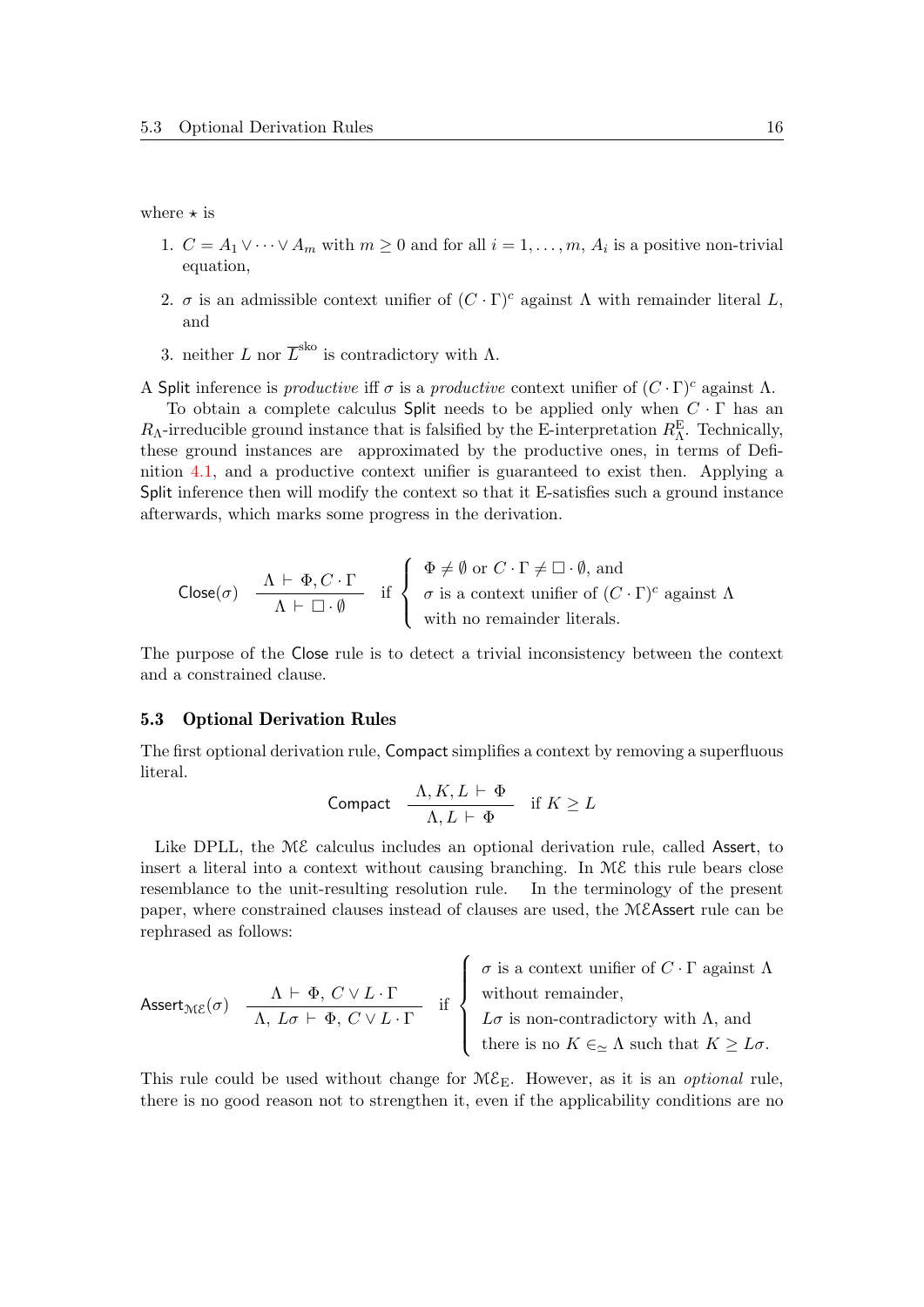longer decidable and can only be approximated. Therefore we propose the following rather general Assert below.

To define the Assert rule, some more preliminaries are needed.

Let us fix a constant a from the signature  $\Sigma^{\rm sko} \setminus \Sigma$  and consider the substitution  $\alpha := \{v \mapsto a \mid v \in V\}.$  <sup>[11](#page-16-0)</sup> Given a literal L, we denote by  $L^a$  the literal L $\alpha$ . Note that  $L^a$  is ground if, and only if, L is variable-free. Similarly, given a context  $\Lambda$ , we denote by  $\Lambda^a$  the set of *unit clauses* obtained from  $\Lambda$  by removing the pseudo-literal  $\neg v$ , replacing each literal L of  $\Lambda$  with  $L^a$ , and considering it as a unit clause.<sup>[12](#page-16-1)</sup>

$$
\mathsf{Assert}(L) \quad \frac{\Lambda \vdash \Phi}{\Lambda, \ L \vdash \Phi} \quad \text{if} \quad \left\{ \begin{array}{l} \Lambda^a \cup \Phi^c \models_{\mathcal{E}} L^a, \\ L \text{ is non-contradictory with } \Lambda, \text{ and} \\ \text{there is no } K \in_{\simeq} \Lambda \text{ such that } K \geq L. \end{array} \right.
$$

As an example, Assert is applicable to the sequent  $\neg v, P(u, b) \approx t, b \approx c \vdash P(x, y) \not\approx$  $\mathbf{t} \vee f(x) \approx y \cdot \emptyset$  to yield the new context equation  $f(u) \approx c$ .

The third condition of Assert avoids the introduction of superfluous literals in the context. The first condition is needed for soundness. This condition is not decidable in its full generality and so can only be approximated with an incomplete test. This, however, is not a problem given that Assert is an optional rule in  $M\mathcal{E}_F$ .

The following result implies that  $\mathsf{assert}_{\mathcal{ME}}$  is a special case of Assert. Hence, Assert<sub>ME</sub> can be used within  $M\mathcal{E}_E$  as a computationally cheap, yet practically effective, derivation rule.

#### Proposition 5.2

Let  $\Lambda$  be a context,  $\Phi$  a set of constrained clauses and  $C \vee L \cdot \Gamma \in \Phi$  a constrained clause. If σ is a context unifier of C · Γ against Λ without remainder, then  $\Lambda^a \cup \Phi^c \models_E (L\sigma)^a$ .

Proof. Let  $\sigma$  be a context unifier of  $C \cdot \Gamma$  against  $\Lambda$  without remainder. We directly show  $\Lambda^a \cup \Phi^c \models_E (L\sigma)^a$ . Let  $(C \vee L \cdot \Gamma)^c = L_1 \vee \cdots \vee L_m \vee L_{m+1} \vee \cdots \vee L_n \vee L$ , for some  $n \geq m \geq 0$ , where, for uniformity of notation  $L_j := s_j \not\approx t_j$ , for all  $j = m + 1, \ldots, n$ , where  $\Gamma = \{s_{m+1} \to t_{m+1}, \ldots, s_n \to t_n\}.$ 

By definition of context unifier, there are fresh  $K_1, \ldots, K_n \in \simeq \Lambda$  such that  $\sigma$  is a simultaneous unifier of  $\{\{K_1,\overline{L_1}\},\ldots,\{K_n,\overline{L_n}\}\}\$ and  $(\mathcal{P}ar(K_i))\sigma\subseteq V$  for all  $i=$  $1, \ldots, n$ . With  $(\mathcal{P}ar(K_i))\sigma \subseteq V$  and  $L_i$  is parameter-free for each i, it is easy to see that  $\sigma^a$  is a simultaneous unifier of  $\{\{K_1^a, \overline{L_1}\}, \ldots, \{K_n^a, \overline{L_n}\}\}\.$  Since  $K_i^a \in \sim \Lambda^a$  for each *i*, it follows from the soundness of (hyper-)resolution  $\Lambda^a \cup \{(C \vee L \cdot \Gamma)^c\} \models_{\mathcal{E}} L\sigma^a$ . From  $C \vee L \cdot \Gamma \in \Phi$ , as given, it follows  $\Lambda^a \cup \Phi^c \models_{\mathcal{E}} L\sigma^a$ . With  $L\sigma^a = (L\sigma)^a$  the result follows immediately.  $\Box$ 

<span id="page-16-0"></span><sup>&</sup>lt;sup>11</sup> Strictly speaking,  $\alpha$  is not a substitution in the standard sense because  $\mathcal{D}om(\alpha)$  is not finite. But this will cause no problems here.

<span id="page-16-1"></span><sup>&</sup>lt;sup>12</sup>Here and below  $\Phi^c$  denotes the set of clausal forms of all constrained clauses in  $\Phi$ .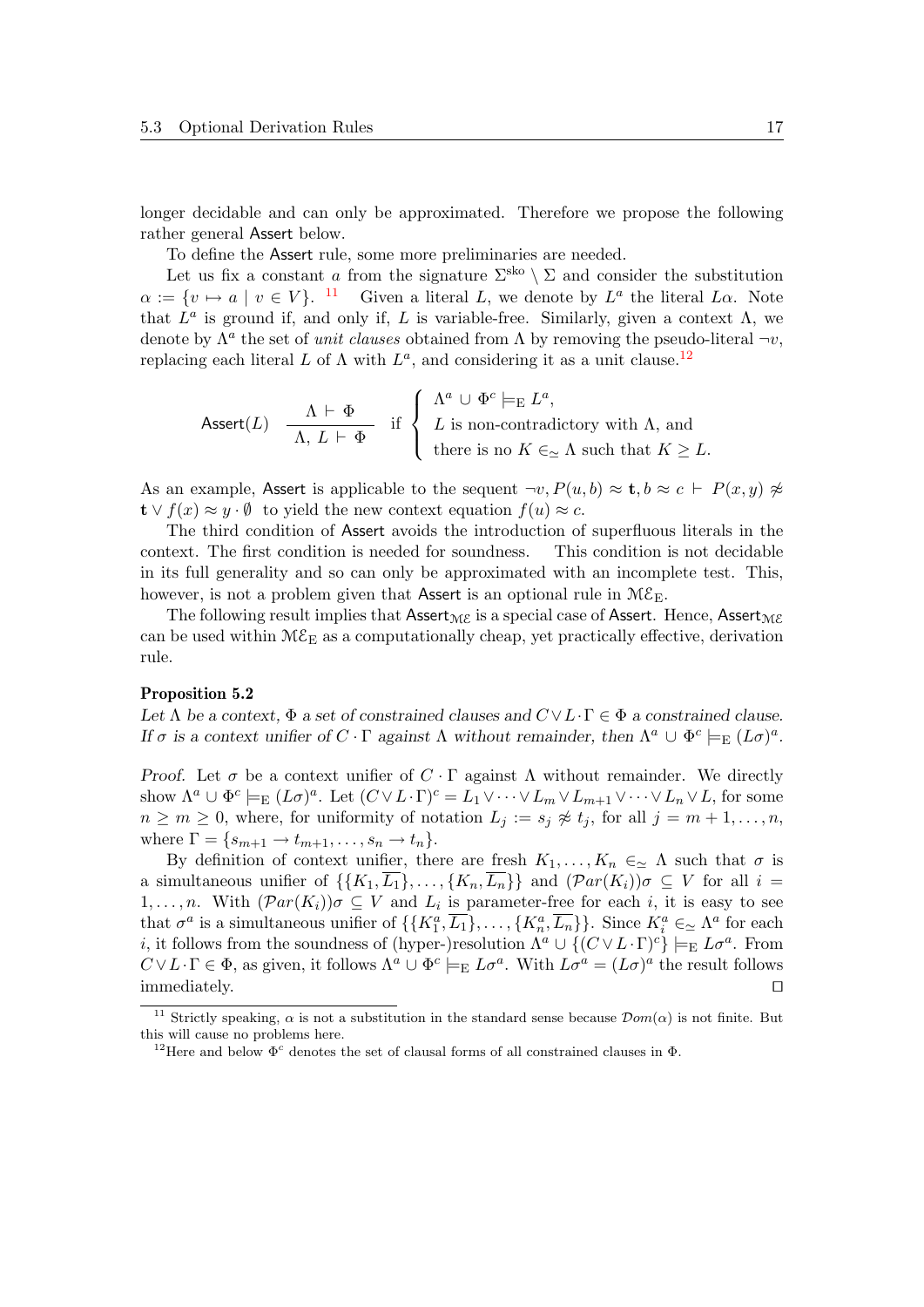## 5.4 Simplification

The Simp derivation rule defined below is an optional derivation rule. Its purpose is to replace a constrained clause by a simpler one. The Simp rule is general enough to accomodate the simplification rules of ME (Except for the Subsume rule) and also various new simplification rules connected with equality. There are too many specific characterizations of when constrained clauses are redundant or can be simplified. Instead of attempting to define individual derivation rules covering specific situations we provide a generic simplification rule and discuss some of its instantiations. To formulate it, we need one more prerequisite.

#### <span id="page-17-0"></span>Definition 5.3 (Compatible rewrite system)

Let  $\Lambda$  be a context and R a (ground) rewrite system without overlaps. We say that R is compatible with  $\Lambda$  iff there is no rule  $l \to r \in R$  and no negative parameter-free equation  $s \not\approx t \in \Lambda$  such that  $s \approx t \geq l \approx r$ .  $\Box$ 

The rationale behind this definition is the following. Given the *current context*  $\Lambda$  of a derivation, one could imagine of using its associated rewrite system  $R_{\Lambda}$  to simplify the current clause set. Unfortunately, such simplification are in general unsound because  $R_{\Lambda}$ does not grow monotonically as the context evolves. For example, suppose  $R_{\Lambda}$  contains the rule  $f(a) \to a$  at some point in the derivation. If later in the derivation the equation  $a \approx b$  is added to the context, with  $a \succ b$ ,  $R_{\Lambda}$  will then contain the rule  $a \to b$  but not  $f(a) \to a$  anymore, as the latter rule is reducible by the former. In such a case, any simplification step based on applying  $f(a) \rightarrow a$  during the derivation would be unjustified.

Consequently, in general, at any time in the derivation it is not foreseeable what the limit rewrite system will look like. Fortunately, there is a characterization in terms of  $\Lambda$ of what rules will necessarily not be included in the limit rewrite system and that can be exploited for simplification purposes: if there is a negative parameter-free equation  $s \not\approx t \in \Lambda$ , then, as the derivation proceeds, no modification  $\Lambda'$  of  $\Lambda$  can produce any (ground) instance  $(s \approx t)$ γ (because the context  $\Lambda'$  would be contradictory then, which is impossible by definition of the derivaton rules). In particular, if  $\Lambda_{\mathbf{B}}$  denotes the context obtained in the limit of the derivation, then  $(s \approx t)$  cannot be produced by  $\Lambda_{\mathbf{B}}$ and hence will not be included in  $R_{\Lambda_B}$  as a rule. In other words,  $R_{\Lambda_B}$  is compatible with any "current" context  $\Lambda$  of a derivation. These considerations motivate the following simplification rule.

$$
\mathsf{Simp} \quad \frac{\Lambda \vdash \Phi, \, C \cdot \Gamma}{\Lambda \vdash \Phi, \, C' \cdot \Gamma'} \quad \text{if} \; \star
$$

where  $\star$  is

- 1.  $C' \cdot \Gamma' \in \Phi$  and  $C' \cdot \Gamma'$  non-properly subsumes  $C \cdot \Gamma$ , or
- 2. for every rewrite system R compatible with  $\Lambda$ :
	- (a)  $C \cdot \Gamma$  is redundant wrt.  $\Phi \cup \{C' \cdot \Gamma'\}$  and R,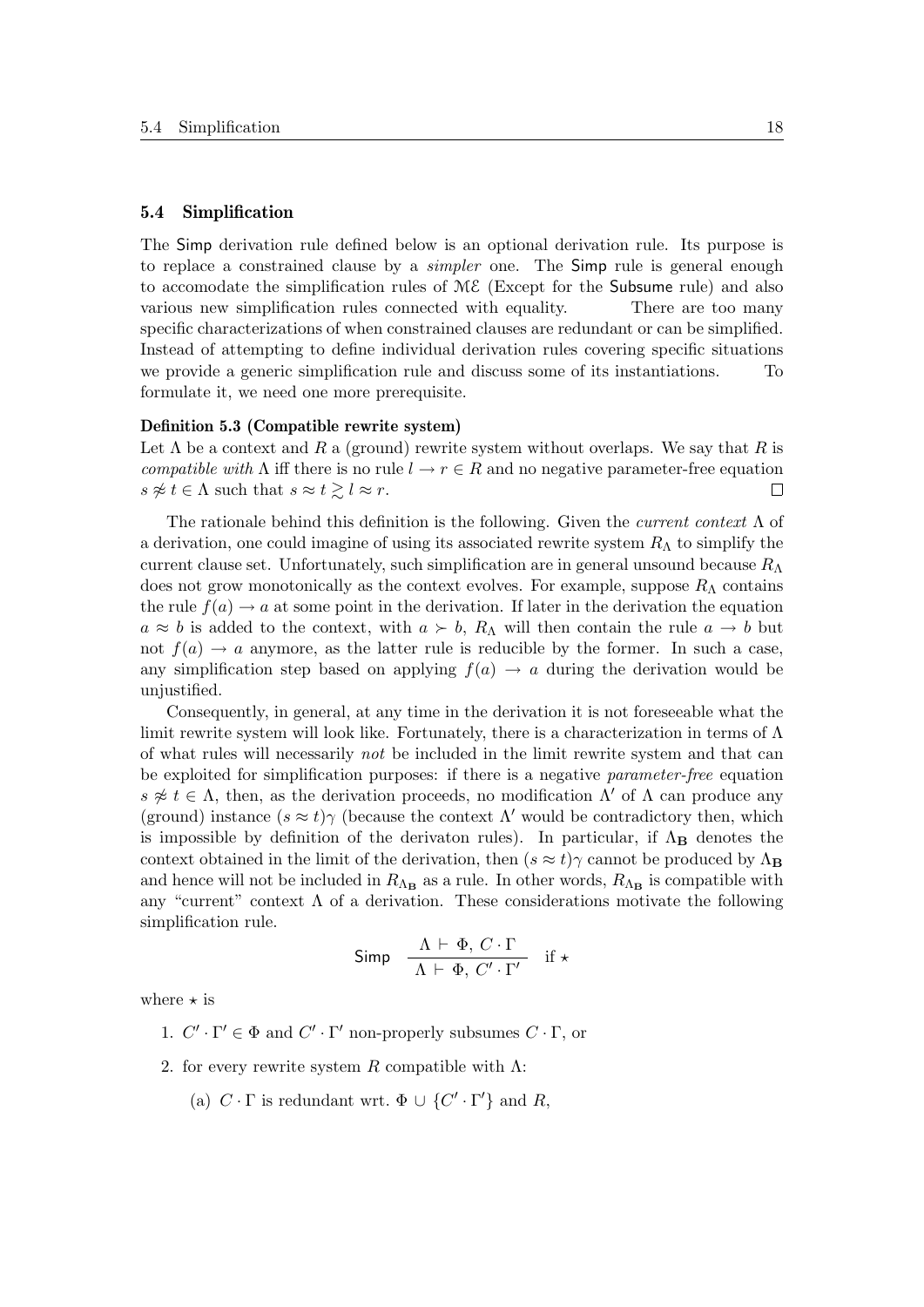- (b)  $C' \cdot \Gamma'$  is a constrained clause over  $\Sigma$  without expansion constraints, and
- (c)  $\Lambda^a \cup (\Phi \cup \{C \cdot \Gamma\})^c \models_{\mathcal{E}} (C' \cdot \Gamma')^c.$

The last condition in the definition of the Simp rule guarantees soundness.

It is not difficult to see that the explicit test for non-proper subsumption and the general redundancy test together comprise a full subsumption test.

We now discuss some specific instances of the Simp rule.

**Trivial Equations.** As a simple instance of the Simp rule, any constrained clause  $C \cdot \Gamma$ of the form  $s \approx s \vee D \cdot \Gamma$  can be simplified to  $\mathbf{t} \approx \mathbf{t} \cdot \emptyset$ . This simplification step actually vields the same effect as if  $C \cdot \Gamma$  were deleted. Dually, any constrained clause  $C \cdot \Gamma$  of the form  $s \not\approx s \vee D \cdot \Gamma$  can be simplified to  $D \cdot \Gamma$ .

Dis-ordered Constraints. A perhaps less obvious case is when the constraint  $\Gamma$  of a constrained clause C  $\cdot \Gamma$  contains a rule  $l \to r$  such that  $l \prec r$ . As we assumed a liftable ordering  $\succ, l \prec r$  implies  $l\gamma \prec r\gamma$  for any ground substitution  $\gamma$ . By definition, no rewrite system without overlaps can contain the rule  $l\gamma \to r\gamma$ , i.e.,  $(l \to r)\gamma \notin R$ , and hence  $(C \cdot \Gamma)$ γ and also  $C \cdot \Gamma$  is redundant wrt. every constrained clause set and R.

Unsatisfiable Constraints. As a simple example that takes the context into account, consider the sequent  $f(x) \not\approx x \vdash a \approx b \cdot f(a) \rightarrow a$ . Now, no rewrite system compatible with  $\{f(x) \not\approx x\}$  can contain  $f(a) \to a$ . The constrained clause can therefore again be simplified to  $\mathbf{t} \approx \mathbf{t} \cdot \emptyset$ . Dually, in the sequent  $f(x) \approx x \vdash a \approx b \cdot f(a) \rightarrow a$  the constrained clause can be simplified to  $a \approx b \cdot \emptyset$ . (Notice in particular that this simplification is indeed sound.)

Unit Resolution by Resolve. Another practically relevant application of Simp corresponds to applications of the unit resolution rule. Suppose a context  $\Lambda, K \vdash \Phi, C \vee L \cdot \Gamma$ where K is a positive or negative equation, and suppose there is a mgu of K and  $\overline{L}$ such that  $(\mathcal{P}ar(K))\sigma \subseteq V$  and  $(C \cdot \Gamma)\sigma = C \cdot \Gamma$ . Because of  $(\mathcal{P}ar(K))\sigma \subseteq V$  it follows  $(\Lambda \cup \{K\})^a \cup \{(C \vee L \cdot \Gamma)^c\} \models_E ((C \cdot \Gamma) \sigma)^c$ . Together with  $(C \cdot \Gamma) \sigma = C \cdot \Gamma$ , the clause  $C \vee L \cdot \Gamma$  can thus be simplified to  $C \cdot \Gamma$ . Similarly, in a sequent  $\Lambda, K \vdash \Phi, C \cdot \Gamma, A$  the constrained clause  $C \cdot \Gamma$ , A can be simplified to  $(C \cdot \Gamma) \sigma$  when  $\sigma$  is an mgu of K and A and such that  $(\mathcal{P}ar(K))\sigma \subseteq V$  and  $(C \cdot \Gamma)\sigma = C \cdot \Gamma$ . These applications of Simp have an explicit counterpart in  $M\mathcal{E}$  and in DPLL, the Resolve rule. In other words, Simp covers—and generalizes—that rule.

Simplification by Constrained Clauses. As indicated above, even when orientable, context equations cannot be used in general to simplify, say, the current set of constrained clauses. However, a constrained clause comprised of an orientable positive unit clause and an empty constraint can be used to simplify (in the sense of demodulation) the clause part of a constrained clause. For instance, if  $f(x) \approx x \cdot \emptyset$ and  $f(y) \approx q(y) \vee f(z) \not\approx a \cdot f(y) \rightarrow a$  are among the current constrained clauses, then the latter can be simplified by two-fold demodulation with the former to obtain  $y \approx g(y) \vee a \not\approx a \cdot f(y) \rightarrow a$  (which can be simplified further). Notice that such simplification steps are not restricted to input constrained clauses, as suitable unit constrained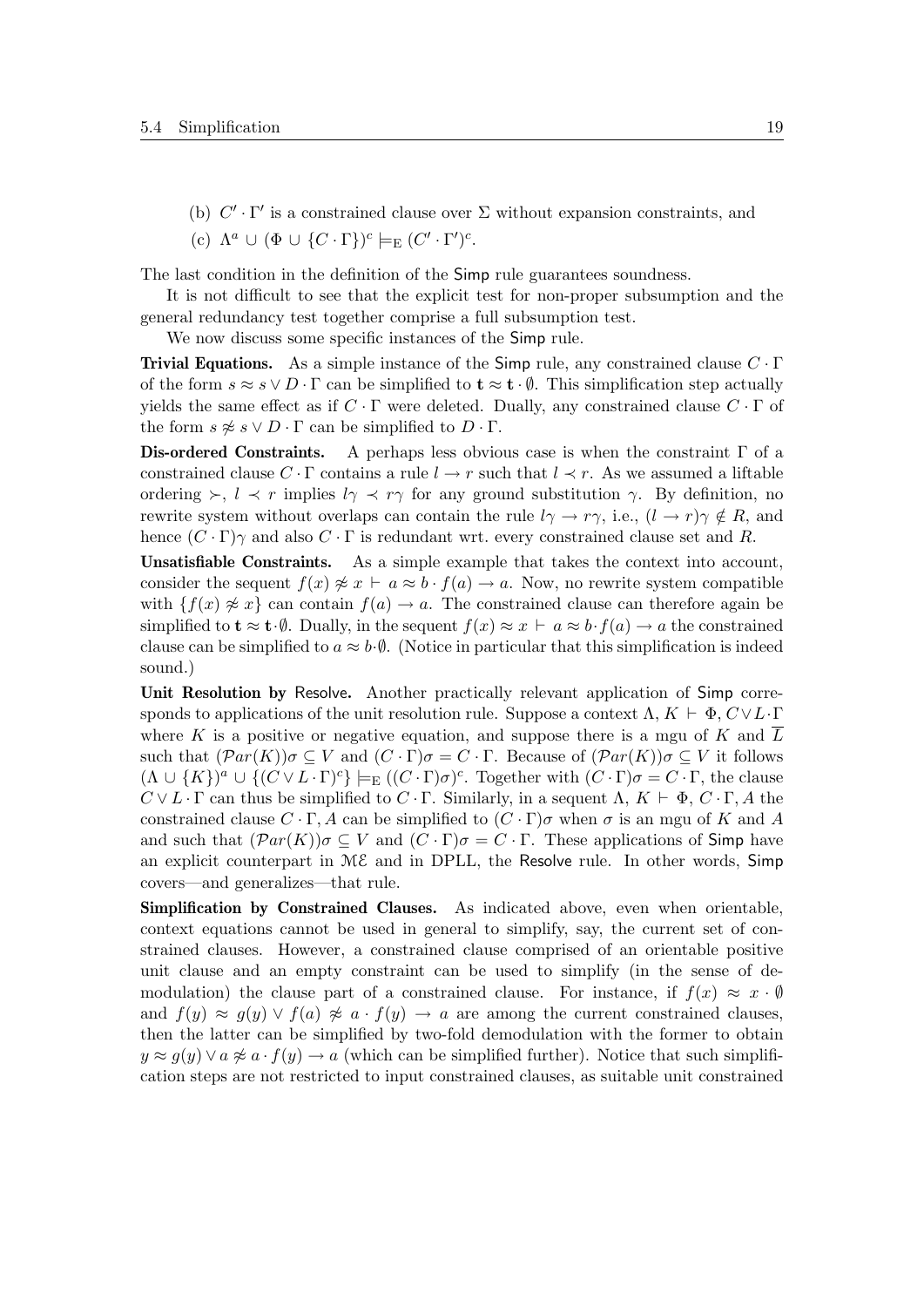clauses might be also obtained during a derivation by Simp inferences (for instance, by means of its instance Resolve).

Demodulation and also extended simplification techniques like contextual rewriting have been known for a long time, for instance in conjunction with the superposition calculus. Given that our model construction and the "induced" redundancy criteria are adapted from the superposition calculus, it is not too surprising that comparable simplification techniques can be obtained with our Simp rule.

#### 5.5 Derivation Examples

The following excerpt from an  $M\mathcal{E}_E$  derivation demonstrates Para, Simp and Split in combination. It follows the example in Section [2](#page-2-0) by taking the same context  $\Lambda =$  ${f(u) \approx u, f(a) \not\approx a}$ . However, to be more instructive, it uses a lifted version  $f(x) \approx$  $x \vee f(f(x)) \approx b \vee f(b) \not\approx b$  of the ground clause there.

$$
\neg v, \underline{f(u) \approx u}, f(a) \not\approx a \vdash \dots, f(x) \approx x \lor \underline{f(f(x))} \approx b \lor f(b) \not\approx b \cdot \emptyset
$$
  
\n
$$
\neg v, \underline{f(u) \approx u}, f(a) \not\approx a \vdash \dots, f(x) \approx x \lor f(f(x)) \approx b \lor f(b) \not\approx b \cdot \emptyset,
$$
  
\n
$$
\neg v, \underline{f(u) \approx u}, f(a) \not\approx a \vdash \dots, f(x) \approx x \lor f(x) \approx b \lor f(b) \not\approx b \cdot \emptyset,
$$
  
\n
$$
\neg v, \underline{f(u) \approx u}, f(a) \not\approx a \vdash \dots, f(x) \approx x \lor f(x) \approx b \lor f(b) \not\approx b \cdot f(f(x)) \to f(x)
$$
  
\n
$$
f(x) \approx x \lor f(x) \approx b \lor \underline{b \not\approx b} \cdot f(f(x)) \to f(x), f(b) \to b
$$
  
\n
$$
\text{(By Para)}
$$
  
\n
$$
f(x) \approx x \lor f(f(x)) \approx b \lor f(b) \not\approx b \cdot \emptyset,
$$

$$
\neg v, f(u) \approx u, f(a) \not\approx a \vdash \dots, f(x) \approx x \lor f(f(x)) \approx b \lor f(b) \not\approx b \cdot f(f(x)) \to f(x)
$$
  

$$
f(x) \approx x \lor f(x) \approx b \qquad f(f(x)) \to f(x), f(b) \to b
$$
  
(By Simp)

Among the alternatives to proceed now we focus on possible Split inferences. Consider the last sequent with the constrained clause  $f(x) \approx x \vee f(x) \approx b \cdot f(f(x)) \rightarrow$  $f(x), f(b) \to b$  and its clausal form  $f(x) \approx x \vee f(x) \approx b \vee f(f(x)) \not\approx f(x) \vee f(b) \not\approx b$ . Simultaneous unification of that clause literals with fresh variants of the context literals  $f(a) \not\approx a, \neg v, f(u) \approx u, f(u) \approx u$ , respectively, gives the (productive and admissible) context unifier  $\sigma = \{x \mapsto a, ...\}$ . The remainder literals of  $\sigma$  are  $f(a) \approx b$ ,  $f(f(a)) \not\approx f(a)$  and  $f(b) \not\approx b$  (notice that the clause instance literal  $f(a) \approx a$  is contradictory with the context and hence is a non-remainder literal). Each of them can be selected for Split. The effect of selecting  $f(a) \approx b$  or  $f(b) \not\approx b$  was already described in Section [2.](#page-2-0)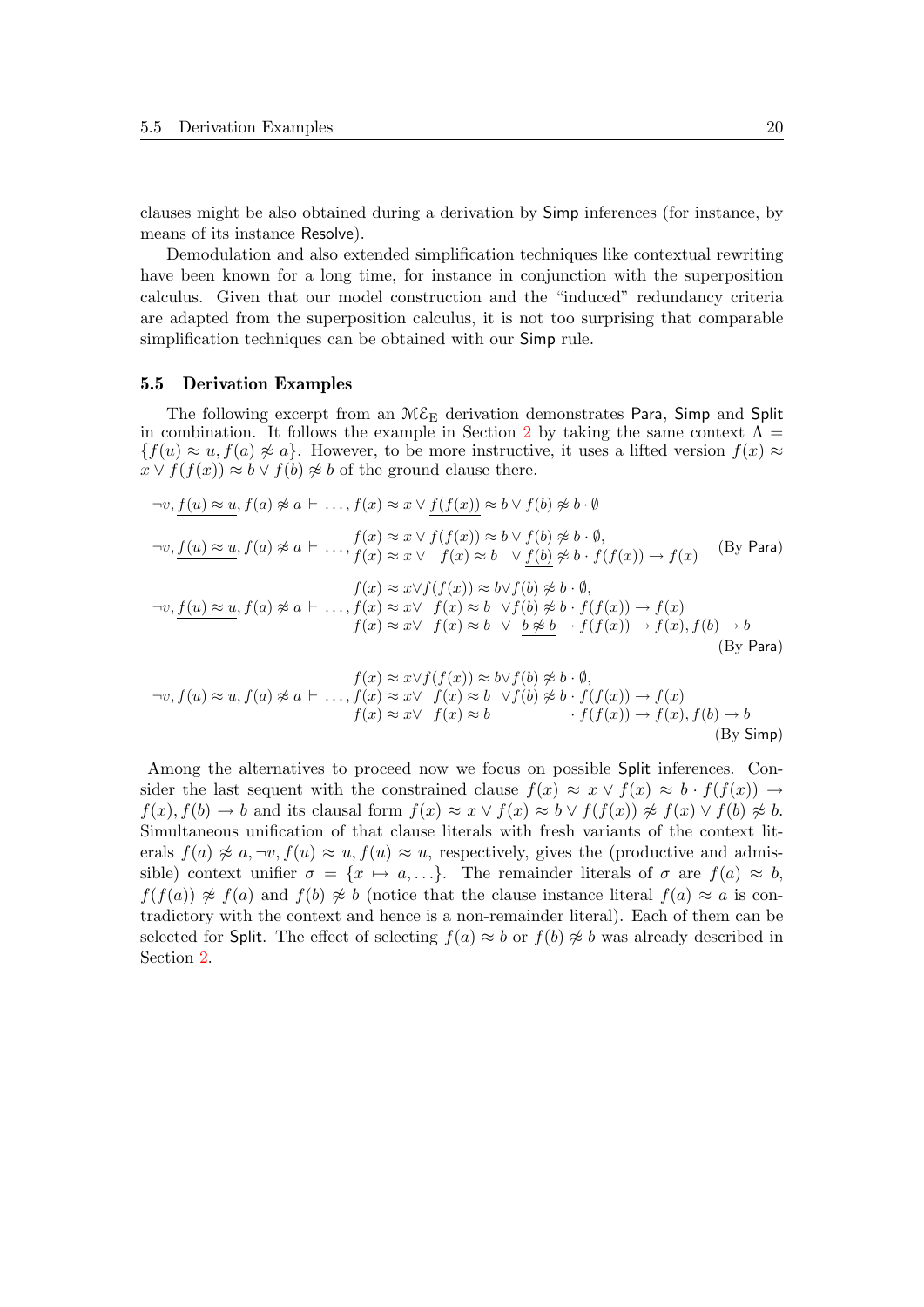We turn to another sample derivation now:

.

$$
\vdots
$$
  
\n
$$
\neg v, P(u, u) \approx \mathbf{t} \vdash \cdots, P(x, y) \not\approx \mathbf{t} \lor Q(x) \approx \mathbf{t} \lor R(y) \approx \mathbf{t} \cdot \emptyset
$$
  
\n
$$
\neg v, P(u, u) \approx \mathbf{t} \vdash \cdots, \frac{P(x, y) \not\approx \mathbf{t} \lor Q(x) \approx \mathbf{t} \lor R(y) \approx \mathbf{t} \cdot \emptyset}{\mathbf{t} \not\approx \mathbf{t} \lor Q(x) \approx \mathbf{t} \lor R(x) \approx \mathbf{t} \cdot P(x, x) \to \mathbf{t}
$$
 (By Para)

$$
\underline{\neg v, P(u, u) \approx t} \vdash \cdots, P(x, y) \not\approx t \lor Q(x) \approx t \lor R(x) \approx t \cdot \emptyset, \\
\underline{Q(x) \approx t} \lor R(x) \approx t \cdot P(x, x) \to t \qquad \text{(By Simp)}
$$

$$
\neg v, P(u, u) \approx \mathbf{t}, \qquad P(x, y) \not\approx \mathbf{t} \lor Q(x) \approx \mathbf{t} \lor R(x) \approx \mathbf{t} \cdot \emptyset,
$$
\n
$$
Q(u) \approx \mathbf{t} \qquad Q(x) \approx \mathbf{t} \lor R(x) \approx \mathbf{t} \cdot P(x, x) \to \mathbf{t} \qquad \text{(By Split (left))}
$$

This sequence of derivation steps demonstrates one way in which the Split rule of the ME calculus can be simulated in  $ME_E$ : first, all negative clause literals are paramodulated to obtain negative trivial equations  $t \approx t$ , which are then eliminated with Simp (notice that Ref would eliminate these equations  $t \approx t$  as well, but at the cost of introducing a new constrained clause). Then a context unifier is built with the clausal form of the resulting constrained clause. In comparison to  $M\mathcal{E}$ , the positive literals are still in place, while the negative literals have been instantiated and moved to the constraint part, but the context unifier will be the same. The MESplit rule thus can be seen as a macro derivation rule in  $M\mathcal{E}_E$ .

## <span id="page-20-0"></span>6 Correctness of the  $M\mathcal{E}_{\mathrm{E}}$  Calculus

Similarly to the ME calculus, derivations in  $M\mathcal{E}_E$  are formally defined in terms of derivation trees. The purpose of the calculus is to build for a given clause set a derivation tree all of whose branches are failed iff the clause set is unsatisfiable. The soundness argument for the calculus is relatively straightforward and analogous to the one for the ME calculus. Therefore, in this section we concentrate just on completeness. A detailed soundness proof can be found in Section [A.2](#page-28-0) in the appendix.

A derivation tree of a set  $\{C_1, \ldots, C_n\}$  of  $\Sigma$ -clauses is a finite tree over sequents in which the root node is the sequent  $\neg v \vdash C_1 \cdot \emptyset, \ldots, C_n \cdot \emptyset$ , and each non-root node is the result of applying one of the derivation rules to the node's parent.

Let **T** be a derivation tree presented as a pair  $(N, E)$ , where N is the set of the nodes of **T** and **E** is the set of the edges of **T**. A derivation  $\mathcal{D} = (\mathbf{T}_i)_{i \leq \kappa}$  in  $M \mathcal{E}_E$  is a possibly infinite sequence of derivation trees defined in the obvious way. Each derivation  $D = ((\mathbf{N}_i, \mathbf{E}_i))_{i \leq \kappa}$  determines a *limit tree*  $\mathbf{T} := (\bigcup_{i \leq \kappa} \mathbf{N}_i, \bigcup_{i \leq \kappa} \mathbf{E}_i)$ . It is easy to show that a limit tree of a derivation  $D$  is indeed a tree. But note that it will not be a derivation tree unless  $\mathcal{D}$  is finite.

Now let **T** be the limit tree of some derivation, let  $\mathbf{B} = (N_i)_{i \leq \kappa}$  be a branch in **T** with  $\kappa$  nodes, and let  $\Lambda_i \vdash \Phi_i$  be the sequent labeling node  $N_i$ , for all  $i < \kappa$ . Define  $\Lambda_{\bf B} = \bigcup_{i \leq \kappa} \bigcap_{i \leq j \leq \kappa} \Lambda_j$  and  $\Phi_{\bf B} = \bigcup_{i \leq \kappa} \bigcap_{i \leq j \leq \kappa} \Phi_j$ , the sets of persistent context literals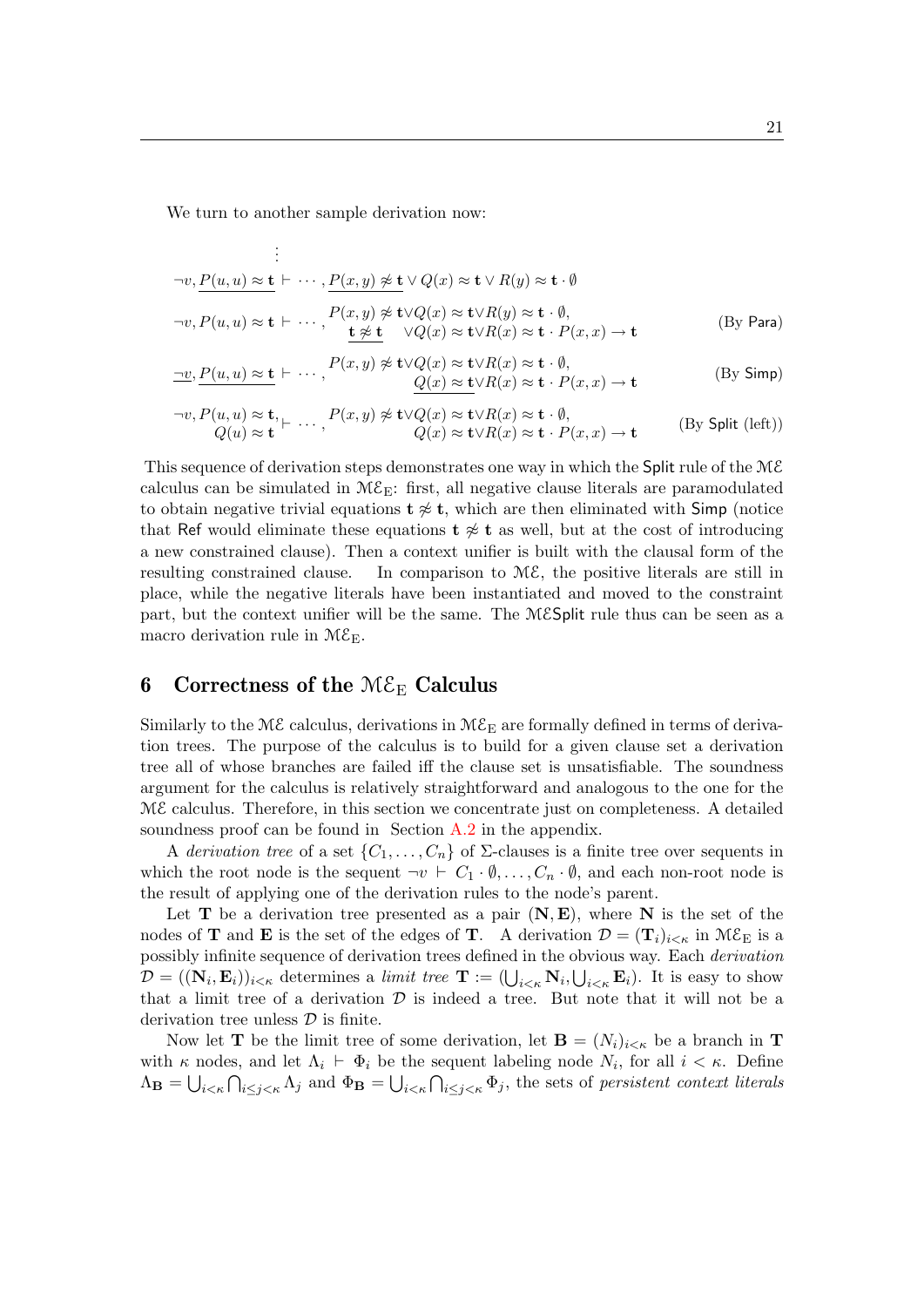and *persistent clauses*, respectively. These two sets can be combined to obtain the *limit* sequent  $\Lambda_{\mathbf{B}} \vdash \Phi_{\mathbf{B}}$  (of **T**). <sup>[13](#page-21-0)</sup>

As usual, the completeness of  ${\mathcal M}\mathcal{E}_{\mathrm E}$  relies on a suitable notion of fairness.

#### <span id="page-21-2"></span>Definition 6.1 (Exhausted Branch)

Let **T** be a limit tree, and let  $\mathbf{B} = (N_i)_{i \leq \kappa}$  be a branch in **T** with  $\kappa$  nodes. For all  $i \leq \kappa$ , let  $\Lambda_i \vdash \Phi_i$  be the sequent labeling node  $N_i$ . The branch **B** is *exhausted* iff for each constrained clause  $C \cdot \Gamma \in \Phi_B$  that is not redundant wrt.  $\Phi_j$  and  $R_{\Lambda_B}$ , for some  $j < \kappa$ , all of the following hold, for all  $i < \kappa$  such that  $C \cdot \Gamma \in \Phi_i$ :

- (i) if Ref<sub>ME</sub> is applicable to  $\Lambda_i \vdash \Phi_i$  with selected constrained clause  $C \cdot \Gamma$  and underlying Ref inference  $C \cdot \Gamma \Rightarrow_{\mathsf{Ref}(\sigma)} C' \cdot \Gamma'$ , and  $(C \cdot \Gamma) \sigma$  is not redundant wrt.  $\Phi_i$  and  $R_{\Lambda_B}$ , then there is a  $j < \kappa$  such that the inference  $C \cdot \Gamma \Rightarrow_{\mathsf{Ref}(\sigma)} C' \cdot \Gamma'$  is redundant wrt.  $\Phi_j$  and  $R_{\Lambda_B}$ .
- (ii) if Para<sub>ME</sub> is applicable to  $\Lambda_i \vdash \Phi_i$  with selected constrained clause  $C \cdot \Gamma$  and underlying Para inference  $C \cdot \Gamma \Rightarrow_{\text{Para}(l \approx r, \sigma)} C' \cdot \Gamma'$ , where  $l \approx r \in \Delta_{\mathbf{B}}$  and  $\Lambda_{\mathbf{B}}$ produces  $(l \approx r)\sigma$ , and  $(C \cdot \Gamma)\sigma$  is not redundant wrt.  $\Phi_i$  and  $R_{\Lambda_B}$ , then there is a  $j < \kappa$  such that the inference  $C \cdot \Gamma \Rightarrow_{\text{Para}(l \approx r, \sigma)} C' \cdot \Gamma'$  is redundant wrt.  $\Phi_j$  and  $R_{\Lambda_{\mathbf{B}}}$ .
- (iii) if Split is applicable to  $\Lambda_i \vdash \Phi_i$  with selected constrained clause  $C \cdot \Gamma$  and productive context unifier  $\sigma$  such that every context literal K of  $\sigma$  is a  $\Sigma$ -literal<sup>[14](#page-21-1)</sup> and  $K \in \simeq \Lambda_{\mathbf{B}}$ , and  $(C \cdot \Gamma)\sigma$  is productive wrt.  $\Lambda_{\mathbf{B}}$ , then there is a  $j < \kappa$  such that  $(C \cdot \Gamma)\sigma$  is redundant wrt.  $\Phi_j$  and  $R_{\Lambda_B}$  or there is a remainder literal L of  $\sigma$  and a  $j \geq i$  with  $j < \kappa$  such that  $\Lambda_j$  produces L but not L.
- (iv) Close is not applicable to  $\Lambda_i \vdash \Phi_i$  with selected constrained clause  $C \cdot \Gamma$  and any context unifier  $\sigma$  such that  $K \in \simeq \Lambda_{\mathbf{B}}$  for every context literal K of  $\sigma$ .
- (v)  $\Phi_i \neq {\Box \cdot \emptyset}.$

#### $\Box$

A limit tree of a derivation is fair iff it is a refutation tree that is, a finite tree all of whose leafs are conclusions of the Close rule, or it has an exhausted branch. A derivation is fair iff its limit tree is fair.

It is not too difficult to see that actually carrying out an  $\mathsf{Ref}_{\mathcal{ME}}$  or  $\mathsf{Para}_{\mathcal{ME}}$  inference renders the underlying Ref or Para inference redundant wrt. any rewrite system ordered  $by \succ$ . Concerning Split, like in the ME calculus carrying out a Split inference also achieves what fairness demands for. These considerations indicate that a fair proof procedure indeed exists. It should not be too difficult to modify the proof procedure (and implementation) for the Model Evolution calculus described in [\[BFT05\]](#page-23-2) accordingly.

<span id="page-21-0"></span><sup>&</sup>lt;sup>13</sup>A limit sequent that does not contain the empty constrained clause  $\Box \cdot \emptyset$  acts as the result of a derivation that is not a refutation.

<span id="page-21-1"></span><sup>&</sup>lt;sup>14</sup> Note the restriction to  $\Sigma$ -literals; it is not possible to restrict condition (iv) in the same way.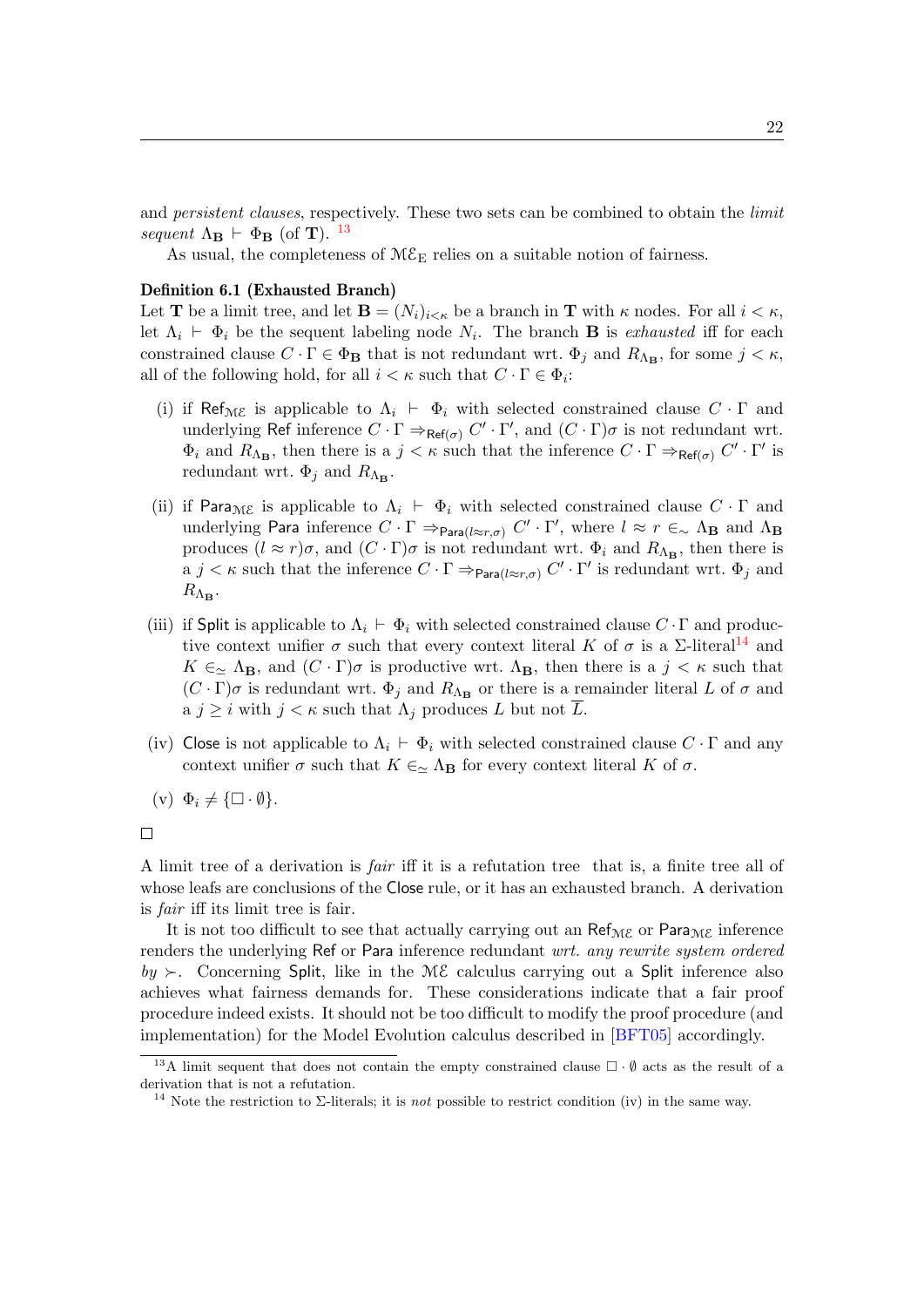Definition [6.1](#page-21-2) provides a framework for fair derivations based on redundant clauses and redundant inferences. The redundancy criteria are formulated wrt.  $R_{\Lambda_B}$  – an object that is not available during a derivation. The redundancy tests are therefor impossible to effectively realize in their full strength. Nethertheless there are some effective and cheap sufficient redundancy tests.

- If a Split inference with a constrained clause  $C \cdot \Gamma$  and context unifier  $\sigma$  results in a rule  $l \to r$  in  $\Gamma \sigma$  that in not compatible with the order  $\succ$ , i.e.,  $l \prec r$  holds, then this inference is redundant wrt. any constrained clause set and (in particular)  $R_{\text{A}B}$ (as  $R_{\Lambda_{\mathbf{B}}}$  is ordered by  $\succ$ ).
- If in case of an  $\mathsf{Ref_{ME}}$  or  $\mathsf{Para}_\mathcal{ME}$  inference the resulting constrained clause  $C' \cdot \Gamma'$  is properly subsumed by a constrained clause from the constrained clause set of the sequent it is applied to, then this inference is redundant. The case of non-proper subsumption is handled explicitly.

Likewise, if in case of a Split inference the constrained clause instance  $(C \cdot \Gamma) \sigma$  is properly subsumed by a constrained clause from the constrained clause set of the sequent it is applied to, then this inference is redundant, too.

• Any Split, Ref<sub>ME</sub> or Para<sub>ME</sub> inference is redundant when  $C\sigma$  contains a trivial positive equation  $s \approx s$  or  $\Gamma \sigma$  contains a a rule  $l \to r$  such that  $(l \not\approx r) \sigma$  is an instance of a parameter-free context literal  $s \not\approx t$ .

#### <span id="page-22-0"></span>Proposition 6.2 (Exhausted branches are saturated up to redundancy)

If **B** is an exhausted branch of a limit tree of some fair derivation then (i)  $\Lambda_{\mathbf{B}} \vdash \Phi_{\mathbf{B}}$  is saturated up to redundancy, (ii)  $\Phi_B$  is a constrained clause set without expansion constraints, and (iii)  $\Phi_B$  contains no constrained clause of the form  $\Box \cdot \Gamma$  that is productive wrt.  $\Lambda_{\mathbf{B}}$  and that is not redundant wrt.  $\Phi_{\mathbf{B}}$  and  $R_{\Lambda_{\mathbf{B}}}$ .

<span id="page-22-1"></span>Propositions [6.2](#page-22-0) and [4.3](#page-13-1) together entail our main result:

#### Theorem 6.3 (Completeness of  $M\mathcal{E}_{\mathrm{E}}$ )

Let  $\Psi$  be a parameter-free  $\Sigma$ -clause set, and **T** be the limit tree of a fair derivation of  $\Psi$ . If **T** is not a refutation tree, then  $\Psi$  is satisfiable; more specifically, for every exhausted branch **B** of **T**,  $R_{\Lambda_{\mathbf{B}}} \models_{\mathbf{E}} \Psi$ .

As an easy corollary to the soundness and completeness of the calculus we also obtain the following.

#### <span id="page-22-2"></span>Corollary 6.4 (Bernays-Schönfinkel Class with Equality)

The  $M\mathcal{E}_E$  Calculus can be used as a decision procedure for the Bernays-Schönfinkel class, i.e., for sentences with the quantifier prefix  $\exists^*\forall^*$ .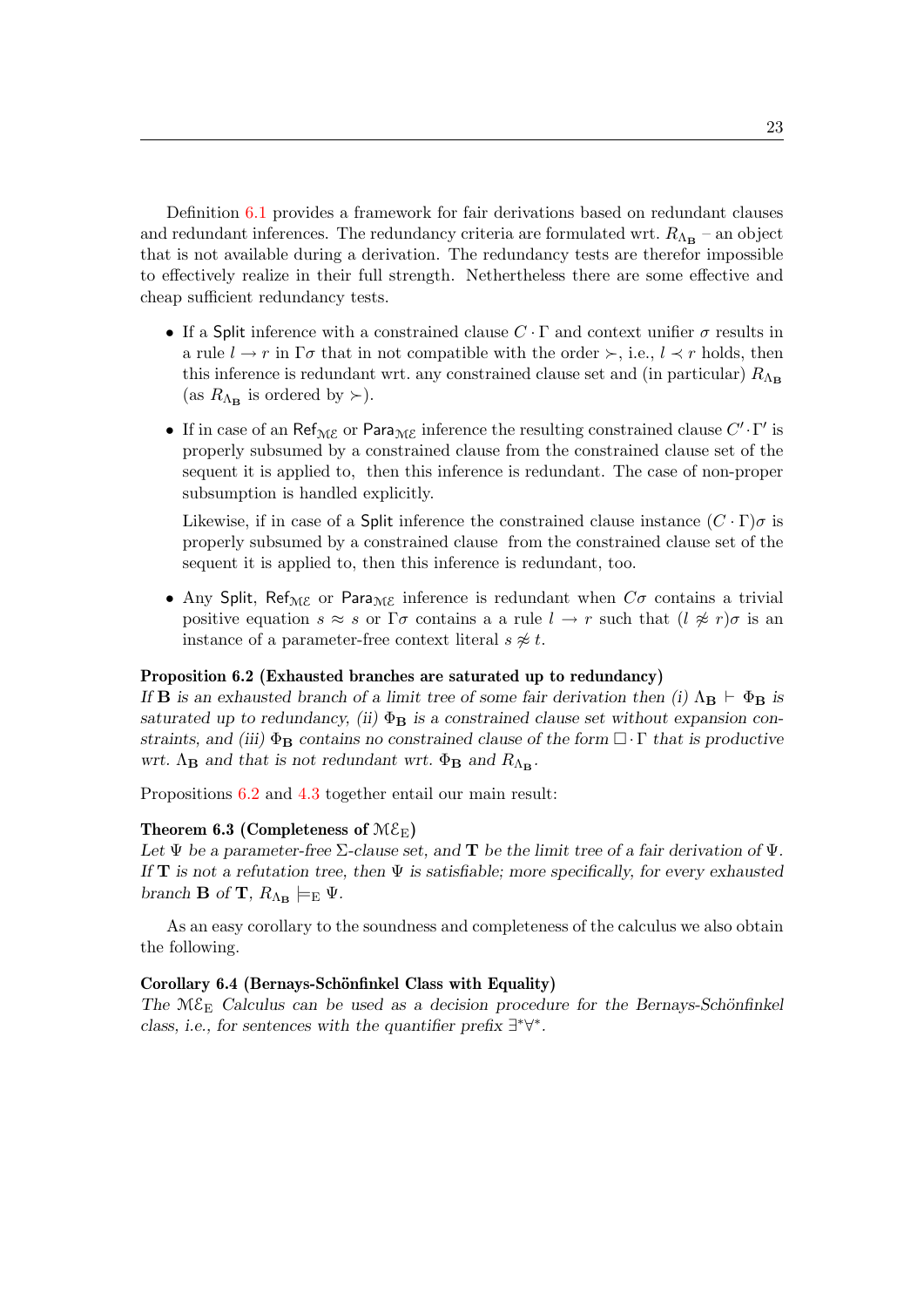## 7 Conclusions

We have presented the  $M\mathcal{E}_{\text{E}}$  calculus, an extension of the Model Evolution calculus by paramodulation-based inference rules for equality. Our main result is its correctness, in particular the completeness in combination with redundancy criteria. As for future work, we will extend the implementation of the model evolution calculus, the Darwin system [\[BFT05\]](#page-23-2) to the  $M\mathcal{E}_E$  calculus.

There are also some theoretical issues to be addressed. The perhaps most pressing theoretical question is if or when paramodulation into smaller sides of equations can be avoided. It is clear that the current completeness proof breaks down when such inferences are no longer subject to fairness. Other questions concern further, useful instantiations of our simplification rule.

Acknowledgements. We would like to thank the reviewers for their valuable comments.

## References

- <span id="page-23-1"></span>[Bau00] Peter Baumgartner. FDPLL – A First-Order Davis-Putnam-Logeman-Loveland Procedure. In David McAllester, editor, CADE-17 – The 17th International Conference on Automated Deduction, volume 1831 of Lecture Notes in Artificial Intelligence, pages 200–219. Springer, 2000.
- <span id="page-23-2"></span>[BFT05] Peter Baumgartner, Alexander Fuchs, and Cesare Tinelli. Implementing the Model Evolution Calculus. In Stephan Schulz, Geoff Sutcliffe, and Tanel Tammet, editors, Special Issue of the International Journal of Artificial Intelligence Tools (IJAIT), International Journal of Artificial Intelligence Tools, 2005. To appear.
- <span id="page-23-3"></span>[BG98] Leo Bachmair and Harald Ganzinger. Chapter 11: Equational Reasoning in Saturation-Based Theorem Proving. In Wolfgang Bibel and Peter H. Schmitt, editors, Automated Deduction. A Basis for Applications, volume I: Foundations. Calculi and Refinements, pages 353–398. Kluwer Academic Publishers, 1998.
- <span id="page-23-4"></span>[Bil96] Jean-Paul Billon. The Disconnection Method. In P. Miglioli, U. Moscato, D. Mundici, and M. Ornaghi, editors, Theorem Proving with Analytic Tableaux and Related Methods, number 1071 in Lecture Notes in Artificial Intelligence, pages 110–126. Springer, 1996.
- <span id="page-23-0"></span>[BT03a] Peter Baumgartner and Cesare Tinelli. The Model Evolution Calculus. In Franz Baader, editor, CADE-19 – The 19th International Conference on Automated Deduction, volume 2741 of Lecture Notes in Artificial Intelligence, pages 350–364. Springer, 2003.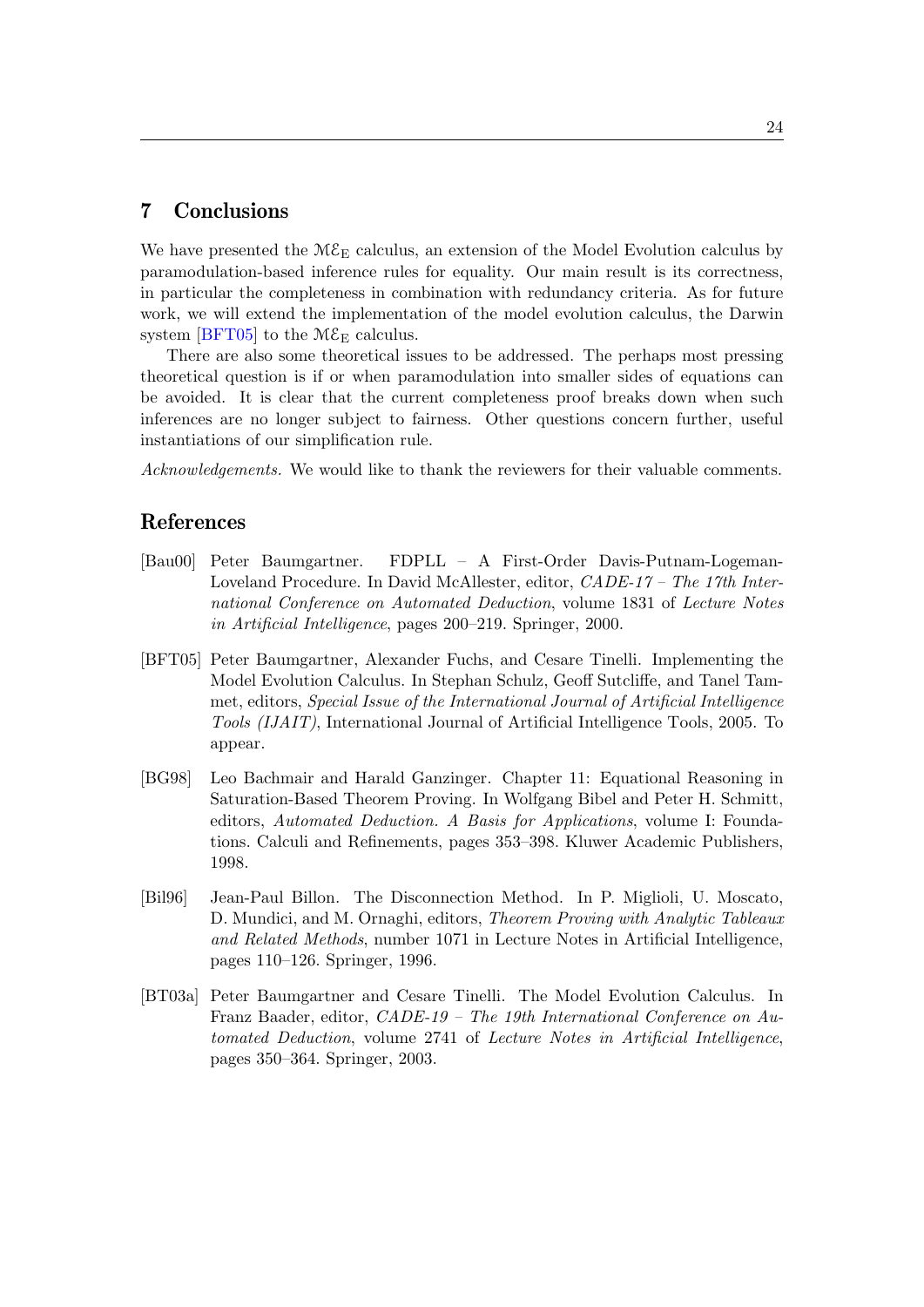- <span id="page-24-6"></span>[BT03b] Peter Baumgartner and Cesare Tinelli. The Model Evolution Calculus. Fachberichte Informatik 1–2003, Universität Koblenz-Landau, Universität Koblenz-Landau, Institut für Informatik, Rheinau 1, D-56075 Koblenz, 2003.
- <span id="page-24-0"></span>[DLL62] Martin Davis, George Logemann, and Donald Loveland. A machine program for theorem proving. Communications of the ACM, 5(7):394–397, July 1962.
- <span id="page-24-3"></span>[GK03] Harald Ganzinger and Konstantin Korovin. New directions in instance-based theorem proving. In LICS - Logics in Computer Science, 2003.
- <span id="page-24-5"></span>[GK04] H. Ganzinger and K. Korovin. Integrating equational reasoning into instantiation-based theorem proving. In Computer Science Logic (CSL'04), volume 3210 of Lecture Notes in Computer Science, pages 71–84. Springer, 2004.
- <span id="page-24-4"></span>[LS02] Reinhold Letz and Gernot Stenz. Integration of Equality Reasoning into the Disconnection Calculus. In Uwe Egly and Christian G. Fermüller, editors, TABLEAUX, volume 2381 of Lecture Notes in Computer Science, pages 176– 190. Springer, 2002.
- <span id="page-24-1"></span>[NR01] Robert Nieuwenhuis and Albert Rubio. Paramodulation-based theorem proving. In John Alan Robinson and Andrei Voronkov, editors, Handbook of Automated Reasoning, pages 371–443. Elsevier and MIT Press, 2001.
- <span id="page-24-2"></span>[PZ00] David A. Plaisted and Yunshan Zhu. Ordered Semantic Hyper Linking. Journal of Automated Reasoning, 25(3):167–217, 2000.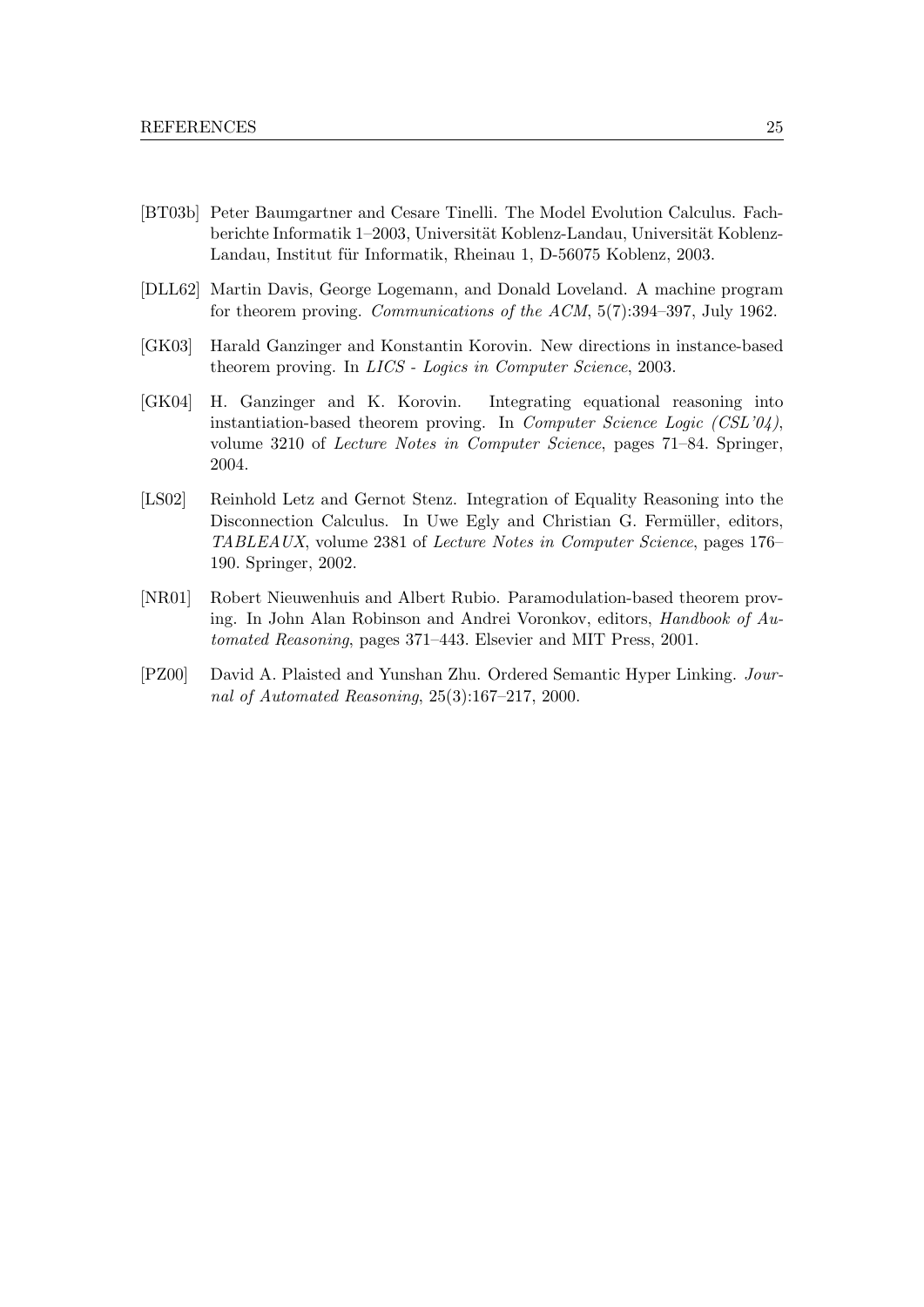## A Proofs

This appendix contains auxiliary lemmas, their proofs, and proofs of the results stated in the main part of this paper. A reference like "Lemma [\[BT03b\]](#page-24-6)-4.12" refers to Lemma 4.12 in [\[BT03b\]](#page-24-6), where the technical report [\[BT03b\]](#page-24-6) is the long version of the CADE paper [\[BT03a\]](#page-23-0). That papers introduce the Model Evolution Calculus (without equality). We re-use results on basic properties of contexts and properties of the Split derivation rule.

Strictly speaking, the results there do not directly apply here to  $M\mathcal{E}_E$  because, first, in the present paper we adopt the convention that any context now contains with each equation also its symetric version, and, second the presentation of the Close and Split derivation rules is slightly different. However, by inspection of the proofs in [\[BT03b\]](#page-24-6) one may convince oneself that the results there easily carry over as needed. In particular, some results are obtained by exploiting properties of the Assert and Compact derivation rules. However, the Compact rule is the same in both calculi, and the Assert rule here is defined in such a way that the properties relevant to the completeness proof are the same as in [\[BT03b\]](#page-24-6).

## A.1 Equality Reasoning on Constrained Clauses

## Proposition [4.3](#page-13-1)

Let  $\Lambda \vdash \Phi$  be a sequent saturated up to redundancy and suppose  $\Phi$  is a constrained clause set without expansion constraints. Then,  $R_{\Lambda} \models_{\mathcal{E}} \Phi$  if and only if  $\Phi$  contains no constrained clause of the form  $\Box \cdot \Gamma$  that is productive wrt. A and non-redundant wrt.  $\Phi$  and  $R_{\Lambda}$ .

Proof. For the only-if direction suppose  $R_{\Lambda} \models_{\mathbb{E}} \Phi$ . By way of contradiction suppose that  $\Phi$  contains a clause of the form  $\Box \cdot \Gamma$  that is productive wrt. A and non-redundant wrt. Φ and  $R_{\Lambda}$ . By definition of productivity, there is a ground substitution  $\gamma$  for  $\Box \cdot \Gamma$ such that  $\Gamma \gamma \subseteq R_{\Lambda}$ . With  $R_{\Lambda} \models_{\mathcal{E}} \Phi$ , and hence  $R_{\Lambda} \models_{\mathcal{E}} \Box \cdot \Gamma$ , it follows  $R_{\Lambda} \models_{\mathcal{E}} \Box$ , which is impossible.

Now we turn to the if-direction. By well-founded induction we will prove  $R_{\Lambda} \models_{\mathrm{E}}$  $(C \cdot \Gamma)$ γ, for all  $C \cdot \Gamma \in \Phi$  and all ground substitutions  $\gamma$  for  $C \cdot \Gamma$ . This result will directly entail  $R_{\Lambda} \models_{E} \Phi$ . Hence let  $C \cdot \Gamma$  be an arbitrary constrained clause from  $\Phi$  and  $\gamma$  an arbitrary ground substitution for  $C \cdot \Gamma$ .

1.  $(C \cdot \Gamma)$  is redundant wrt.  $\Phi$  and  $R_{\Lambda}$ .

If  $(C \cdot \Gamma)$  is redundant wrt.  $\Phi$  and  $R_{\Lambda}$  then, by definition,  $\Phi_{(C \cdot \Gamma)\gamma} \models_{R_{\Lambda}} (C \cdot \Gamma)$   $\gamma$ . By induction,  $R_{\Lambda} \models_{\mathcal{E}} \Phi_{(C \cdot \Gamma)\gamma}$ , and with  $\Phi_{(C \cdot \Gamma)\gamma} \models_{R_{\Lambda}} (C \cdot \Gamma)\gamma$  it follows  $R_{\Lambda} \models_{\mathcal{E}} (C \cdot \Gamma)\gamma$ .

Hence assume from now on that  $(C \cdot \Gamma)$  is not redundant wrt.  $\Phi$  and  $R_{\Lambda}$ . Therefore, the more general constrained clause  $C \cdot \Gamma$  cannot be redundant wrt.  $\Phi$  and  $R_{\Lambda}$  either. Notice this is a sufficient condition to apply items (1) and (2) of Definition [4.2](#page-12-0) below.

2.  $C \cdot \Gamma = C \cdot \Gamma', A[x]$ , and  $x\gamma$  is reducible wrt.  $R_{\Lambda}$ .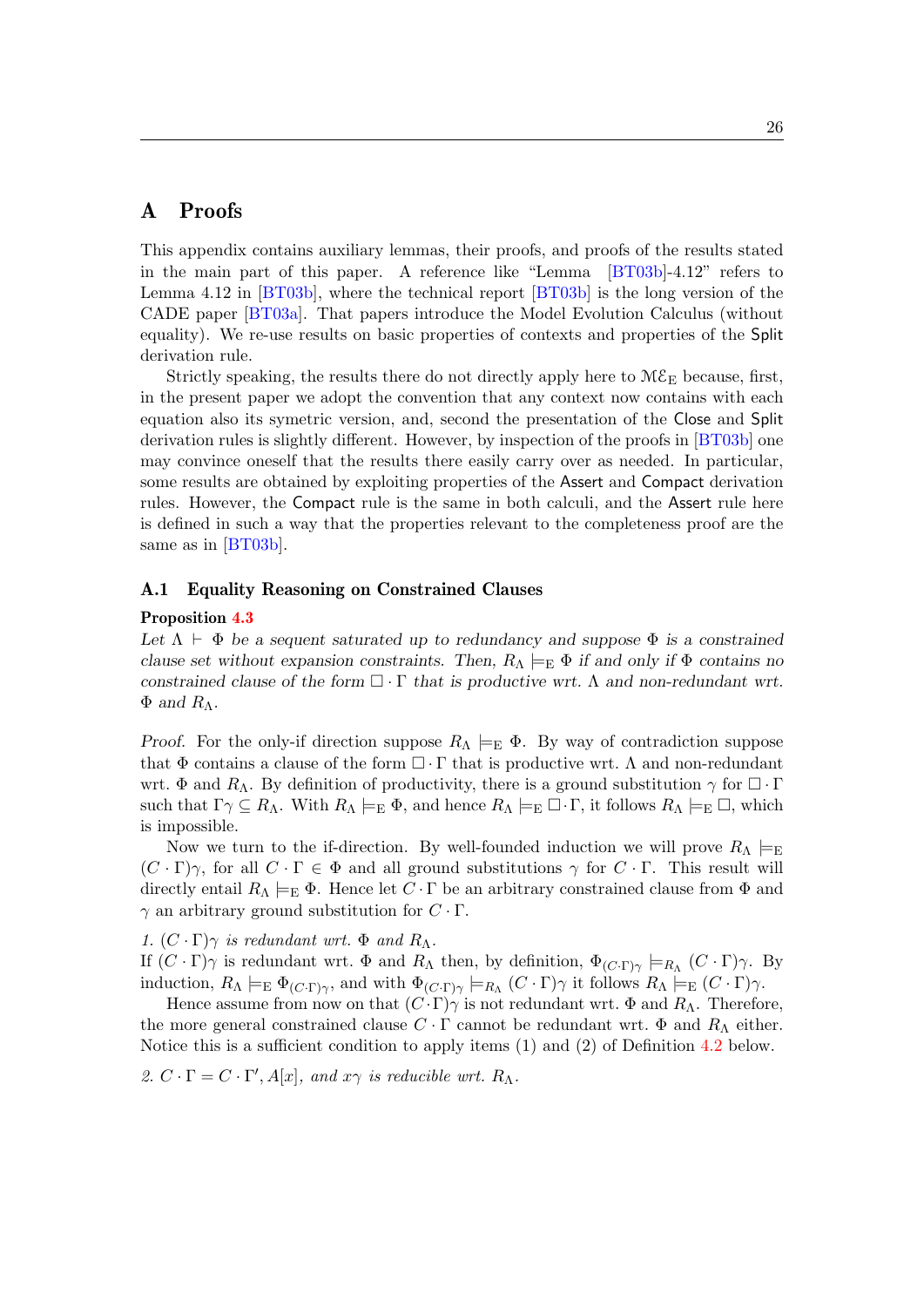Suppose  $\Gamma$  is of the form  $\Gamma', A$ , that A contains a variable x, i.e.,  $A = A[x]$ , and that  $x\gamma$ is reducible wrt.  $R_{\Lambda}$ . That is,  $x\gamma = x\gamma[l]$  and there is a rule  $l \to r \in R_{\Lambda}$  (for which it holds  $l \succ r$ ).

The constraint A is a rule, say,  $s \to t$ , for some terms s and t. If  $s\gamma \prec t\gamma$  then  $(s \to t) \gamma \notin R_\Lambda$ , because all rules in  $R_\Lambda$  are ordered from left to right. Hence  $\Gamma \gamma \nsubseteq R_\Lambda$ and so  $(C \cdot \Gamma)$  is redundant wrt.  $\Phi$  and  $R_{\Lambda}$  and case (1) applies. Hence suppose from now on  $s\gamma \succ t\gamma$ .

Because  $\Phi$  is given as a constrained clause set without expansion constraints, the variable  $x$  can occur only as a proper subterm of  $s$  or as a (possibly non-proper) subterm of t, or both. Therefore, l is a proper subterm of  $s\gamma$  or a (possibly non-proper) subterm of  $t\gamma$ , or both. In any case, as a property of orderings, it follows  $(s \to t)\gamma \succ l \to r$ . As  $(s \to t)\gamma$  contains the subterm l, it is reducible by  $l \to r$ . Therefore  $\epsilon_{(s \approx t)\gamma} = \emptyset$ , and so  $(s \to t) \gamma \notin R_\Lambda$ . As above, it follows  $(C \cdot \Gamma) \gamma$  is redundant wrt.  $\Phi$  and  $R_\Lambda$  and case (1) applies again.

3.  $C \cdot \Gamma = L[x] \vee D \cdot \Gamma$ , x does not occur in  $\Gamma$  and  $x\gamma$  is reducible wrt.  $R_{\Lambda}$ . Suppose C is of the form  $L \vee D$  and that L contains a variable x, i.e.,  $L = L[x]$ , and  $x\gamma$  is reducible wrt.  $R_{\Lambda}$ . That is,  $x\gamma = x\gamma[l]$  and there is a rule  $l \to r \in R_{\Lambda}$ . By the previous case (2) we may assume that x does not occur in any atom in  $\Gamma$ .

Let  $\gamma'$  be the substitution that is the same as  $\gamma$ , except for x, where we set  $x\gamma' =$  $x\gamma[r]$ . That is,  $\gamma'$  is like  $\gamma$  but with the rewrite rule  $l \to r$  applied to  $x\gamma$ . From  $l \succ r$ it follows  $C\gamma' \prec C\gamma$  and hence  $(C \cdot \Gamma)\gamma' \prec (C \cdot \Gamma)\gamma$ . By the induction hypothesis  $R_{\Lambda} \models_{\mathcal{E}} (C \cdot \Gamma) \gamma'.$ 

We distinguish two complementary cases. If  $\Gamma \gamma' \subseteq R_\Lambda$  then from  $R_\Lambda \models_{\mathbb{E}} (C \cdot \Gamma) \gamma'$ it follows  $R_{\Lambda} \models_{\mathbb{E}} C\gamma'$ . Because of  $l \to r \in R_{\Lambda}$  and by definition of  $\gamma'$  conclude with congruence  $R_{\Lambda} \models_{\mathcal{E}} C_{\gamma}$ , which implies  $R_{\Lambda} \models_{\mathcal{E}} (C \cdot \Gamma)_{\gamma}$ . If  $\Gamma_{\gamma} \not\subseteq R_{\Lambda}$  then recall we assumed that x does not occur in any rule in Γ. Hence  $\Gamma \gamma' = \Gamma \gamma$  and it follows  $\Gamma \gamma \nsubseteq R_\Lambda$ . Again, the constrained clause  $(C \cdot \Gamma)$  is redundant wrt.  $\Phi$  and  $R_{\Lambda}$  and case (1) applies.

4.  $C \cdot \Gamma = s \not\approx t \vee D \cdot \Gamma$  and  $s\gamma = t\gamma$ .

If C is of the form  $s \not\approx t \vee D$  and it holds  $s\gamma = t\gamma$ , then there is an inference  $s \not\approx$  $t \vee D \cdot \Gamma \Rightarrow_{\mathsf{Ref}(\sigma)} (D \cdot \Gamma) \sigma$ , where  $\sigma$  is a mgu of s and t (and there is a substitution  $\delta$ such that  $\gamma = \sigma \delta$ ).

Because  $(C \cdot \Gamma)$  is not redundant wrt.  $\Phi$  and  $R_{\Lambda}$ , as assumed above, the more general clause  $(C \cdot \Gamma) \sigma$  cannot be redundant wrt.  $\Phi$  and  $R_{\Lambda}$  either. Hence, by Definition [4.2-](#page-12-0)(1), the inference  $s \not\approx t \vee D \cdot \Gamma \Rightarrow_{\mathsf{Ref}(\sigma)} (D \cdot \Gamma) \sigma$  is redundant wrt.  $\Phi$  and  $R_{\Lambda}$ . In particular, thus, its ground instance  $(s \not\approx t \vee D \cdot \Gamma) \gamma \Rightarrow_{\text{Ref}(\epsilon)} (D \cdot \Gamma) \gamma$  via  $\gamma$  is redundant wrt.  $\Phi$  and  $R_{\Lambda}$ . By definition of redundancy,  $\Phi_{(s\neq t\vee D\cdot\Gamma)\gamma} \models_{R_{\Lambda}} (D \cdot \Gamma)\gamma$ . By induction,  $R_{\Lambda} \models_{\mathcal{E}} \Phi_{(s \not\approx t \vee D \cdot \Gamma)\gamma}$ , and it follows  $R_{\Lambda} \models_{\mathcal{E}} (D \cdot \Gamma)\gamma$ . Finally, from  $R_{\Lambda} \models_{\mathcal{E}} (D \cdot \Gamma)\gamma$  it follows trivially  $R_{\Lambda} \models_{\mathcal{E}} (s \not\approx t \vee D \cdot \Gamma) \gamma$ .

5.  $C \cdot \Gamma = L \vee D \cdot \Gamma$  and  $L\gamma$  is reducible wrt.  $R_{\Lambda}$  at a non-variable position. Suppose C is of the form  $L \vee D$  and  $L\gamma$  is reducible wrt.  $R_{\Lambda}$ . That is  $L\gamma = L\gamma[l]_p$  and there is a rule  $l \to r \in R_{\Lambda}$ . If p is a position at or below a variable in L then case (2) or case (3) applies. Hence assume that  $p$  is a non-variable position in  $L$ .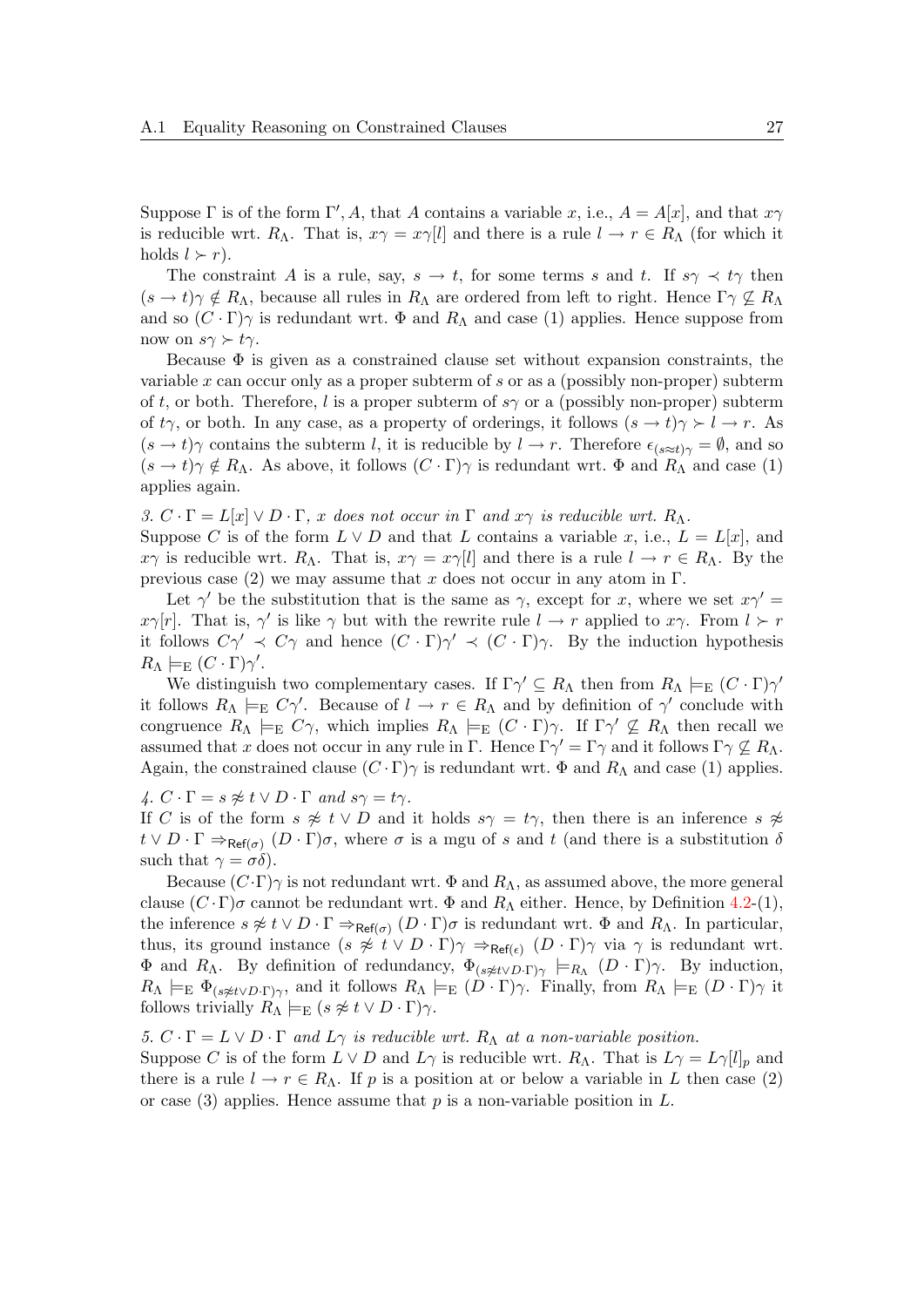We consider the ground Para inference

<span id="page-27-0"></span>
$$
L\gamma[l]_p \vee D\gamma \cdot \Gamma \gamma \Rightarrow_{\text{Para}(l \approx r, \epsilon)} L\gamma[r]_p \vee D\gamma \cdot \Gamma \gamma, l \to r . \tag{1}
$$

By construction of  $R_{\Lambda}$ , the rewrite rule  $l \to r$  written as an equation  $l \approx r$  is an instance of some equation in the context  $\Lambda$ . Let  $l' \approx r' \in \Lambda$  be a fresh variant of such an equation. Because it is fresh, we may assume  $\gamma$  has been extended so as to give  $(l' \approx r')\gamma = l \approx r.$ 

Because  $p$  is a non-variable position in  $L$ , the Para inference

<span id="page-27-1"></span>
$$
L[t]_p \vee D \cdot \Gamma \Rightarrow_{\text{Para}(l' \approx r', \sigma)} (L[r] \vee D \cdot \Gamma, l' \to r')\sigma
$$
 (2)

exists, where  $\sigma$  is a mgu of l' and t, and  $\gamma = \sigma \delta$  for some substitution  $\delta$ . The ground Para inference [\(1\)](#page-27-0) then is a ground instance of the Para inference [\(2\)](#page-27-1) via  $\gamma$ .

Because  $(C \cdot \Gamma)$ γ is not redundant wrt.  $\Phi$  and  $R_{\Lambda}$ , as assumed above, the more general clause  $(C \cdot \Gamma) \sigma$  cannot be redundant wrt.  $\Phi$  and  $R_{\Lambda}$  either. Hence, by Definition [4.2-](#page-12-0)(1), the inference [\(2\)](#page-27-1) is redundant wrt.  $\Phi$  and  $R_{\Lambda}$ . In particular, thus, its ground instance [\(1\)](#page-27-0) via  $\gamma$  is redundant wrt.  $\Phi$  and  $R_{\Lambda}$ . By definition of redundancy,  $\Phi_{L\gamma[l]_p\vee D\gamma\cdot\Gamma\gamma}\models_{R_{\Lambda}}$  $L\gamma[r]_p \vee D\gamma \cdot \Gamma\gamma, l \to r$ . By induction,  $R_\Lambda \models_{\mathcal{E}} \Phi_{L\gamma[l]_p \vee D\gamma \cdot \Gamma\gamma}$ , and it follows  $R_\Lambda \models_{\mathcal{E}}$  $L\gamma[r]_p \vee D\gamma \cdot \Gamma \gamma, l \to r$ . Finally, from  $R_{\Lambda} \models_{\mathbb{E}} L\gamma[r]_p \vee \overline{D}\gamma \cdot \Gamma \gamma, l \to r$  and  $l \to r \in R_{\Lambda}$ , as concluded above, it follows by congruence  $R_{\Lambda} \models_{\mathcal{E}} L_{\gamma}[l]_p \vee D_{\gamma} \cdot \Gamma_{\gamma}$ , i.e.,  $R_{\Lambda} \models_{\mathcal{E}} (C \cdot \Gamma)_{\gamma}$ .

#### 6.  $C_{\gamma}$  is irreducible.

By the previous cases (2), (3) and (5) together we may now assume that no literal in  $C\gamma$  is reducible wrt.  $R_{\Lambda}$ . We distinguish two cases.

### 6.1.  $C \cdot \Gamma = s \not\approx t \vee D \cdot \Gamma$ .

If C is of the form  $s \not\approx t \vee D$  then by case (4) we may assume  $s\gamma \neq t\gamma$ . Because  $C\gamma$  is irreducible wrt.  $R_{\Lambda}$  in particular the equation  $s\gamma \neq t\gamma$  is irreducible wrt.  $R_{\Lambda}$ . Because  $s\gamma \neq t\gamma$  the terms  $s\gamma$  and  $t\gamma$  are not joinable wrt.  $R_{\Lambda}$ . Thus,  $R_{\Lambda} \not\models_{E} s\gamma \approx t\gamma$ , or, in other words  $R_{\Lambda} \models_E s_{\gamma} \not\approx t_{\gamma}$ , which trivially entails  $R_{\Lambda} \models_E (C \cdot \Gamma)_{\gamma}$ .

6.2.  $C \cdot \Gamma = s_1 \approx t_1 \vee \cdots \vee s_m \approx t_m \cdot \Gamma$ .

By case  $(6.1)$  we may assume that C does not contain a negative equation. Thus, C is of the form  $s_1 \approx t_1 \vee \cdots \vee s_m \approx t_m$ , for some positive equations  $s_i \approx t_i$ , for all  $i = 1, \ldots, m$ , where  $m \geq 0$ . By the assumption of case (6), each equation  $(s_i \approx t_i)\gamma$  is irreducible wrt.  $R_\Lambda$ .

We may assume  $s_i \gamma \neq t_i \gamma$ , because if  $s_i \gamma = t_i \gamma$  then  $(C \cdot \Gamma) \gamma$  is trivially redundant wrt. Φ and  $R_{\Lambda}$  and so case (1) applies. Without loss of generality assume  $s_i \gamma \succ t_i \gamma$ . Because  $(s_i \approx t_i)\gamma$  is irreducible wrt.  $R_\Lambda$  it holds neither  $(s_i \rightarrow t_i)\gamma \in R_\Lambda$ , nor is  $(s_i \approx t_i)$ γ reducible wrt.  $R^{\Lambda}_{(s_i \approx t_i)\gamma}$  (all other rewrite rules in  $R_{\Lambda}$  are greater wrt.  $\succ$  than  $(s_i \approx t_i)$ γ and cannot reduce  $(s_i \approx t_i)$ γ).

We distinguish two complementary cases, where the first one will lead to a contradiction.

In the first case  $\Gamma \gamma \subseteq R_{\Lambda}$  holds. Together with what we just concluded it follows  $(C \cdot \Gamma)$ γ is productive wrt. A. Under the assumption of the if-direction of the proposition,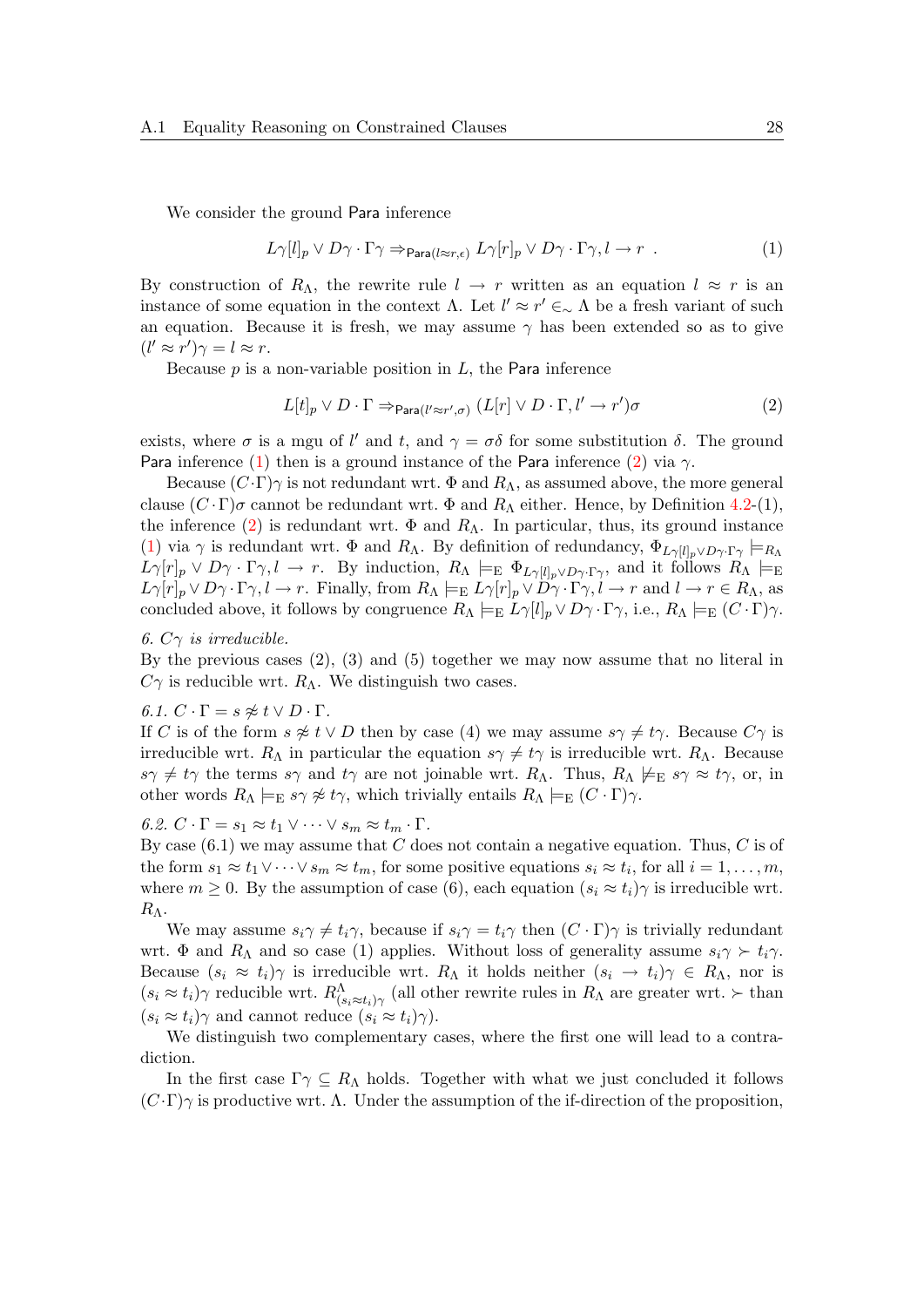that  $\Phi$  contains no constrained clause of the form  $\Box \cdot \Gamma$  that is productive wrt.  $\Lambda$  and that is not redundant wrt.  $\Phi$  and  $R_{\Lambda}$  it follows  $C \neq \square$ . Consequently we have  $m > 0$ . By Definition [4.2-](#page-12-0)(2) it follows  $I_{\Lambda} \models C_{\gamma}$ . Because  $m > 0$  there is a j with  $1 \leq j \leq m$ such that  $I_{\Lambda} \models (s_j \approx t_j) \gamma$ . From above we know that  $(s_j \approx t_j) \gamma$  is irreducible wrt.  $R^{\Lambda}_{(s_j \approx t_j) \gamma}$ . But then  $\epsilon^{\Lambda}_{(s_j \approx t_j) \gamma} = \{(s_j \approx t_j) \gamma\}$  and it follows  $(s_j \approx t_j) \gamma \in R_{\Lambda}$  – a plain contradiction. Hence the case  $\Gamma \gamma \subseteq R_{\Lambda}$  is impossible.

In the second case  $\Gamma\gamma \nsubseteq R_\Lambda$  holds. But then  $(C \cdot \Gamma)$  is redundant wrt.  $\Phi$  and  $R_\Lambda$ and case (1) applies.  $\Box$ 

## <span id="page-28-0"></span>A.2 Soundness of the  $M\mathcal{E}_{E}$  Calculus

An important ingredient in the soundness proof is to show that each of the  $M\mathcal{E}_E$  derivation rules preserves a particular notion of satisfiability that we call E-a-satisfiability. It lifts the notion of a-satisfiability in  $BT03b$  to the theory of equality.

Recall from Section [5.3](#page-15-0) that if  $\sigma$  is a substitution, we denote by  $\sigma^a$  the composed substitution  $\sigma \alpha$ . We point out for later that for all literals L and substitutions  $\sigma$  such that  $(\mathcal{P}ar(L))\sigma \subseteq V$  (which includes all parameter-preserving substitutions),  $L\sigma^a$  =  $L^a \sigma^a$ .

Recall from Section [4.1](#page-7-3) the notion of the *clausal form* of a constrained clause  $C \cdot \Gamma$ , denoted by  $(C \cdot \Gamma)^c$ . Recall further that  $\Phi^c$  denotes the set of clausal forms of all constrained clauses in Φ.

We say that a sequent  $\Lambda \vdash \Phi$  is E-a-(un)satisfiable iff the clause set  $\Lambda^a \cup \Phi^c$  is E-(un)satisfiable in the standard sense—that is, has (no) Herbrand E-models.

An essential part of the soundness proof is to show that E-a-satisfiability of sequents is preserved as one follows the sequents derived in a derivation tree. The following lemma is a precise statement.

#### <span id="page-28-2"></span>Lemma A.2

For each rule of the  $M\mathcal{E}_{E}$  calculus, if the premise of the rule is E-a-satisfiable, then one of its conclusions is E-a-satisfiable as well.

Proof. We prove the claim for all  $M\mathcal{E}_E$  derivation rules, which are Ref<sub>ME</sub>, Para<sub>ME</sub>, Split, Close, Assert and Simp.

Ref<sub>ME</sub> or Para<sub>ME</sub>) We treat both cases in one. The premise of Ref<sub>ME</sub> or Para<sub>ME</sub> has the form  $\Lambda \vdash \Phi$ ,  $C \cdot \Gamma$  while its conclusion has the form  $\Lambda \vdash \Phi$ ,  $C \cdot \Gamma$ ,  $C' \cdot \Gamma'$  where  $C \cdot \Gamma \Rightarrow_D C' \cdot \Gamma'$  and D stands for  $\text{Ref}(\sigma)$  or  $\text{Para}(l \approx r, \sigma)$ , where  $l \approx r$  is a parameter-free (fresh) variant of a  $\Sigma$ -equation in  $\Lambda$ .<sup>[15](#page-28-1)</sup> With the axioms of a congruence relation it is not difficult to see that  $(C \cdot \Gamma)^c$  and  $(C' \cdot \Gamma')^c$  are E-equivalent.

Suppose that  $\Lambda \vdash \Phi$ ,  $C \cdot \Gamma$  is E-a-satisfiable. By definition,  $\Lambda^a \cup (\Phi \cup \{C \cdot \Gamma\})^c$  is E-satisfiable. It follows that  $\Lambda^a \cup (\Phi \cup \{C \cdot \Gamma, C' \cdot \Gamma'\})^c$  also is E-satisfiable. In other

<span id="page-28-1"></span><sup>&</sup>lt;sup>15</sup>That  $l \approx r$  is a parameter-free (fresh) variant of a  $\Sigma$ -equation is not an essential prerequisite as such. It is important though that  $C' \cdot \Gamma'$  is parameter-free, because E-satisfiability is defined only for parameter-free constrained clause sets. That  $l \approx r$  is parameter-free guarantees that this property is preserved under  $P$ ara $_{M\ell}$  inferences.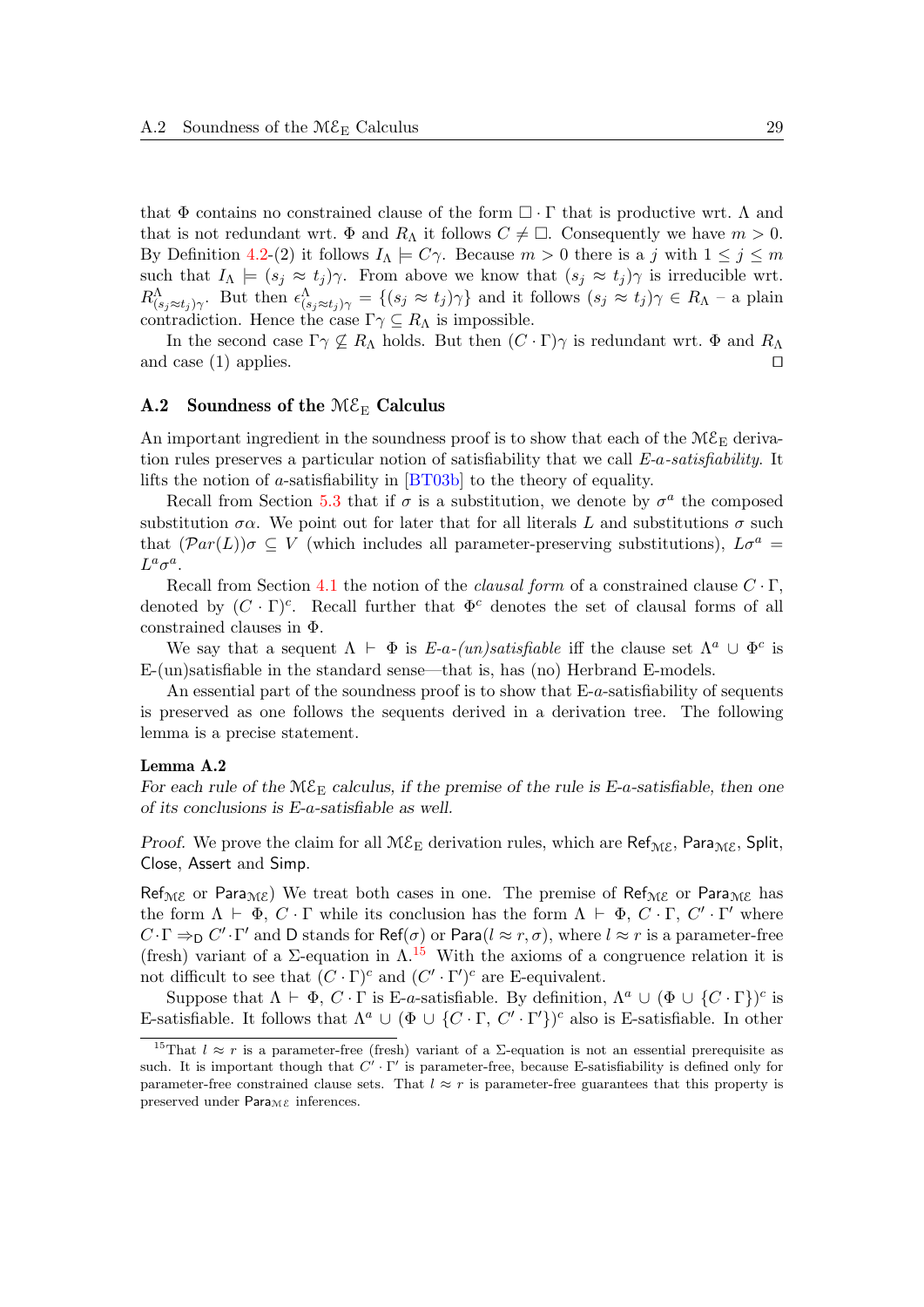words, the sequent  $\Lambda \vdash \Phi$ ,  $C \cdot \Gamma$ ,  $C' \cdot \Gamma'$  is E-a-satisfiable, which is the conclusion of the  $Ref_{ME}$  or Para<sub>ME</sub> inference.

Split) The premise of Split has the form  $\Lambda \vdash \Phi$ , while its conclusions have respectively the form  $\Lambda, L \vdash \Phi$  and  $\Lambda, \overline{L}^{sko} \vdash \Phi$ . Suppose that  $\Lambda \vdash \Phi$  is E-a-satisfiable. Now let  $\mathbf{x} := (x_1, \ldots, x_n)$  be an enumeration of all the variables of L and note that L and  $L^a$ have exactly the same variables. Then consider the unit clause  $L<sup>a</sup>$  (or, more explicitly,  $\forall$ **x**  $L^a$ ) and its negation  $\neg \forall$ **x**  $L^a$ . Clearly, one of the two sets

$$
S_1 := \Lambda^a \cup \{L^a\} \cup \Phi^c \quad \text{and} \quad S_2 := \Lambda^a \cup \{\neg \forall \mathbf{x} L^a\} \cup \Phi^c
$$

must be E-satisfiable. If  $S_1$  is E-satisfiable, we have immediately that  $\Lambda, L \vdash \Phi$  is E-a-satisfiable. If  $S_2$  is E-satisfiable, then its Skolemized form  $\Lambda^a \cup \{(\overline{L^a})^{\text{sko}}\} \cup \Phi^c$ is also E-satisfiable. Since  $(\overline{L}^{\mathfrak{a}})^{sko} = (\overline{L}^{sko})^{\mathfrak{a}}$ , as one can easily see, we then have that  $\Lambda, \overline{L}^{\text{sko}} \vdash \Phi$  is E-a-satisfiable.

Close) The premise of Close has the form  $\Lambda \vdash \Phi, C \cdot \Gamma$ , while its conclusion has the form  $\Lambda \vdash \Box \cdot \emptyset$ , and there is a context unifier  $\sigma$  of  $(C \cdot \Gamma)^c$  against  $\Lambda$  without remainder. As  $\Lambda \vdash \Box \cdot \emptyset$  is E-a-unsatisfiable, we must show that  $\Lambda \vdash \Phi$ ,  $C \cdot \Gamma$  is E-a-unsatisfiable as well. We show that by proving that  $\Lambda^a \cup \{(C \cdot \Gamma)^c\}$  is E-unsatisfiable.

Let  $C \cdot \Gamma = L_1 \vee \cdots \vee L_m \cdot A_{m+1}, \ldots, A_n$  for some  $n \geq m \geq 0$ . For uniformity of notation let  $L_j := s_j \not\approx t_j$ , for all  $j = m + 1, \ldots, n$ , where  $A_j = s_j \rightarrow r_j$ . Since  $\sigma$  is a context unifier of  $(C \cdot \Gamma)^c$  against  $\Lambda$  without remainder, we know that there are fresh variants  $K_1, \ldots, K_m, K_{m+1}, \ldots, K_n \in \simeq \Lambda$  such that  $\sigma$  is a most general simultaneous unifier of  $\{K_1,\overline{L_1}\},\ldots,\{K_n,\overline{L_n}\}\$  and  $(\mathcal{P}ar(K_i))\sigma\subseteq V$  for all  $i=1,\ldots,n$ . Let us fix the literals  $K_1, \ldots, K_n$ .

Clearly,  $\sigma^a$  is a simultaneous unifier of  $\{K_1, \overline{L_1}\}, \ldots, \{K_n, \overline{L_n}\}.$  By an earlier observation we know that  $K_i \sigma^a = K_i^a \sigma^a$  for all  $i = 1, ..., n$ . It follows that  $\sigma^a$  is a simultaneous unifier of

$$
{K_1^a,\overline{L_1}}, \, {K_2^a,\overline{L_2}}, \, \ldots, \, {K_n^a,\overline{L_n}}.
$$

This entails that  $\{K_1^a, \ldots, K_n^a, L_1 \vee \cdots \vee L_n\}$  is unsatisfiable, and hence E-unsatisfiable. From the fact that  $K_1^a, \ldots, K_n^a \in \Delta^n$  it then immediately follows that  $\Lambda^a \cup \{(C \cdot \Gamma)^c\}$ is E-a-unsatisfiable.

Assert) The premise of Assert has the form  $\Lambda \vdash \Phi$  while its conclusion has the form  $\Lambda, L \vdash \Phi$  where  $\Lambda^a \cup \Phi^c \models_E L^a$ .

Suppose that  $\Lambda \vdash \Phi$  is E-a-satisfiable. By definition,  $\Lambda^a \cup \Phi^c$  is E-satisfiable. With  $\Lambda^a \cup \Phi^c \models_E L^a$  it follows that  $\Lambda^a \cup \{L^a\} \cup \Phi^c$  also is E-satisfiable. In other words, the sequent  $\Lambda$ ,  $L \vdash \Phi$  is E-a-satisfiable, which is the conclusion of the Assert inference.

Simp) The premise of Simp has the form  $\Lambda \vdash \Phi$ , C · Γ while its conclusion has the form  $\Lambda \vdash \Phi, C' \cdot \Gamma'$ . In case (i), when  $C \cdot \Gamma$  is removed from  $\Phi, C \cdot \Gamma$ , the claim follows trivially. Hence suppose case (ii), where  $\Lambda^a \cup (\Phi \cup \{C \cdot \Gamma\})^c \models_E (C' \cdot \Gamma')^c$ .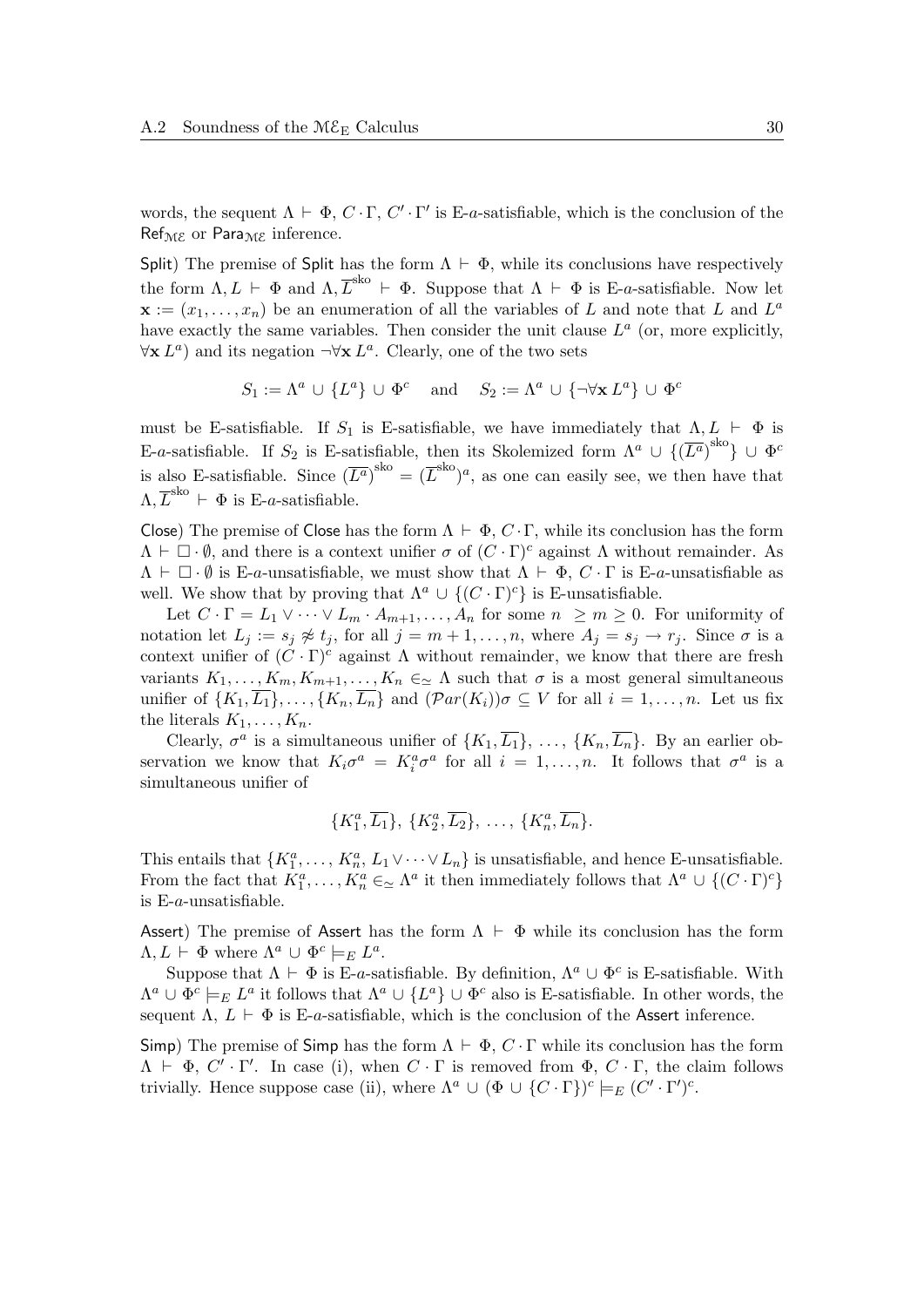Suppose that  $\Lambda \vdash \Phi$ ,  $C \cdot \Gamma$  is E-a-satisfiable. By definition,  $\Lambda^a \cup (\Phi \cup \{C \cdot \Gamma\})^c$  is E-satisfiable. With  $\Lambda^a \cup (\Phi \cup \{C \cdot \Gamma\})^c \models_E (C' \cdot \Gamma')^c$  it follows that  $\Lambda^a \cup (\Phi \cup \{C' \cdot \Gamma'\})^c$ also is E-satisfiable. In other words, the sequent  $\Lambda \vdash \Phi$ ,  $C' \cdot \Gamma'$  is E-a-satisfiable, which is the conclusion of the  $Simp$  inference.  $\Box$ 

### Proposition A.3 (Soundness)

For all sets  $\Psi$  of parameter-free  $\Sigma$ -clauses, if  $\Psi$  has a refutation tree, then  $\Psi$  is Eunsatisfiable.

Proof. Let  $\mathbf{T}_{\Psi}$  be a refutation tree of  $\Psi$ , where  $\Psi = \{C_1, \ldots, C_n\}$  for some  $\Sigma$ -clauses  $C_1, \ldots, C_n$ , where  $n \geq 0$ . We prove below by structural induction that the root of any subtree of a refutation tree is E-a-unsatisfiable. This will entail in particular that  $\neg v \vdash \Phi$ , the root of  $\mathbf{T}_{\Psi}$ , is E-a-unsatisfiable, where  $\Phi = \{C_1 \cdot \emptyset, \ldots, C_n \cdot \emptyset\}$ . The claim will then follows from the immediate facts that the sequent  $\neg v \vdash \Phi$  is E-a-unsatisfiable iff  $\Phi$  is E-unsatisfiable iff  $\Psi$  is E-unsatisfiable. (Notice that the latter equivalence is trivial because the constraints of all constrained clauses in  $\Phi$  are empty.)

Let  $T$  be a subtree of a refutation tree and let N be its root. If  $T$  is a one-node tree, N can only have the form  $\Lambda \vdash \Box \cdot \emptyset$ , which is trivially E-a-unsatisfiable. If **T** has more than one node, we can assume by induction that all the children nodes of N are E-a-unsatisfiable. But then we can conclude that N is  $E$ -a-unsatisfiable as well by the contrapositive of Lemma [A.2.](#page-28-2)  $\Box$ 

## A.3 Completeness of the  $M\mathcal{E}_{\mathrm{E}}$  Calculus

#### <span id="page-30-1"></span>Lemma A.4

Let  $C_1 \cdot \Gamma_1$  and  $C_2 \cdot \Gamma_2$  be ground constrained clauses. If  $(\Phi_j)_{C_1 \cdot \Gamma_1} \models_{R_{\Lambda_{\mathbf{B}}}} C_2 \cdot \Gamma_2$  for some  $j < \kappa$  then  $(\Phi_{\mathbf{B}})_{C_1 \cdot \Gamma_1} \models_{R_{\Lambda_{\mathbf{B}}}} C_2 \cdot \Gamma_2$ .

Proof. The proof is by well-founded induction. Suppose the result to hold for all ground constrained clauses  $C'_1 \cdot \Gamma'_1$  and  $C'_2 \cdot \Gamma'_2$  such that  $C'_1 \cdot \Gamma'_1 \prec C_1 \cdot \Gamma_1$ .<sup>[16](#page-30-0)</sup>

Suppose  $(\Phi_j)_{C_1 \cdot \Gamma_1} \models_{R_{\Lambda_B}} C_2 \cdot \Gamma_2$  holds for some  $j < \kappa$ . If  $(\Phi_j)_{C_1 \cdot \Gamma_1} \subseteq (\Phi_B)_{C_1 \cdot \Gamma_1}$  then the result follows from the monotonicity of first-order logic with equality. Otherwise let  $(\Phi_j)_{C_1 \cdot \Gamma_1}$  itself denote a finite subset of  $(\Phi_j)_{C_1 \cdot \Gamma_1}$  such that the entailment in the premise holds. Such a finite set exists by compactness of first-order logic with equality.

Let  $\Phi' := (\Phi_j)_{C_1 \cdot \Gamma_1} \setminus (\Phi_B)_{C_1 \cdot \Gamma_1}$  be those ground constrained clauses from  $(\Phi_j)_{C_1 \cdot \Gamma_1}$ that are not an instance of any persisting clause in  $\Phi_{\mathbf{B}}$ . Chose any constrained clause  $C' \cdot \Gamma' \in \Phi'$  arbitrary. By construction, it is a ground instance of some clause  $C \cdot \Gamma \in \Phi_j$ such that  $C \cdot \Gamma \notin \Phi_B$ . This means that  $C \cdot \Gamma$  has been removed from the clause set  $\Phi_k$ of a sequent  $\Lambda_k \vdash \Phi_k$  labeling the node  $N_k$  of the branch **B**, for some  $k < \kappa$ . In other words, the Simp derivation rule has been applied to  $\Lambda_k \vdash \Phi_k$  with selected constrained clause  $C \cdot \Gamma$ . We distinguish two subcases.

<span id="page-30-0"></span> $16$ Thus, formally, this is induction on the lexicographic extension of the ordering  $\prec$  on pairs, which compares  $(C'_1 \cdot \Gamma'_1, C'_2 \cdot \Gamma'_2) \prec (C_1 \cdot \Gamma_1, C_2 \cdot \Gamma_2).$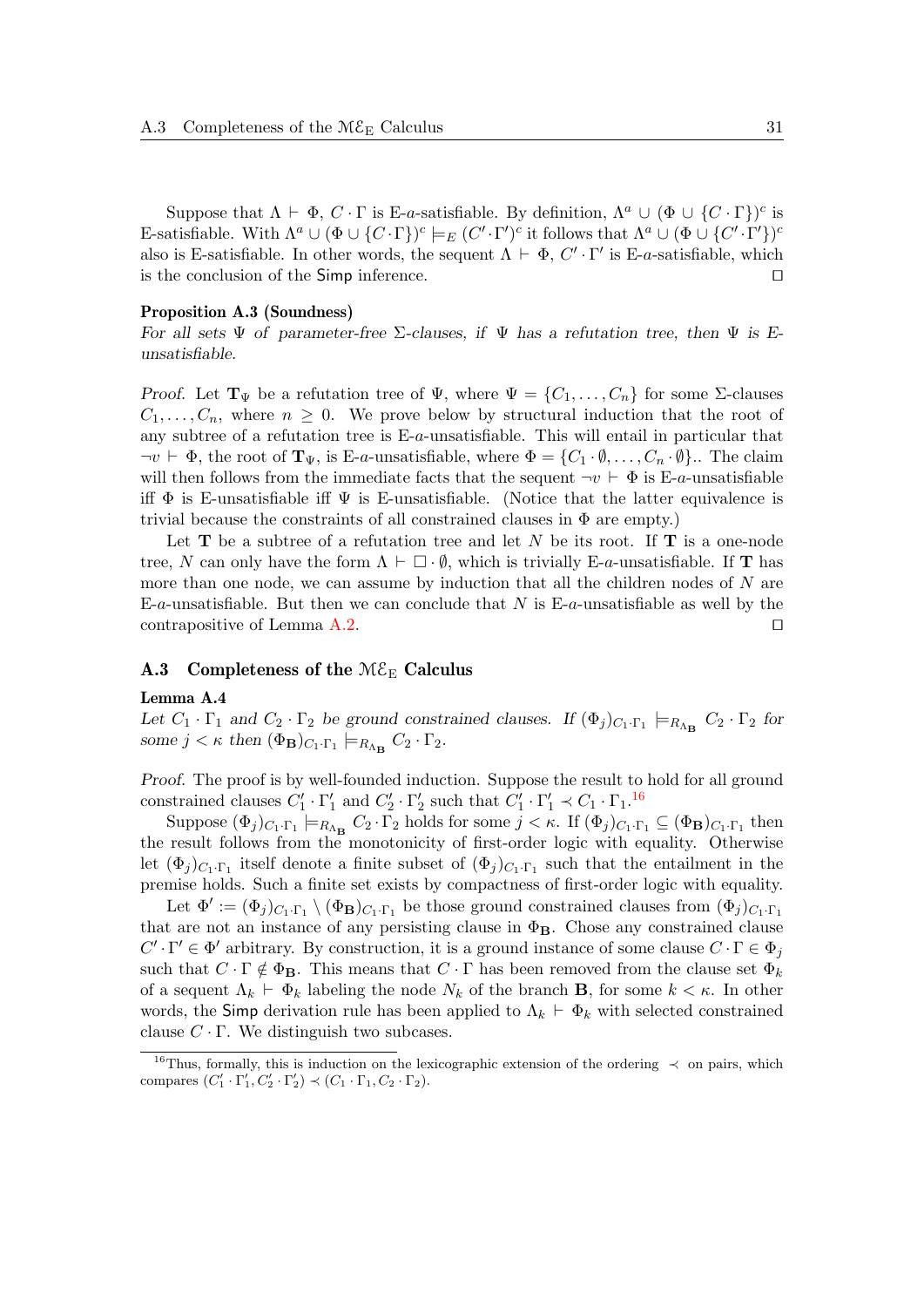In the first subcase  $C \cdot \Gamma$  has been removed by non-proper subsumption from  $\Phi_k$ . Let  $D \cdot \Delta \in \Phi_k$  be the constrained clause non-properly subsuming  $C \cdot \Gamma$ . As an easy inductive consequence of the definition of the Ref<sub>ME</sub> and Para<sub>ME</sub> derivation rules, no constrained clause set derived can contain a constrained clause and a variant of it. Hence,  $D \cdot \Delta$ cannot be a variant of  $C \cdot \Gamma$  and  $C \cdot \Gamma$  must be a proper instance of  $D \cdot \Delta$ . Because the ordering based on the converse relation, proper generalization, is well-founded, by induction there is a clause  $D' \cdot \Delta'$  in  $\Phi_B$  that non-properly subsumes  $C \cdot \Gamma$  (it could be  $D \cdot \Delta$ ). Now, with  $C' \cdot \Gamma'$  being an instance of  $C \cdot \Gamma$ ,  $C' \cdot \Gamma'$  is an instance of  $D' \cdot \Delta'$  as well. With  $D' \cdot \Delta' \in \Phi_B$ ,  $C' \cdot \Gamma'$  thus is an instance of a persisting clause in  $\Phi_B$ . With this contradiction to the construction of  $\Phi'$  conclude this subcase is impossible.

Hence, as the second subcase, by definition of Simp the constrained clause  $C \cdot \Gamma$ , and hence its instance  $C' \cdot \Gamma'$  is redundant wrt.  $\Phi_{k+1}$  and  $R_{\Lambda_{\mathbf{B}}}.$  This conclusion makes use of the fact that  $R_{\Lambda_B}$  is compatible with  $\Lambda_k$ . That  $R_{\Lambda_B}$  is indeed compatible with  $\Lambda_k$ has been argued for after Definition [5.3](#page-17-0) (an explicit proof on more technical grounds is based on easy results from the technical report).

That  $C' \cdot \Gamma'$  is redundant wrt.  $\Phi_{k+1}$  and  $R_{\Lambda_B}$  means by definition of redundancy  $(\Phi_{k+1})_{C'\cdot\Gamma'} \models_{R_{\Lambda_{\mathbf{B}}}} C' \cdot \Gamma'$ . With  $C' \cdot \Gamma' \in \Phi' \subseteq (\Phi_j)_{C_1 \cdot \Gamma_1}$  it follows  $C' \cdot \Gamma' \prec C_1 \cdot \Gamma_1$ . By the induction hypothesis then

<span id="page-31-0"></span>
$$
(\Phi_{\mathbf{B}})_{C'\cdot\Gamma'} \models_{R_{\Lambda_{\mathbf{B}}}} C' \cdot \Gamma' . \tag{3}
$$

With  $C' \cdot \Gamma' \prec C_1 \cdot \Gamma_1$  it follows easily  $(\Phi_B)_{C' \cdot \Gamma'} \subseteq (\Phi_B)_{C_1 \cdot \Gamma_1}$ . Together with [\(3\)](#page-31-0) and by monotonicity of first-order logic with equality it follows

<span id="page-31-1"></span>
$$
(\Phi_{\mathbf{B}})_{C_1 \cdot \Gamma_1} \models_{R_{\Lambda_{\mathbf{B}}} C' \cdot \Gamma' .
$$
 (4)

Because of this entailment, the constrained clause  $C' \cdot \Gamma'$  can be removed from the premise  $(\Phi_j)_{C_1\cdot\Gamma_1}$  in the given entailment at the cost of adding the stronger set  $(\Phi_B)_{C_1\cdot\Gamma_1}$ . More formally, from  $(\Phi_j)_{C_1 \cdot \Gamma_1} \models_{R_{\Lambda_{\mathbf{B}}}} C_2 \cdot \Gamma_2$  and  $(4)$  it follows

$$
(\Phi_{\mathbf{B}})_{C_1 \cdot \Gamma_1} \cup ((\Phi_j)_{C_1 \cdot \Gamma_1} \setminus \{C' \cdot \Gamma'\}) \models_{R_{\Lambda_{\mathbf{B}}} C_2 \cdot \Gamma_2 .
$$
\n
$$
(5)
$$

Repeating this procedure for each of the (finitely many) members of  $\Phi'$  allows to conclude

<span id="page-31-2"></span>
$$
(\Phi_{\mathbf{B}})_{C_1 \cdot \Gamma_1} \cup ((\Phi_j)_{C_1 \cdot \Gamma_1} \setminus \Phi') \models_{R_{\Lambda_{\mathbf{B}}}} C_2 \cdot \Gamma_2 . \tag{6}
$$

Recall that  $\Phi' = (\Phi_j)_{C_1 \cdot \Gamma_1} \setminus (\Phi_B)_{C_1 \cdot \Gamma_1}$ , which implies by elementary set theory  $(\Phi_j)_{C_1 \cdot \Gamma_1}$  $\Phi' \subseteq (\Phi_B)_{C_1 \cdot \Gamma_1}$ . But then,  $(\Phi_B)_{C_1 \cdot \Gamma_1} \models_{R_{\Lambda_B}} C_2 \cdot \Gamma_2$  follows from [\(6\)](#page-31-2) immediately.  $\square$ 

### <span id="page-31-3"></span>Lemma A.5

Let  $C \cdot \Gamma$  be a constrained clause. If  $C \cdot \Gamma$  is redundant wrt.  $\Phi_j$  and  $R_{\Lambda_B}$ , for some  $j < \kappa$ then  $C \cdot \Gamma$  is redundant wrt.  $\Phi_{\mathbf{B}}$  and  $R_{\Lambda_{\mathbf{B}}}$ .

Proof. Suppose  $C \cdot \Gamma$  is redundant wrt.  $\Phi_j$  and  $R_{\Lambda_B}$ , for some  $j \lt \kappa$ . Let  $C' \cdot \Gamma'$  be any ground instance  $C \cdot \Gamma$ . By definition,  $C' \cdot \Gamma'$  is redundant wrt.  $\Phi_j$  and  $R_{\Lambda_B}$ , which means  $(\Phi_j)_{C'\cdot\Gamma'} \models_{R_{\Lambda_{\mathbf{B}}}} C' \cdot \Gamma'$ . With Lemma [A.4](#page-30-1) it follows  $(\Phi_{\mathbf{B}})_{C'\cdot\Gamma'} \models_{R_{\Lambda_{\mathbf{B}}}} C' \cdot \Gamma'$ . In other words  $C' \cdot \Gamma'$  is redundant wrt.  $\Phi_B$  and  $R_{\Lambda_B}$ . Because  $C' \cdot \Gamma'$  was chosen as an arbitrary ground instance of  $C \cdot \Gamma$ ,  $C \cdot \Gamma$  is redundant wrt.  $\Phi_{\mathbf{B}}$  and  $R_{\Lambda_{\mathbf{B}}}$ . . The contract  $\Box$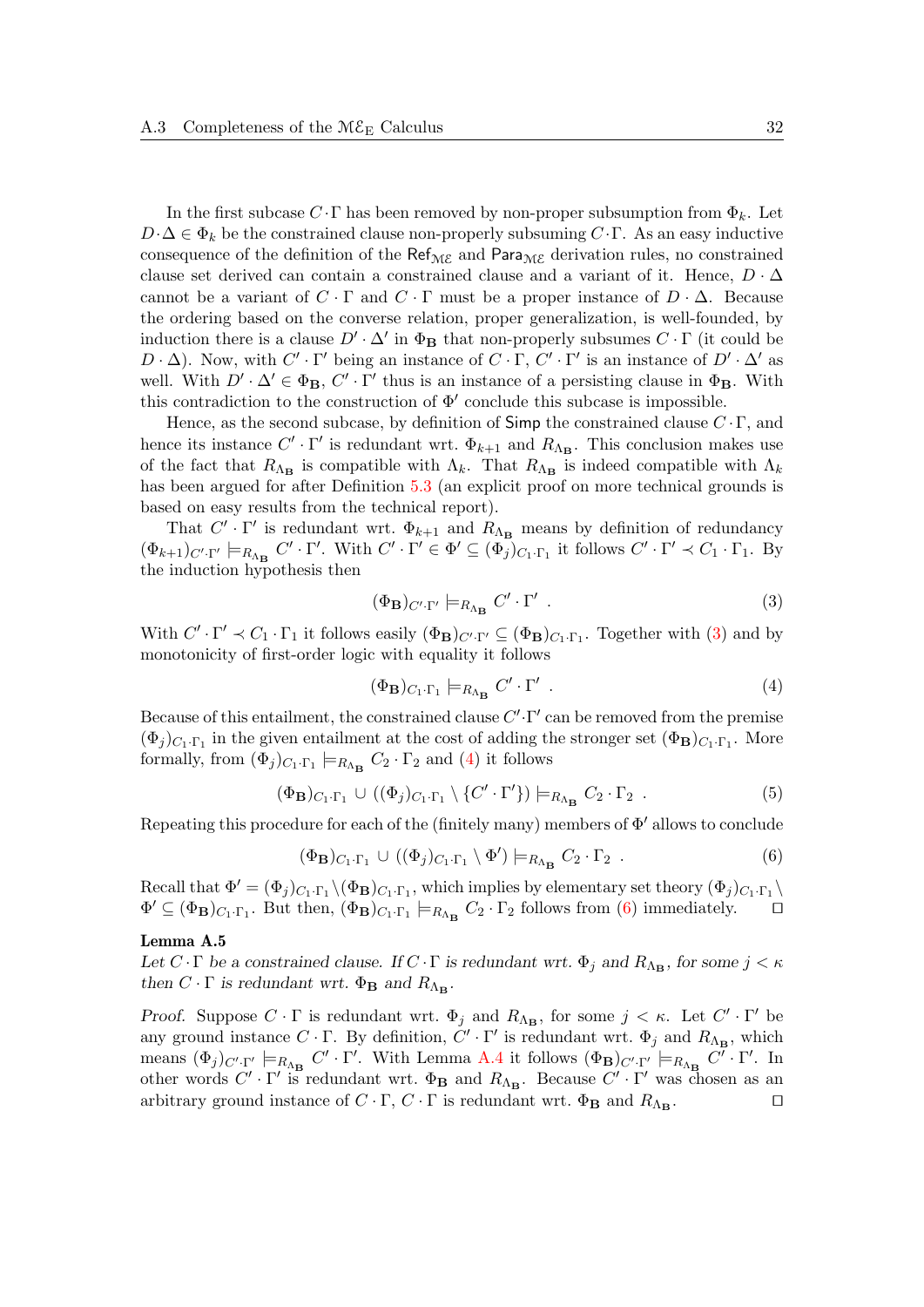#### <span id="page-32-0"></span>Lemma A.6

Let  $C \cdot \Gamma$  be a constrained clause and  $C \cdot \Gamma \Rightarrow_D C' \cdot \Gamma'$  an inference, where D stands for Ref( $\sigma$ ) or Para( $l \approx r, \sigma$ ), for some substitution  $\sigma$  and  $l \approx r \in \Lambda_{\mathbf{B}}$  in the case of Para. If the inference  $C \cdot \Gamma \Rightarrow_D C' \cdot \Gamma'$  is redundant wrt.  $\Phi_j$  and  $R_{\Lambda_B}$ , for some  $j < \kappa$  then the inference  $C \cdot \Gamma \Rightarrow_D C' \cdot \Gamma'$  is redundant wrt.  $\Phi_B$  and  $R_{\Lambda_B}$ .

Proof. Suppose the inference  $C \cdot \Gamma \Rightarrow D \subset' \cdot \Gamma'$  is redundant wrt.  $\Phi_j$  and  $R_{\Lambda_B}$ , for some  $j < \kappa$ . Let  $\gamma$  be an arbitrary ground substitution for  $C \cdot \Gamma$ , and also for  $l \approx r$  in the case of Para, such that  $\gamma = \sigma \delta$  for some substitution  $\delta$  and such that  $(C \cdot \Gamma) \gamma \Rightarrow_D (C' \cdot \Gamma') \delta$  is a ground instance of  $C \cdot \Gamma \Rightarrow_D C' \cdot \Gamma'$  via  $\gamma$ , where D' stands for Ref $(\epsilon)$  or Para $((l \approx r) \gamma, \epsilon)$ . Because chosen arbitrarily, it suffices to show that this ground instance  $(C \cdot \Gamma) \gamma \Rightarrow p'$  $(C' \cdot \Gamma')\delta$  is redundant wrt.  $\Phi_{\mathbf{B}}$  and  $R_{\Lambda_{\mathbf{B}}}.$ 

Because the inference  $C \cdot \Gamma \Rightarrow_D C' \cdot \Gamma'$  is redundant wrt.  $\Phi_j$  and  $R_{\Lambda_B}$ , its instance  $(C \cdot \Gamma)$  $\gamma \Rightarrow_D' (C' \cdot \Gamma')$ δ is redundant wrt.  $\Phi_j$  and  $R_{\Lambda_B}$  as well. By definition of redundancy this means

$$
(\Phi_j)_{(C \cdot \Gamma)\gamma} \models_{R_{\Lambda_{\mathbf{B}}}} (C' \cdot \Gamma')\delta . \tag{7}
$$

By Lemma [A.4](#page-30-1) then

$$
(\Phi_{\mathbf{B}})_{(C\cdot\Gamma)\gamma} \models_{R_{\Lambda_{\mathbf{B}}}} (C'\cdot\Gamma')\delta , \qquad (8)
$$

which, by definition, means that the ground instance  $(C \cdot \Gamma) \gamma \Rightarrow_D C' \cdot \Gamma'$  is redundant wrt.  $\Phi_{\mathbf{B}}$  and  $R_{\Lambda_{\mathbf{B}}}$ . . The contract of the contract of the contract of the contract  $\Box$ 

## <span id="page-32-1"></span>Lemma A.7 (Close Applicability)

Let  $C \cdot \Gamma \in \Phi_B$  and  $i < \kappa$ . If Close is applicable to  $\Lambda_i \vdash \Phi_i$  with selected constrained clause C · Γ, then for some  $j \geq i$  with  $j \leq \kappa$ , Close is applicable to  $\Lambda_i \vdash \Phi_j$  with selected constrained clause  $C \cdot \Gamma$  and such that  $K \in \Lambda_B$  for each context literal K of its context unifier.

Proof. Assume that Close is applicable to  $\Lambda_i \vdash \Phi_i$  with selected clause  $C \cdot \Gamma$ . We will directly prove the conclusion.

Let  $(C \cdot \Gamma)^c = L_1 \vee \cdots \vee L_n$  be the clausal form of  $C \cdot \Gamma$ , for some  $n \geq 0$  and literals  $L_1, \ldots, L_n$ . Let  $\sigma'$  be the context unifier of the considered Close rule application and let  $K'_1, \ldots, K'_n \in \Lambda_i$  be the context literals of  $\sigma'$ . With Lemma [\[BT03b\]](#page-24-6)-4.17 it follows there are literals  $K_1, \ldots, K_n \in \Lambda_B$  such that  $K_k \geq K'_k$ , for  $k = 1, \ldots, n$ . With  $C \cdot \Gamma \in \Phi_B$  and  $K_1, \ldots, K_n \in \Lambda_B$  it follows easily that there is an  $j \geq i$  with  $j < \kappa$  such that  $C \cdot \Gamma \in \Phi_j$ and  $K_k \in \Lambda_j$ , for  $k = 1, \ldots, n$ .

With this, it is enough to show that there is a context unifier  $\sigma$  of  $(C \cdot \Gamma)^c$  against  $\Lambda_j$ without remainder and context literals  $K_1, \ldots, K_n$ . In the sequel the index k allways ranges from  $1, \ldots, n$ .

From the existence of the context unifier  $\sigma'$  and the fact  $K_k \geq K'_k$  it follows there is a most general simultaneous unifier  $\sigma''$  of  $\{K_1, \overline{L_1}\}, \ldots, \{K_n, \overline{L_n}\}.$  The same arguments as in the proof of the Lifting Lemma, Lemma [\[BT03b\]](#page-24-6)-4.12, can be applied to show this. However, there is no guarantee that  $(\mathcal{P}ar(K_k))\sigma'' \subseteq V$ . Using the same construction as in the proof of Lemma [\[BT03b\]](#page-24-6)-4.23, it can be shown that there is a renaming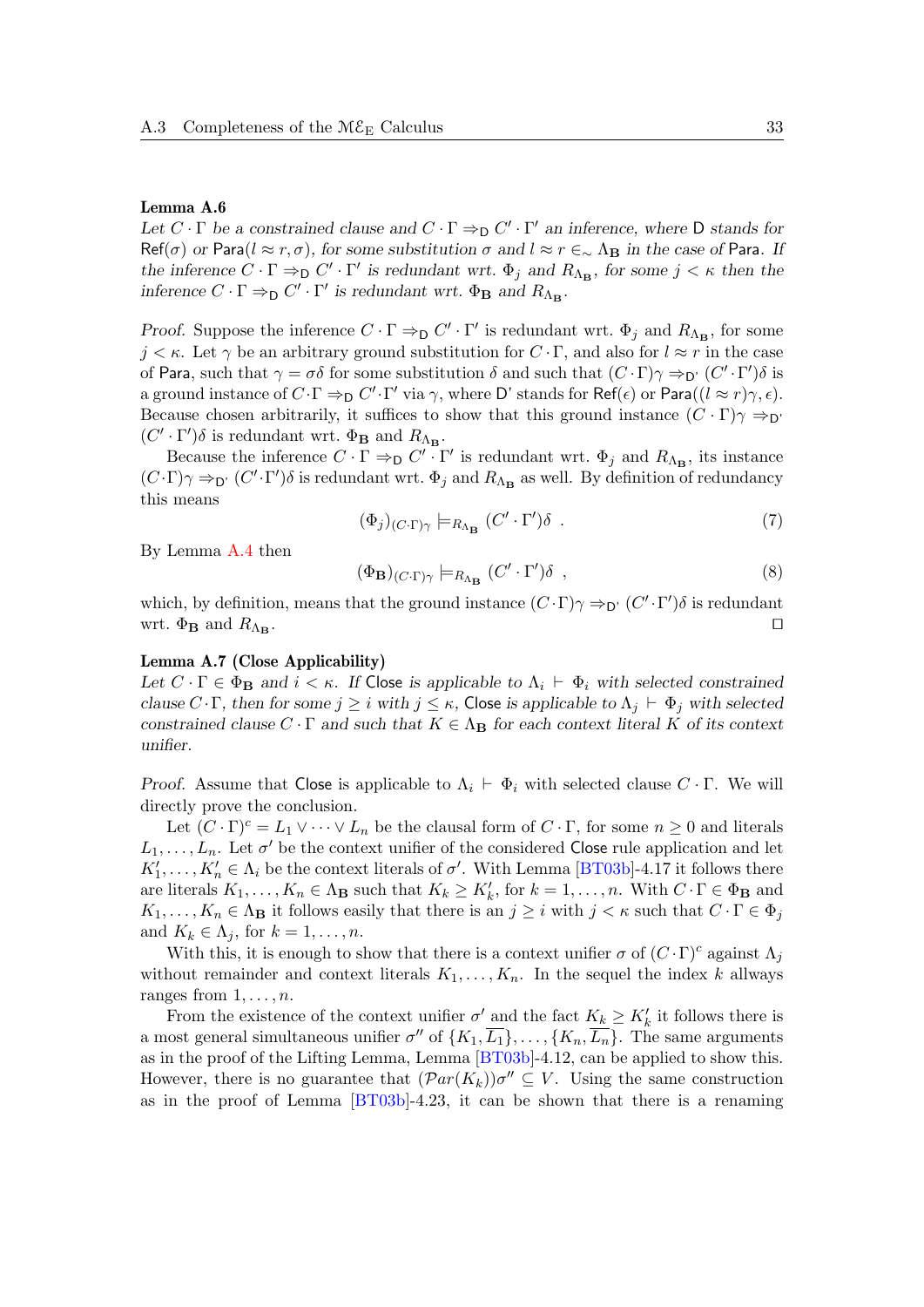substitution  $\rho$  such that  $(\mathcal{P}ar(K_k))\sigma''\rho \subseteq V$ . Setting  $\sigma := \sigma''\rho$  thus gives the desired substitution.  $\Box$ 

## Proposition [6.2](#page-22-0) (Exhausted branches are saturated up to redundancy)

If **B** is an exhausted branch of a limit tree of some fair derivation then (i)  $\Lambda_B \vdash \Phi_B$  is saturated up to redundancy, (ii)  $\Phi_{\mathbf{B}}$  is a constrained clause set without expansion constraints, and (iii)  $\Phi_B$  contains no constrained clause of the form  $\Box \cdot \Gamma$  that is productive wrt.  $\Lambda_{\mathbf{B}}$  and that is not redundant wrt.  $\Phi_{\mathbf{B}}$  and  $R_{\Lambda_{\mathbf{B}}}$ .

Proof. Suppose B is an exhausted branch of a limit tree of some fair derivation. Ac-cording to Definition [4.2](#page-12-0) it suffices to chose a constrained clause  $C \cdot \Gamma \in \Phi_B$  arbitrarily and prove the properties claimed there for  $C \cdot \Gamma$ .

Notice the initial constrained clause set is built over the signature  $\Sigma$ , and so is every derivable constrained clause set by restrictions on the derivation rules that preserve this property.

If there is a  $j < \kappa$  such that  $C \cdot \Gamma$  is redundant wrt.  $\Phi_j$  and  $R_{\Lambda_B}$ , then by Lemma [A.5](#page-31-3) the constrained clause  $C \cdot \Gamma$  is redundant wrt.  $\Phi_{\mathbf{B}}$  and  $R_{\Lambda_{\mathbf{B}}},$  and nothing remains to be shown. Hence suppose from now on that  $C \cdot \Gamma$  is not redundant wrt.  $\Phi_j$  and  $R_{\Lambda_B}$ , for all  $j < \kappa$ .

## 1.  $C \cdot \Gamma \Rightarrow D \ C' \cdot \Gamma'$ .

This case is concerned with  $\mathsf{Ref}_{\mathcal{ME}}$  or Para<sub>ME</sub> inferences. For economy of presentation, we treat both possibilities simultaneously. Thus suppose there is an inference  $C \cdot \Gamma \Rightarrow_D$  $C' \cdot \Gamma'$ , for some constrained clause  $C' \cdot \Gamma'$ , where D stands for Ref(σ) or Para( $l \approx r, \sigma$ ), for some substitution  $\sigma$  and  $l \approx r \in \Delta$  A<sub>B</sub> in the case of Para. It suffices to show that this inference is redundant wrt.  $\Phi_B$  and  $R_{\Lambda_B}$  or that  $(C \cdot \Gamma)\sigma$  is redundant wrt.  $\Phi_B$  and  $R_{\Lambda_{\mathbf{B}}}$ .

If there is a  $j < \kappa$  such that  $(C \cdot \Gamma)\sigma$  is redundant wrt.  $\Phi_j$  and  $R_{\Lambda_B}$ , then by Lemma [A.5](#page-31-3)  $(C \cdot \Gamma)\sigma$  is redundant wrt.  $\Phi_{\mathbf{B}}$  and  $R_{\Lambda_{\mathbf{B}}},$  and nothing remains to be shown. Hence suppose from now on that  $(C \cdot \Gamma)\sigma$  is not redundant wrt.  $\Phi_j$  and  $R_{\Lambda_B}$ , for all  $j < \kappa$ . It suffices to show that an arbitrarily chosen ground instance of the inference  $C \cdot \Gamma \Rightarrow_D C' \cdot \Gamma'$  is redundant wrt.  $\Phi_B$  and  $R_{\Lambda_B}$ . Hence let  $\gamma$  be an arbitrary ground substitution for  $C \cdot \Gamma$ , and also for  $l \approx r$  in the case of Para, such that the range of  $\gamma$ consists of Σ-terms only,  $\gamma = \sigma \delta$  for some substitution  $\delta$  and such that  $(C \cdot \Gamma) \gamma \Rightarrow_{D'}$  $(C' \cdot \Gamma')\delta$  is a ground instance of  $C \cdot \Gamma \Rightarrow D C' \cdot \Gamma'$  via  $\gamma$ , where D' stands for Ref(*e*) or Para $((l \approx r)\gamma, \epsilon)$ . Hence we will show that this ground inference  $(C \cdot \Gamma) \gamma \Rightarrow_D (C' \cdot \Gamma') \delta$ is redundant wrt.  $\Phi_{\mathbf{B}}$  and  $R_{\Lambda_{\mathbf{B}}}$ .

First we consider the case of Para in more detail and rule out a specific situation. More precisely, suppose  $(l \to r) \gamma \notin R_{\Lambda_B}$ . Observe that by definition of Para, the equation  $(l \approx r)\gamma$  used in the paramodulation inference is included in the constraint part of the derived clause, i.e.,  $(l \to r)\gamma \in \Gamma' \delta$  holds. But then,  $R_{\Lambda_B} \models_E (C' \cdot \Gamma') \delta$ follows trivially from  $(l \approx r) \gamma \notin R_{\Lambda_B}$ , and so the ground inference  $(C \cdot \Gamma) \gamma \Rightarrow_D C' \cdot \Gamma'$ is trivially redundant wrt.  $\Phi_B$  and  $R_{\Lambda_B}$ . Hence suppose from now on  $(l \to r) \gamma \in R_{\Lambda_B}$ . It follows by construction of  $R_{\Lambda_B}$  that  $\Lambda_B$  produces  $(l \approx r)\gamma$ . Without loss of generality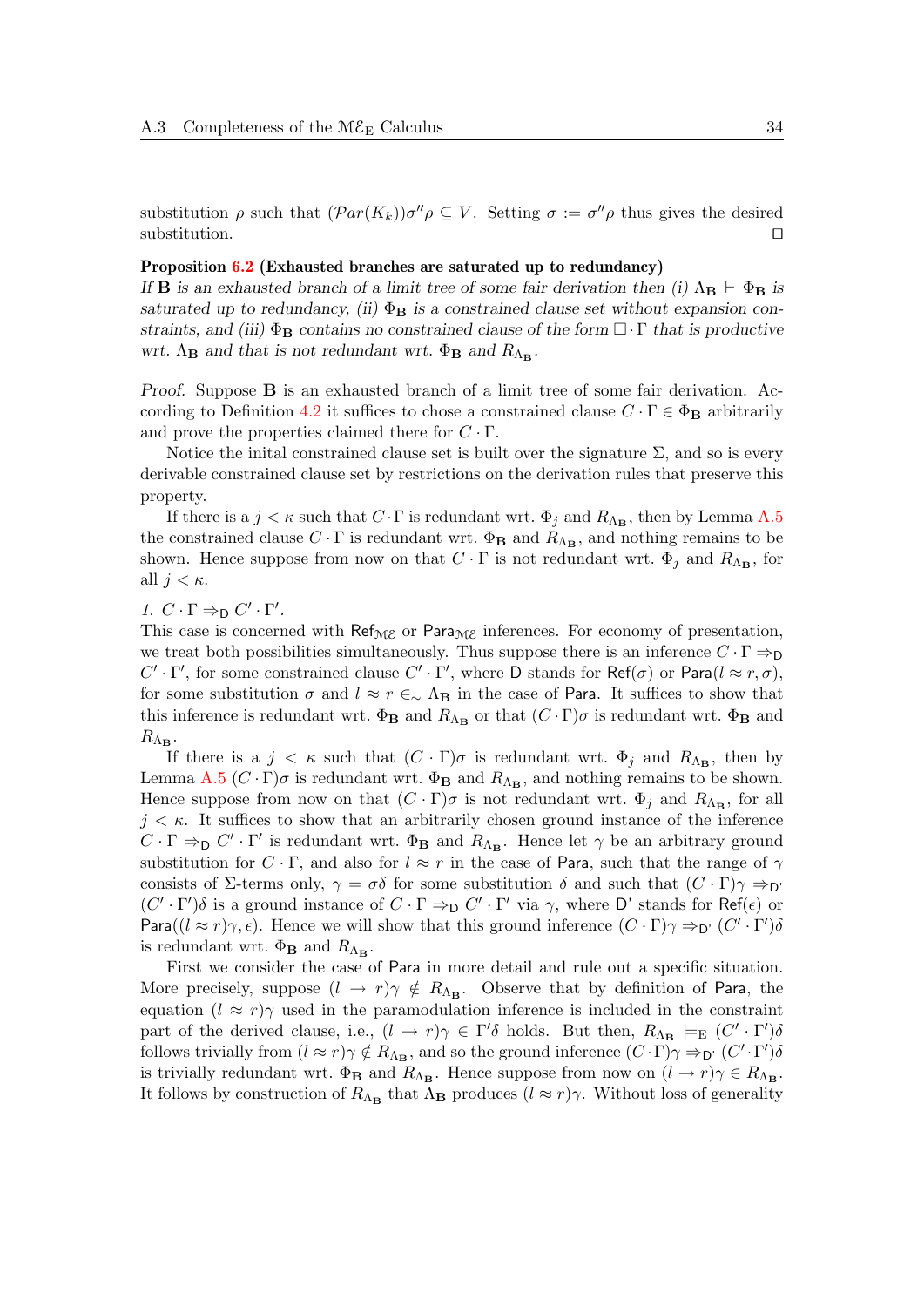assume that  $l \approx r$  itself produces  $(l \approx r)$ γ in  $\Lambda_{\mathbf{B}}$  (it could also be a different equation, but we could use it as  $l \approx r$  from the start of the the proof.) For later use note that  $l \approx r$  also produces  $(l \approx r)\sigma$  in  $\Lambda_{\mathbf{B}}$ .<sup>[17](#page-34-0)</sup>

From  $C \cdot \Gamma \in \Phi_B$  it follows there is an  $i < \kappa$  such that for all  $j \geq i$  with  $j < \kappa$  it holds  $C \cdot \Gamma \in \Phi_j$ . Likewise, from  $s \approx t \in \Lambda_B$  it follows there is an i' such that for all  $j' \geq i'$  it holds  $l \approx r \in \Delta_{j'}$ . Without loss of generality assume  $i \geq i'$ . It follows  $l \approx r \in \Delta_{j}$ , for all  $j \geq i$ .

Because of  $C \cdot \Gamma \Rightarrow_D C' \cdot \Gamma'$ , Ref<sub>ME</sub> or Para<sub>ME</sub> is applicable (in particular) to  $\Lambda_i \vdash \Phi_i$ with selected clause  $C \cdot \Gamma$ , substitution  $\sigma$  and derived clause  $C' \cdot \Gamma'$  unless  $C' \cdot \Gamma'$  is contained as a variant in  $\Phi_i$ . In that case, the inference  $C \cdot \Gamma \Rightarrow D \ C' \cdot \Gamma'$  is redundant wrt.  $\Lambda_i \vdash \Phi_i$  and  $R_{\Lambda_B}$  and nothing remains to show.

Recall we are currently considering the case that  $(C \cdot \Gamma)\sigma$  is not redundant wrt.  $\Phi_j$ and  $R_{\Lambda_B}$ , for every  $j < \kappa$ . Furthermore, as concluded above, in the case of Para we have that  $\Lambda_{\mathbf{B}}$  produces  $(l \approx r)\sigma$ .

But then, by Definition [6.1-](#page-21-2)(i) or Definition 6.1-(ii) there is a  $k < \kappa$  such that the inference  $C \cdot \Gamma \Rightarrow D \ C' \cdot \Gamma'$  is redundant wrt.  $\Phi_k$  and  $R_{\Lambda_B}$ . By Lemma [A.6](#page-32-0) then, this inference is also redundant wrt.  $\Phi_{\mathbf{B}}$  and  $R_{\Lambda_{\mathbf{B}}}$ . Therefore, in particular its instance  $(C \cdot \Gamma)$  $\gamma \Rightarrow_{D'} (C' \cdot \Gamma')$  $\delta$  is redundant wrt.  $\Phi_{\mathbf{B}}$  and  $R_{\Lambda_{\mathbf{B}}},$  which remained to be shown.

## 2.  $(C \cdot \Gamma)$  is productive wrt.  $\Lambda_{\mathbf{B}}$ .

Let  $\gamma$  be an arbitrary grounding substitution for  $C \cdot \Gamma$  such that  $(C \cdot \Gamma) \gamma$  is productive wrt.  $\Lambda_{\mathbf{B}}$ . We will show that  $R_{\Lambda_{\mathbf{B}}} \models C\gamma$  holds or that  $(C \cdot \Gamma)\gamma$  is redundant wrt.  $\Phi_{\mathbf{B}}$ and  $R_{\Lambda_B}$ . Together with the sub-proof above, the proof of item (i) of the proposition statement will be complete then.

Notice we do not distinguish whether  $C = \square$  or not. Hence, if  $C = \square$ , then, because no interpretation satisfies  $\Box$ , we will have shown that  $(\Box \cdot \Gamma)\gamma$  is redundant wrt.  $\Phi_{\mathbf{B}}$ and  $R_{\Lambda_{\mathbf{B}}}$ . Because  $\gamma$  was chosen arbitrarily, this entails that  $\Phi$  contains no constrained clause of the form  $\Box \cdot \Gamma$  that is productive wrt.  $\Lambda_B$  and that is not redundant wrt.  $\Phi_B$ and  $R_{\Lambda_{\rm B}}$ , which proves item (iii) of the proposition statement.

To show that  $R_{\Lambda_B} \models C\gamma$  holds or that  $(C \cdot \Gamma)\gamma$  is redundant wrt.  $\Phi_B$  and  $R_{\Lambda_B}$ , suppose, by way of contradiction,  $R_{\Lambda_B} \not\models C\gamma$  and that  $(C \cdot \Gamma)\gamma$  is not redundant wrt.  $\Phi_{\mathbf{B}}$  and  $R_{\Lambda_{\mathbf{B}}}$ .<sup>[18](#page-34-1)</sup>

Recall that  $(C \cdot \Gamma)$  is a productive constrained clause. By the syntactical constraints imposed on productive constrained clauses,  $C \cdot \Gamma$  can be written as  $A_1 \vee \cdots \vee A_m$ .  $A_{m+1}, \ldots, A_n$  where  $n \geq m \geq 0$  and  $A_i \gamma$  is a non-trivial positive equation, for all  $i=1,\ldots,m.$ 

Since  $R_{\Lambda_B} \not\models C\gamma$ , the literals  $\neg A_1\gamma, \dots, \neg A_m\gamma$  are all E-satisfied by  $R_{\Lambda_B}$ . That  $(C \cdot$  $\Gamma$ ) $\gamma$  is productive wrt.  $\Lambda_{\bf B}$  implies  $\{A_{m+1}\gamma,\ldots,A_n\gamma\}\subseteq R_{\Lambda_{\bf B}}$ . By definition of the model construction, any rewrite rule in  $R_{\Lambda_{\rm B}}$  must also be produced by  $\Lambda_{\rm B}$  (as an equation).

<span id="page-34-0"></span><sup>&</sup>lt;sup>17</sup>The technical report contains the following lemma, from which this claim follows easily: if K produces L in  $\Lambda$  and  $K \geq K' \geq L$  then K produces  $K'$  in  $\Lambda$ .

<span id="page-34-1"></span><sup>&</sup>lt;sup>18</sup>The proof idea is the same as in the proof of Proposition 4.29 in the technical report. This connection is made explicit by taking a constrained clause  $A_1 \vee \cdots \vee A_m \cdot A_{m+1}, \ldots, A_n$  as its clausal form  $A_1 \vee \cdots \vee A_m \cdot A_{m+1}$  $\cdots \vee A_m \vee \neg A_{m+1} \vee \cdots \vee \neg A_n.$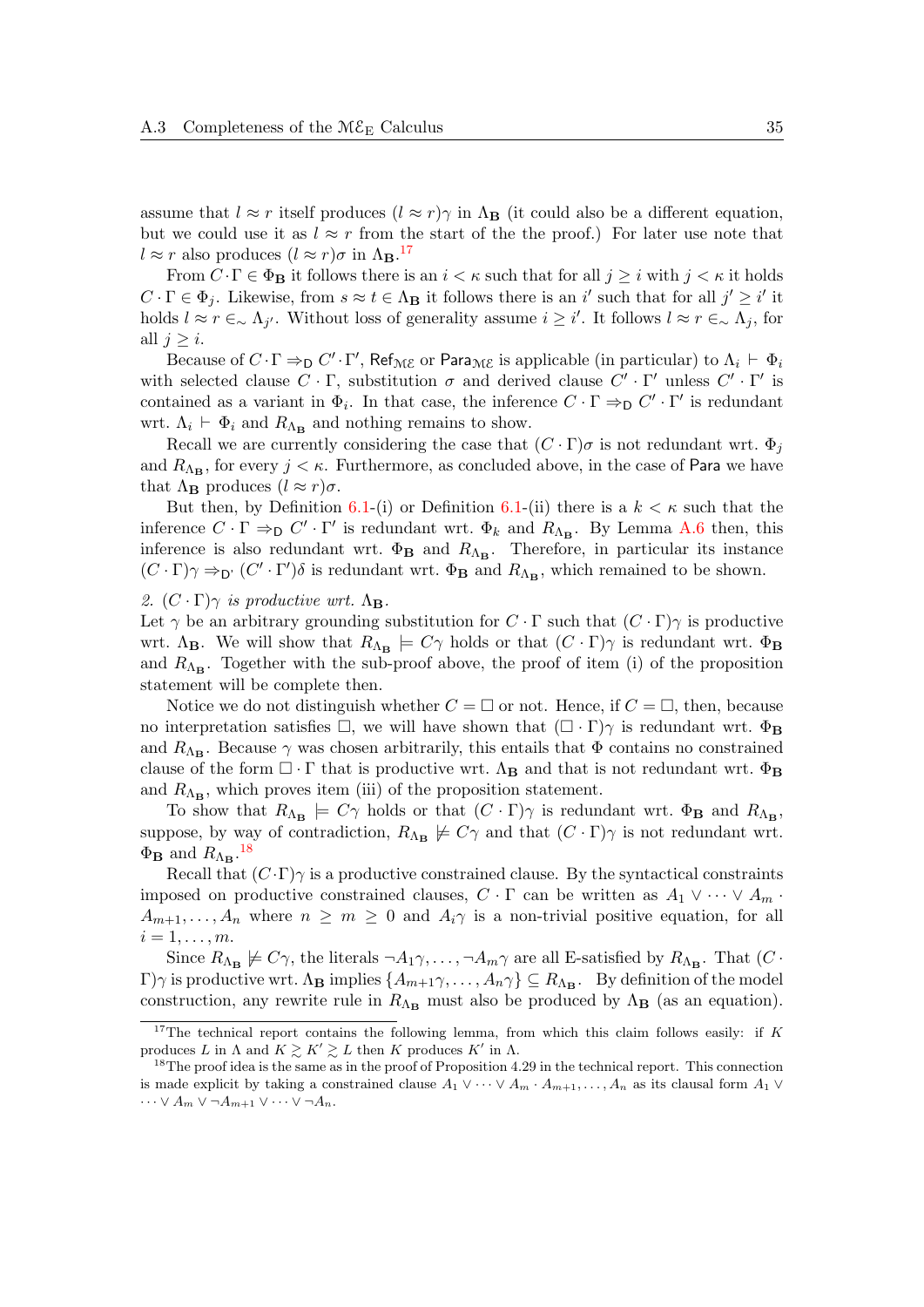Thus,  $R_{\Lambda_B}$  produces  $A_{m+1}\gamma, \ldots, A_n\gamma$  (again, as equations). By Lemma [\[BT03b\]](#page-24-6)-4.12,<sup>[19](#page-35-0)</sup>  $\Lambda_{\mathbf{B}}$  is non-contradictory, and so by Proposition [\[BT03b\]](#page-24-6)-4.10 it follows that  $\Lambda_{\mathbf{B}}$  produces  $\neg A_1\gamma, \ldots, \neg A_m\gamma, A_{m+1}\gamma, \ldots, A_n\gamma$ . (Here and below, we read the rules  $A_{m+1}\gamma, \ldots, A_n\gamma$ again as equations.)

By the Lifting Lemma (Lemma [\[BT03b\]](#page-24-6)-4.21), there are fresh p-variants  $\neg K_1, \ldots, \neg K_m \in \simeq$  $\Lambda_{\mathbf{B}}$  and  $K_{m+1}, \ldots, K_n \in \simeq \Lambda_{\mathbf{B}}$  and a substitution  $\sigma$  such that

- 1.  $\sigma$  is a most general simultaneous unifier of  ${K_1, A_1}, \ldots, {K_m, A_m}, {K_{m+1}, A_{m+1}}, \ldots, {K_m, A_m},$
- 2. for all  $k = 1, \ldots, n, A_k \geq A_k \sigma \geq A_k \gamma$ ,
- 3. for all  $k = 1, \ldots, m, \neg K_k$  produces  $\neg A_k \sigma$  in  $\Lambda_{\mathbf{B}}$ , and for all  $l = m + 1, \ldots, n$ ,  $K_l$  produces  $A_l \sigma$  in  $\Lambda_{\mathbf{B}}$ .

Clearly,  $K_1, \ldots, K_m$  must be a  $\Sigma$ -literal, and hence does not contain any Skolem constant, because otherwise property (2) would be impossible (we know from above that  $(C \cdot \Gamma)$  is a  $\Sigma$ -constrained clause).

By Definition [5.1,](#page-14-1)  $\sigma$  is a productive context unifier of  $(C \cdot \Gamma)^c$  against  $\Lambda_{\mathbf{B}}$ . By Lemma [\[BT03b\]](#page-24-6)-4.22, an admissible context unifier of  $(C \cdot \Gamma)^c$  against  $\Lambda_B$  can be obtained as  $\sigma' = \sigma \rho$ , for some renaming  $\rho$ . It is easy to see that the properties (1)-(3) stated for  $\sigma$  hold for  $\sigma'$  as well. In particular, regarding (3) observe that a literal K produces a literal L in a context  $\Lambda$  iff K produces a variant of L in  $\Lambda$ .

Also, observe that by item (2)  $(C \cdot \Gamma) \gamma$  is an instance of  $(C \cdot \Gamma) \sigma$ . Hence, with the instance  $(C \cdot \Gamma)$ γ being productive wrt.  $\Lambda_{\mathbf{B}}$ ,  $(C \cdot \Gamma)$ *σ* is productive wrt.  $\Lambda_{\mathbf{B}}$  as well, and so is  $(C \cdot \Gamma) \sigma'$ . We will use this fact later.

Let  $\neg K'_1, \ldots, \neg K'_m, K'_{m+1}, \ldots, K'_n \in \Lambda_B$  be the context literals of  $\sigma'$ . Since  $K'_k \simeq K_k$ , for all  $k = 1, \ldots, m$ , this implies that  $\neg K'_k$  produces  $\neg A_k \sigma'$  in  $\Lambda_{\mathbf{B}}$ , for all  $k = 1, \ldots, m$ , and that  $K'_l$  produces  $A_l \sigma'$  in  $\Lambda_B$ , for all  $l = m+1, \ldots, n$ . By applying Lemma [\[BT03b\]](#page-24-6)-4.20 to  $\neg K_k^j$  and  $\neg A_k \sigma'$ , for all  $k = 1, \ldots, m$  and to  $K_l'$  and  $A_l \sigma'$ , for all  $l = m+1, \ldots, n$ , and taking the maximum of the indices i mentioned in the lemma's statement, we conclude that there is an i such that for all  $j \geq i$  with  $j < \kappa$ ,

<span id="page-35-1"></span>for all 
$$
k = 1, ..., m, \neg K'_k \in \Lambda_j
$$
 and  $\neg K'_k$  produces  $\neg A_k \sigma'$  in  $\Lambda_j$ , and  
for all  $l = m + 1, ..., n, K'_l \in \Lambda_j$  and  $K'_l$  produces  $A_l \sigma'$  in  $\Lambda_j$ . (9)

By assumption,  $C \cdot \Gamma$  is a constrained clause of  $\Phi_{\mathbf{B}}$ . Hence, there is a i' such that  $C \cdot \Gamma \in \Phi_{j'}$  for all  $j' \geq i'$ . Without loss of generality suppose that  $i \geq i'$  (otherwise i can be used instead of i in the sequel). It follows  $C \cdot \Gamma \in \Phi_i$  for all  $j \geq i$ .

The next goal of the proof is to show that Split is applicable to  $\Lambda_i \vdash \Phi_i$  with selected constrained clause  $C \cdot \Gamma$  and productive context unifer  $\sigma'$ . To this end, we need to know first that Close is not applicable to  $\Lambda_i \vdash \Phi_i$  with selected constrained clause  $C \cdot \Gamma$  (for any context unifier). Suppose, by way of contradiction, Close is applicable to  $\Lambda_i \vdash \Phi_i$ 

<span id="page-35-0"></span><sup>&</sup>lt;sup>19</sup>A reference like this refer to the lemma with that key in the technical report. The one or the other straightforward adaptation will be necessary, though.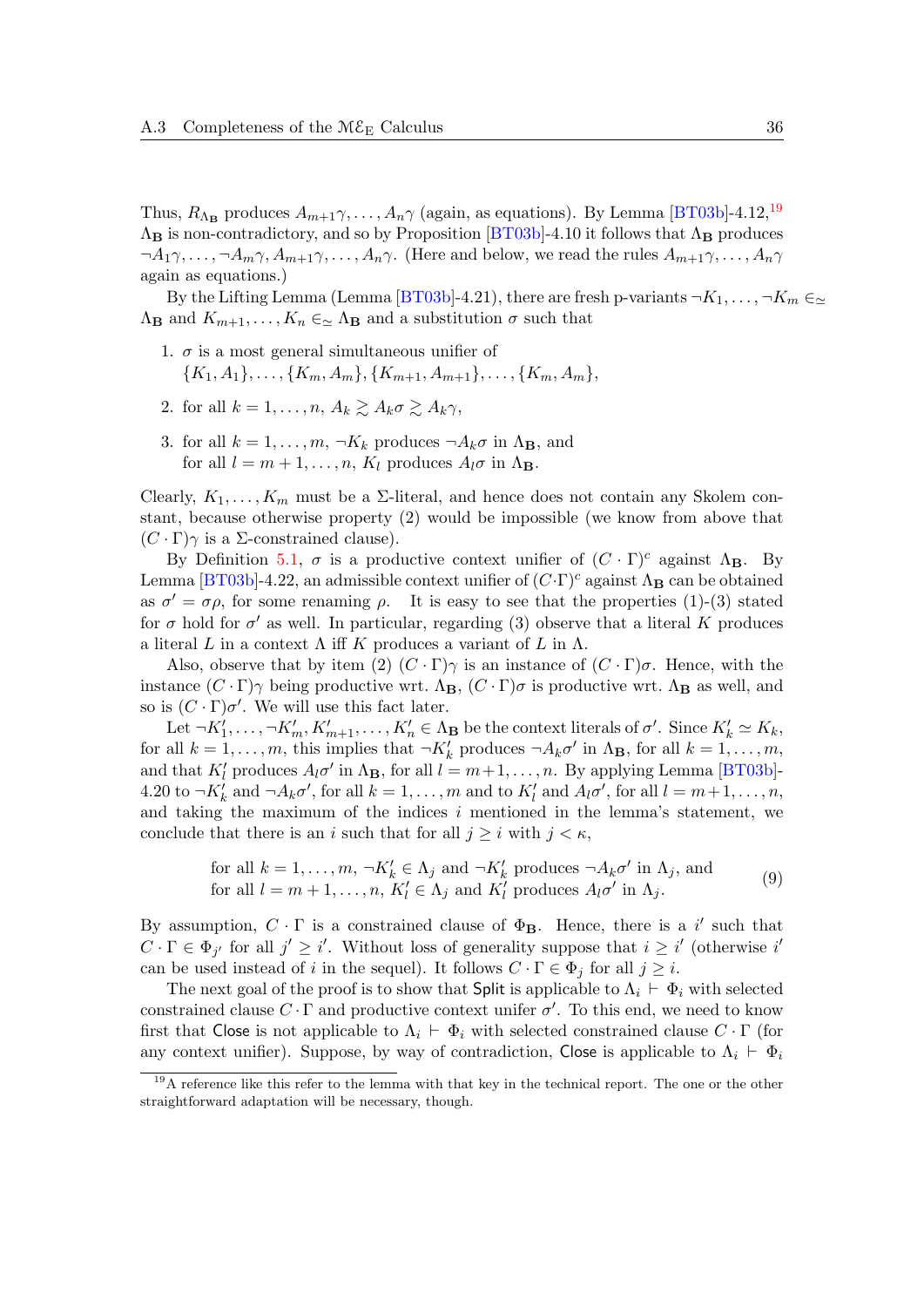with selected constrained clause  $C \cdot \Gamma$ . By Lemma [A.7](#page-32-1) then, Close is also applicable to  $\Lambda_j$ , for some  $j \geq i$  with  $j \leq \kappa$  and such that  $K \in \Lambda_B$  for each context literal K of the context unifier of that inference. This however is an immediate contradiction to Definition [6.1-](#page-21-2)(iv). Hence, Close is not applicable to  $\Lambda_i \vdash \Phi_i$  with selected constrained clause  $C \cdot \Gamma$ . Definition [6.1-](#page-21-2)(v) rules out the trivial case case  $C \cdot \Gamma$  is of the form  $\Box \cdot \emptyset$ . Together this implies that all context unifiers of  $(C \cdot \Gamma)^c$  against  $\Lambda_i$  have a non-empty remainder.

By definition, each remainder literal L of  $\sigma'$  is either a literal  $A_k \sigma'$ , for some k with  $1 \leq k \leq m$  or a literal  $\neg A_l \sigma'$ , for some l with  $m+1 \leq l \leq n$ . By [\(9\)](#page-35-1),  $\Lambda_j$  produces  $\overline{L}$ , for each remainder literal L of  $\sigma'$  and all  $j \geq i$ . By Lemma [\[BT03b\]](#page-24-6)-4.23 then, Split is applicable to  $\Lambda_i \vdash \Phi_i$  with selected clause  $(C \cdot \Gamma)^c$  – or, in the notation here, with selected constrained clause  $C \cdot \Gamma$  – and productive context unifier  $\sigma'$ .

The next subgoal of the proof is to show that Definition  $6.1$ -(iii) applies.

Recall we assumed that  $(C \cdot \Gamma) \gamma$  is not redundant wrt.  $\Phi_B$  and  $R_{\Lambda_B}$ . With Lemma [A.5](#page-31-3) it follows that  $(C \cdot \Gamma)$  is not redundant wrt. (in particular)  $\Phi_i$  and  $R_{\Lambda_B}$ . By definition of redundancy, the more general constrained clause  $(C \cdot \Gamma) \sigma'$  is not redundant wrt.  $\Phi_i$  and  $R_{\Lambda_{\bf B}}$ , either. Recall also from above that  $(C \cdot \Gamma) \sigma'$  is productive wrt.  $\Lambda_{\bf B}$ . Recall further that all context literals of  $\sigma$ , which are  $\neg K'_1, \dots, \neg K'_m, K'_{m+1}, \dots, K'_n$ , are contained in  $\Lambda_{\mathbf{B}}$ , and by [\(9\)](#page-35-1) also are contained in  $\Lambda_i$ .

Alltogether then, because of Definition  $6.1$ -(iii), there is a remainder literal L of  $\sigma'$  and a  $j \geq i$  such that  $\Lambda_j$  produces L but  $\Lambda_j$  does not produce  $\overline{L}$ . However, this contradicts the conclusion above, that  $\Lambda_j$  produces  $\overline{L}$ , for each remainder literal L of  $\sigma'$ .

Thus, the assumption that  $R_{\Lambda_B} \not\models C\gamma$  holds and that  $(C \cdot \Gamma)\gamma$  is not redundant wrt.  $\Phi_{\mathbf{B}}$  and  $R_{\Lambda_{\mathbf{B}}}$  has been refuted, and the claim follows.

#### $\Phi_{\bf B}$  is a constrained clause set without expansion constraints.

For the easy proof of the conclusion (ii) of the proposition statement one just needs the following observations. Initially,  $\Phi_1$  trivially is a constrained clause set without expansion constraints, because the constraint of each of its constrained clauses is empty. A new rule can be added to a constraint  $\Gamma$  of a constrained clause  $C\cdot\Gamma$  only by an Para<sub>ME</sub> inference. Say that  $l \approx r$  is the chosen equation and that  $\sigma$  is the mgu used in such an inference. Since the underlying Para derivation rule is restricted not to paramodulate into variables,  $l\sigma$  cannot be a variable (but l can be a variable). Hence, if  $\Gamma$  contains no expansion rules then  $(\Gamma, l \to r)\sigma$  contains no expansion rules either. (Notice here that applying a substitution to a set of constraints Γ cannot turn a non-expansion rule to a expansion rule.) Thus, any Para $_{M\&}$  inference preserve the property of being a constrained clause without expansion constraints. The same holds for Simp inferences by definition, and trivially for  $\mathsf{Ref}_{\mathcal{M}\mathcal{E}}$  inferences.

#### <span id="page-36-0"></span>Lemma A.9

If  $R \models_{\mathbb{E}} \Phi$  and  $C \cdot \Gamma$  is redundant wrt.  $\Phi$  and  $R$  then  $R \models_{\mathbb{E}} C \cdot \Gamma$ .

Proof. Suppose  $R \models_{\text{E}} \Phi$  and  $C \cdot \Gamma$  is redundant wrt.  $\Phi$  and R. Let  $C' \cdot \Gamma'$  be any ground instance of  $C \cdot \Gamma$ . It suffices to show  $R \models_{\mathcal{E}} C' \cdot \Gamma'$ . Since  $C \cdot \Gamma$  is redundant wrt.  $\Phi$  and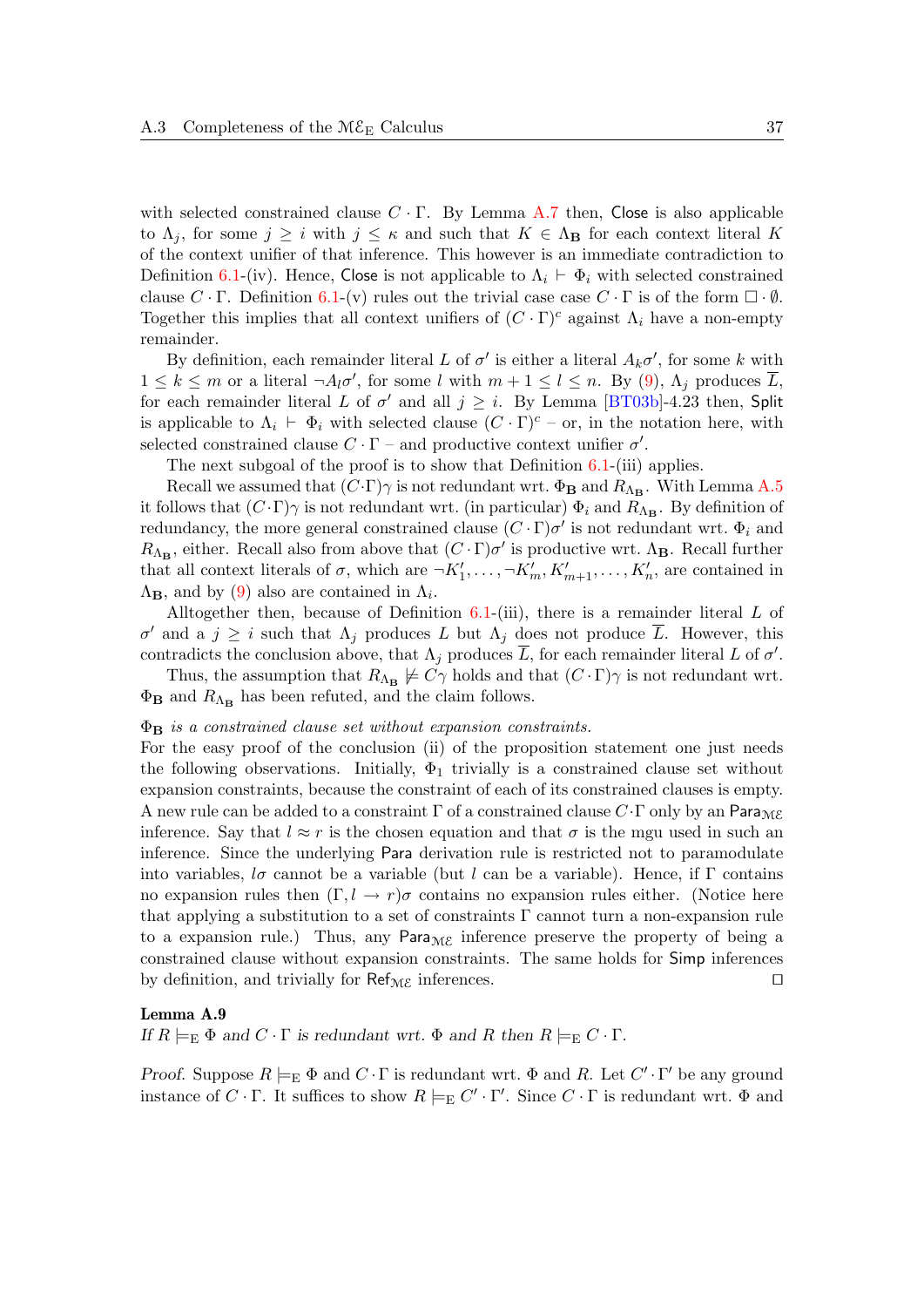R, by definition, its ground instance  $C' \cdot \Gamma'$  is redundant wrt.  $\Phi$  and R. Equivalently,  $\Phi_{C'\cdot\Gamma'} \models_R C' \cdot \Gamma'$ , which entails  $R \models_{\mathrm{E}} C' \cdot \Gamma'$  provided  $R \models_{\mathrm{E}} \Phi_{C'\cdot\Gamma'}$  holds. The latter however follows immediately from  $R \models_{\text{E}} \Phi$ , which means  $R \models_{\text{E}} \Phi^{\text{gr}}$  and the trivial fact  $\Phi_{C'\cdot \Gamma'}\subseteq \Phi^{\rm gr}$ . The contract of the contract of the contract of the contract of  $\Box$ 

#### Theorem [6.3](#page-22-1) (Completeness of  $M\mathcal{E}_{\mathrm{E}}$ )

Let  $\Psi$  be a parameter-free  $\Sigma$ -clause set, and **T** be the limit tree of a fair derivation of  $\Psi$ . If T is not a refutation tree, then  $\Psi$  is satisfiable; more specifically, for every exhausted branch **B** of **T** it holds  $R_{\Lambda_B} \models_E \Psi$ .

Proof. Suppose that **T** is not a refutation tree and let **B** be an exhausted branch of **T**.

By proposition [6.2](#page-22-0) the limit sequent  $\Lambda_{\mathbf{B}} \vdash \Phi_{\mathbf{B}}$  is saturated up to redundancy, and  $\Phi_{\mathbf{B}}$  contains no constrained clause of the form  $\Box \cdot \Gamma$  that is productive wrt.  $\Lambda_{\mathbf{B}}$  and that is not redundant wrt.  $\Phi_B$  and  $R_{\Lambda_B}$ . With Proposition [4.3](#page-13-1) it follows  $R_{\Lambda_B} \models_E \Phi_B$ .

To show  $R_{\Lambda_{\mathbf{B}}} \models_{\mathbb{E}} \Psi$ , let C be any clause from  $\Psi$ , and it suffices to show  $R_{\Lambda_{\mathbf{B}}} \models_{\mathbb{E}} C$ . By definition of derivation,  $C \cdot \emptyset \in \Phi_1$ . We distinguish two cases.

In the first case  $C \cdot \emptyset \in \Phi_B$ . With  $R_{\Lambda_B} \models_{\mathbb{E}} \Phi_B$  conclude  $R_{\Lambda_B} \models_{\mathbb{E}} C \cdot \emptyset$ , which trivially implies  $R_{\Lambda_{\mathbf{B}}} \models_{\mathcal{E}} C$ .

In the second case  $C \cdot \emptyset \notin \Phi_B$ . Hence  $C \cdot \emptyset$  has been removed at some time  $k < \kappa$ from the clause set  $\Phi_k$  of the sequent  $\Lambda_k \vdash \Phi_k$  by an application of the Simp derivation rule. We distinguish two subcases.

In the first subcase  $C \cdot \emptyset$  has been removed by non-proper subsumption from  $\Phi_k$ . Let  $D \cdot \emptyset \in \Phi_k$  be the constrained clause non-properly subsuming  $C \cdot \emptyset$ . As an easy inductive consequence of the definition of the Ref<sub>ME</sub> and Para<sub>ME</sub> derivation rules, no constrained clause set  $\Phi_i$  derived can contain both a constrained clause and a variant of it. Hence,  $D \cdot \emptyset$  cannot be a variant of  $C \cdot \Phi$  and  $C \cdot \Phi$  must be a proper instance of  $D \cdot \emptyset$ . Because the ordering based on the converse relation, proper generalization, is well-founded, by induction on this ordering there is a clause  $D' \cdot \emptyset$  in  $\Phi_{\mathbf{B}}$  that non-properly subsumes  $C \cdot \Phi$  (it could be  $D \cdot \emptyset$ ). Now, to  $D' \cdot \emptyset$  the first case applies and, clearly,  $R_{\Lambda_B} \models_{\mathcal{E}} D' \cdot \emptyset$ entails  $R_{\Lambda_{\mathbf{B}}} \models_{\mathbf{E}} C \cdot \emptyset$ .

In the second subcase  $C \cdot \emptyset$  is redundant wrt.  $\Phi_{k+1}$  and  $R_{\Lambda_{\mathbf{B}}}.$  This conclusion makes use of the fact that  $R_{\Lambda_B}$  is compatible with  $\Lambda_k$ . That  $R_{\Lambda_B}$  is indeed compatible with  $\Lambda_k$  has been argued for after Definition [5.3.](#page-17-0)

By Lemma [A.5,](#page-31-3)  $C \cdot \emptyset$  is redundant wrt.  $\Phi_B$  and  $R_{\Lambda_B}$ . With  $R_{\Lambda_B} \models_E \Phi_B$  and Lemma [A.9](#page-36-0) it follows  $R_{\Lambda_{\mathbf{B}}} \models_{\mathbf{E}} C \cdot \emptyset$ , which trivially implies  $R_{\Lambda_{\mathbf{B}}} \models_{\mathbf{E}} C$ .

### Corollary [6.4](#page-22-2) (Bernays-Schönfinkel Class with Equality)

The  $M\mathcal{E}_E$  Calculus can be used as a decision procedure for the Bernays-Schönfinkel class, i.e., for sentences with the quantifier prefix  $\exists^*\forall^*$ .

Proof. (Sketch) It suffices to consider clause sets where the only function symbols are constants or those corresponding to the predicate symbols in the original formula. To see why any exhausted branch will be finite then, a few things have to be observed: